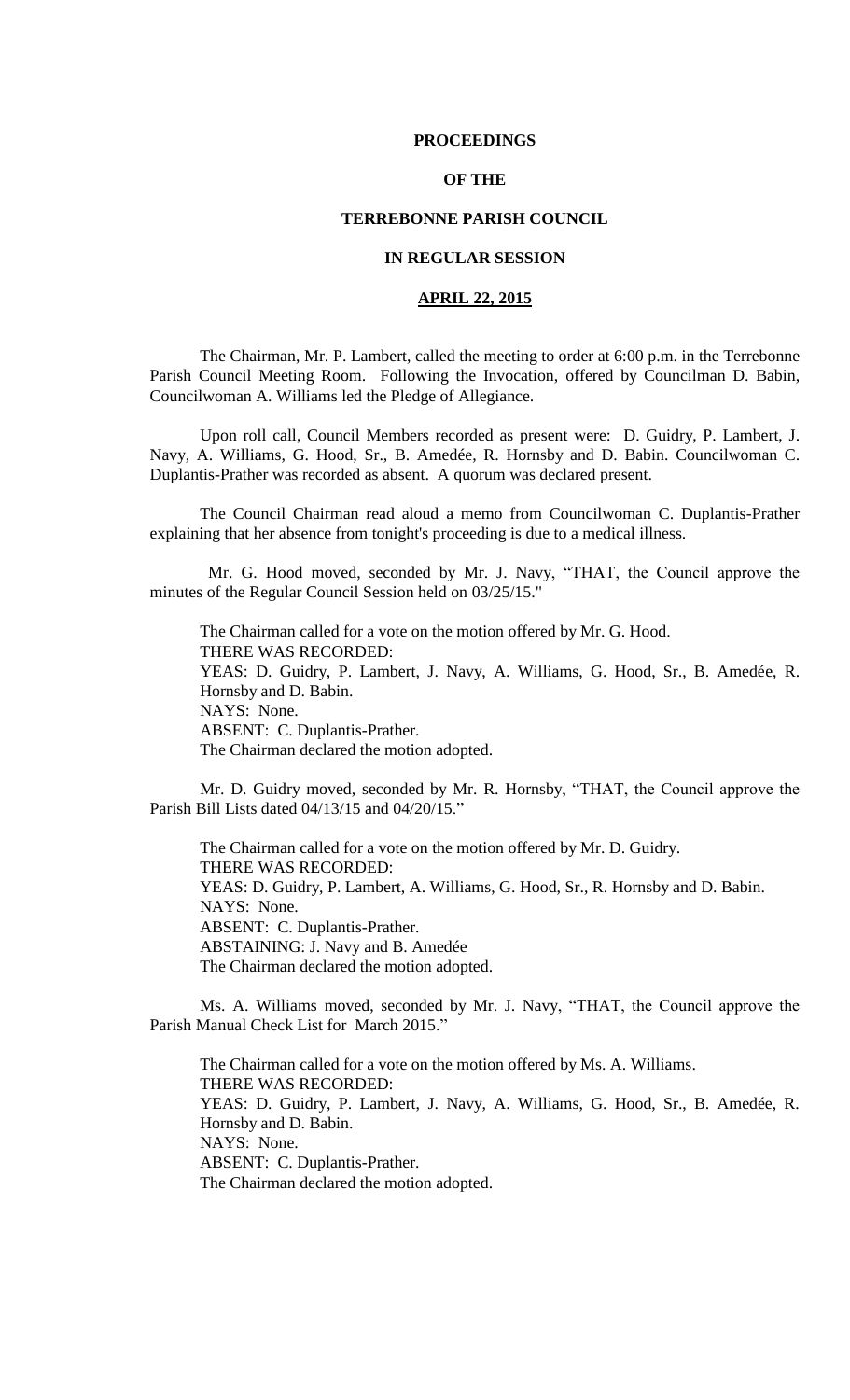OFFERED BY: Ms. A. Williams SECONDED: Ms. B. Amedée

RESOLUTION NO. 15-265

# **A RESOLUTION SUPPORTING LOUISIANA HOUSE BILL 656 TO INCLUDE ST. MARY PARISH INTO THE SOUTH CENTRAL PLANNING & ECONOMIC DEVELOPMENT DISTRICT.**

**WHEREAS,** Terrebonne Parish Consolidated Government is one of the original members of the South Central Planning and Economic Development District; and

**WHEREAS,** South Central Planning is currently composed of the Parishes of Assumption, Lafourche, St. Charles, St. James, St. John the Baptist and Terrebonne; and

**WHEREAS,** St. Mary Parish has similar Economic Development and Planning interest; and

**WHEREAS,** St. Mary Parish is requesting inclusion within the South Central Planning and Economic Development District.

 **THEREFORE, BE IT RESOLVED,** that the Terrebonne Parish Consolidated Government supports Louisiana House Bill 656 to include St. Mary Parish into the South Central Planning and Economic Development District.

THERE WAS RECORDED: YEAS: D. Guidry, P. Lambert, J. Navy, A. Williams, G. Hood, Sr., B. Amedée, R. Hornsby, and D. Babin. NAYS: None. ABSTAINING: None. ABSENT: C. Duplantis-Prather. The Chairman declared the resolution adopted on this, the 22nd day of April 2015.

Councilwoman A. Williams stated that including St. Mary Parish into the South Central Planning & Economic Development District will be more of a benefit than a detriment to Terrebonne Parish and asked for support on this matter.

The Council Chairman acknowledged Mr. Charles Bass, a Houma resident, who addressed the Council relative to "School buses and other vehicles parking on public roadways overnight, or at any time, in accordance to public ordinances." Mr. Bass read out loud Terrebonne Parish ordinances relative to large, overweight vehicles such as school buses and trailers noting that such vehicles cannot be parked on public roadways overnight and in his opinion, feels as though this is becoming a problem.

Ms. A. Williams moved, seconded by Mr. R. Hornsby, "THAT, the Council extend Mr. Charles Bass' time an additional minute."

The Chairman called for a vote on the motion offered by Ms. A. Williams. THERE WAS RECORDED: YEAS: D. Guidry, P. Lambert, J. Navy, A. Williams, G. Hood, Sr., B. Amedée, R. Hornsby and D. Babin. NAYS: None. ABSENT: C. Duplantis-Prather. The Chairman declared the motion adopted.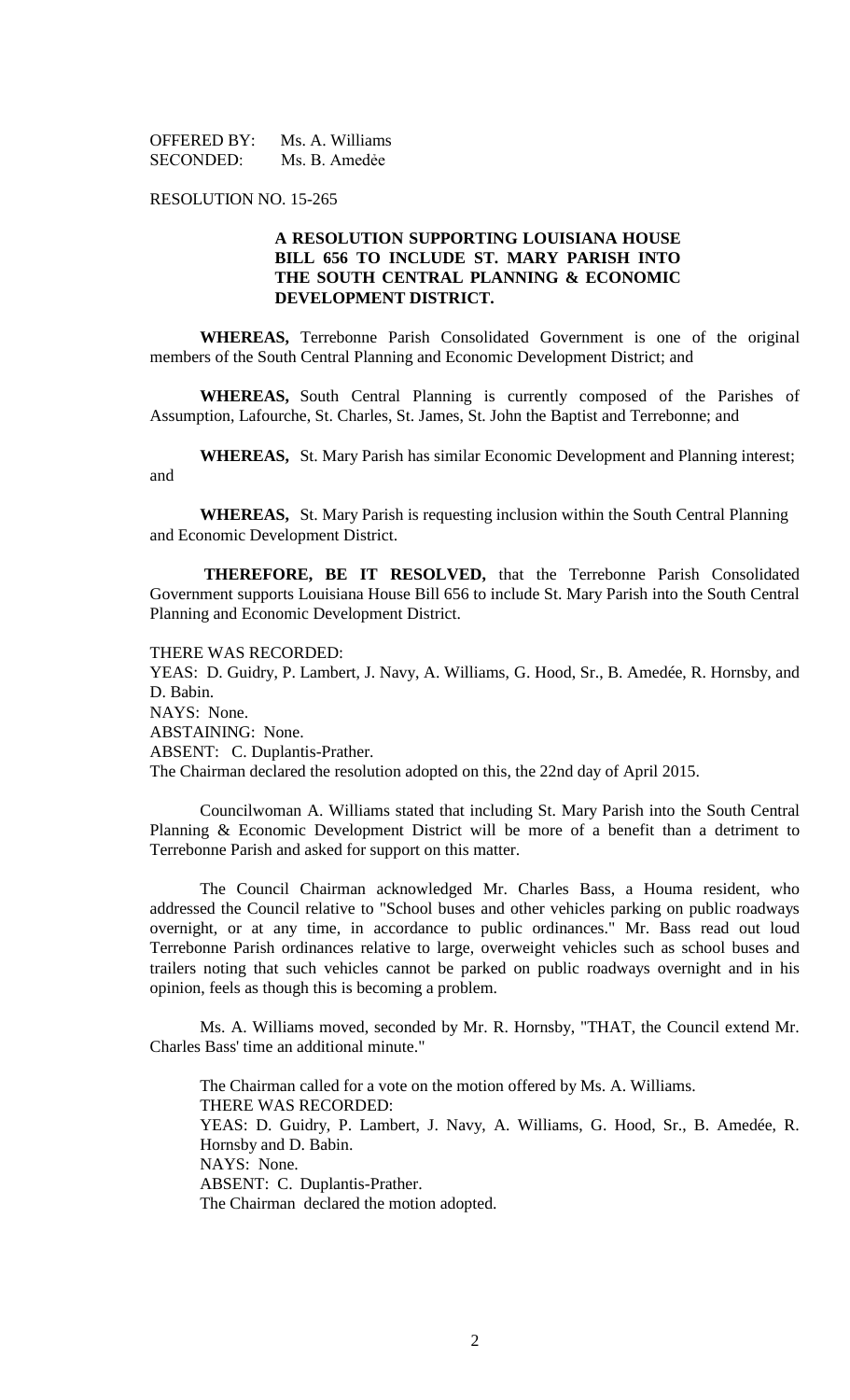Mr. Bass continued by stating that he has contacted the school board's transportation department and police department regarding this issue and asked the Council to help enforce this ordinance.

Councilman G. Hood, Sr. encouraged Mr. Bass to meet with the Chief of Police to discuss this matter and to contact the Police Department each time this problem arises.

Councilwoman A. Williams stated that she will meet with and distribute a copy of the ordinances to the Terrebonne Parish Transportation Department as well as meet with the Houma Police Department regarding this issue.

The Council Chairman acknowledged Mr. Ben Meyers, a Houma resident, who addressed the Council relative to traffic issues on Corporate Boulevard. Mr. Meyers stated that the area on Corporate between Home Depot and Petco is causing many traffic issues and asked the Council for their help to resolve this matter.

Councilman G. Hood stated that they are fully aware of this issue and mentioned various solutions that are being discussed with the Parish President to resolve this matter.

Councilwoman A. Williams thanked Mr. Meyers for being vigilant and assured him that she and Councilman Hood, Sr. will stay on top of this matter.

The Chairman called for a report on the Public Services Committee meeting held on 04/20/15, whereupon the Committee Chairman noting ratification of minutes calls public hearings on May 13, 2015 and May 27, 2015 at 6:30 P.M. rendered the following:

# PUBLIC SERVICES COMMITTEE

## APRIL 20, 2015

The Chairwoman, A. Williams, called the Public Services Committee meeting to order at 6:29 p. m. in the Terrebonne Parish Council Meeting Room with an Invocation led by Committee member J. Navy and the Pledge of Allegiance by Committee member C. Duplantis-Prather. Upon roll call, Committee Members recorded as present were: B. Amedẻe, D. Babin, C. Duplantis-Prather, D. Guidry, Capt. Greg Hood, Sr., HPD Ret., R. Hornsby, P. Lambert, J. Navy, and A. Williams. A quorum was declared present.

Mr. J. Navy moved, seconded by Ms. C. Duplantis-Prather, "THAT, the Public Service Committee defer Agenda Item 1- (Discussion and possible action with regards to low income housing rehabilitation assistance for the elderly) until the next Committee meeting."

The Chairwoman called for the vote on the motion offered by Mr. J. Navy. THERE WAS RECORDED: YEAS: B. Amedẻe, D. Babin, C. Duplantis-Prather, D. Guidry, G. Hood, Sr., R. Hornsby, P. Lambert, J. Navy, and A. Williams. NAYS: None. ABSENT: None. The Chairwoman declared the motion adopted.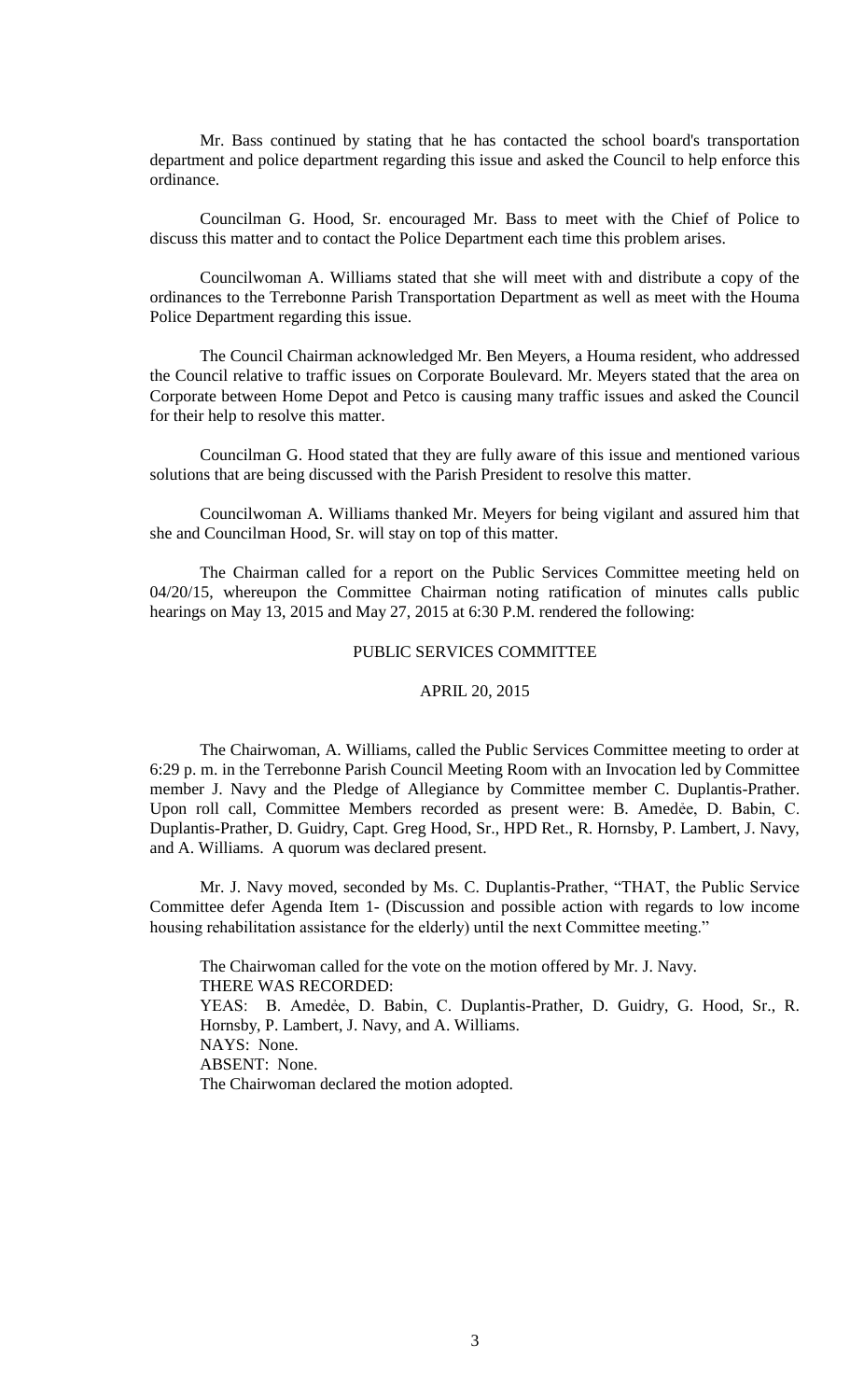OFFERED BY: Mr. D. Babin SECONDED: Ms. C. Duplantis-Prather

### RESOLUTION NO. 15-266

WHEREAS, each year, a Road Maintenance Priority List is adopted by the Parish Government as a requirement to receive allocations from the State Transportation Trust Fund, and

WHEREAS, this list includes the length and width of a roadway, District in which the road or street is located, Priority Rating and other pertinent information, and

WHEREAS, the Parish Administration has devised a 2014 Road Maintenance Priority List, to be adopted in 2015, for review by the Council.

NOW, THEREFORE BE IT RESOLVED by the Terrebonne Parish Council (Public Services Committee), on behalf of the Terrebonne Parish Consolidated Government, that the attached 2014 Road Maintenance Priority List prepared by the Parish Administration be accepted and approved as submitted.

THERE WAS RECORDED:

YEAS: J. Navy, A. Williams, G. Hood, Sr., B. Amedée, C. Duplantis-Prather, R. Hornsby, D. Babin, D. Guidry, and P. Lambert. NAYS: None. ABSTAINING: None. ABSENT: None. The Chairwoman declared the resolution adopted on this, the 20th day of April 2015.

Mr. R. Hornsby moved, seconded by Mr. D. Guidry, "THAT, the Public Services Committee introduce an ordinance that will establish a '3-Way Stop' at the intersection of Lansdown Drive and Riverview Street and call a public hearing on May 13, 2015 at 6:30 p.m."

The Chairwoman called for the vote on the motion offered by Mr. R. Hornsby. THERE WAS RECORDED: YEAS: B. Amedẻe, D. Babin, C. Duplantis-Prather, D. Guidry, G. Hood, Sr., R. Hornsby, P. Lambert, J. Navy, and A. Williams. NAYS: None. ABSENT: None. The Chairwoman declared the motion adopted.

OFFERED BY: Mr. D. Babin SECONDED: Mr. D. Guidry

RESOLUTION NO. 15-267

A resolution ratifying the appointment of the engineering firm of CB&I Coastal, Inc., to provide engineering services for the Atchafalaya Long Distance Sediment Pipeline project, and authorizing the execution of a contractual agreement for these services.

WHEREAS, the Terrebonne Parish Consolidated Government wishes to develop conceptual design and refined construction, operation, and maintenance costs for a sediment pipeline to deliver materials from sediment sources in and around the Atchafalaya River to areas of great need in Terrebonne Parish wetland areas, and

WHEREAS, based on the potential for immediately near-term construction funding opportunities associated with fines and penalties stemming from the BP/Deepwater Horizon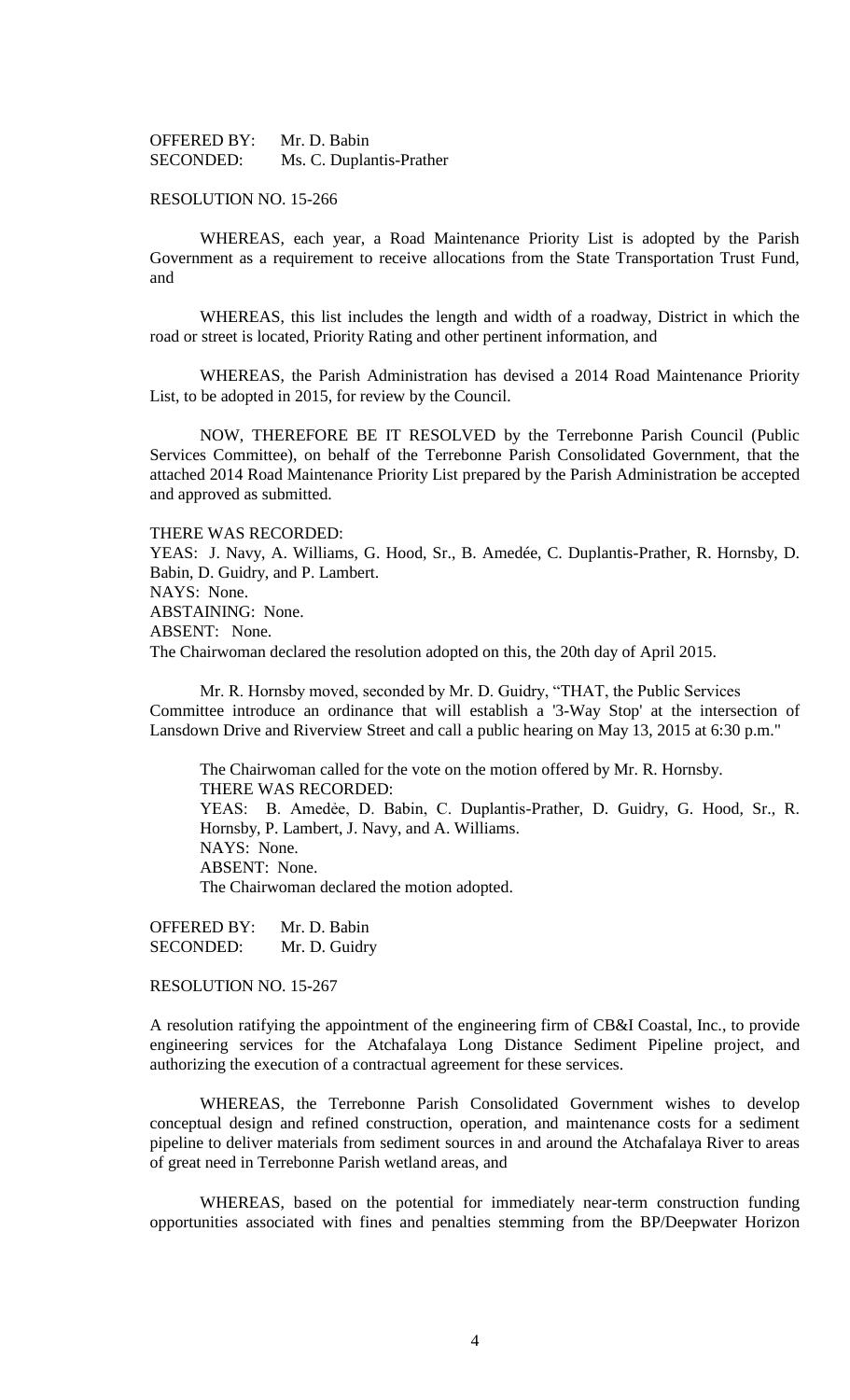incident of April 20, 2010, awarding concurrently running contracts for this project puts the project on a favorable track to receive construction funding; and

WHEREAS, the engineering firm of CB&I Coastal, Inc., has been selected through the Request for Qualifications process to provide the required engineering services for development of design criteria and cost comparison development for the Atchafalaya Long Distance Sediment Pipeline project; and

NOW, THEREFORE BE IT RESOLVED that the Terrebonne Parish Council (Public Services Committee), on behalf of the Terrebonne Parish Consolidated Government, does hereby ratify the appointment of the engineering firm of CB&I Coastal, Inc., by Terrebonne Parish President Michel Claudet for professional engineering services for the Atchafalaya Long Distance Sediment Pipeline project; and

BE IT FURTHER RESOLVED that the Terrebonne Parish Council (Public Services Committee), on behalf of the Terrebonne Parish Consolidated Government, does hereby authorize the execution of a contractual agreement with the engineering firm of CB&I Coastal, Inc., by Terrebonne Parish President Michel Claudet for professional engineering services for the Atchafalaya Long Distance Sediment Pipeline project.

THERE WAS RECORDED:

YEAS: J. Navy, A. Williams, G. Hood, Sr., B. Amedée, C. Duplantis-Prather, R. Hornsby, D. Babin, D. Guidry, and P. Lambert. NAYS: None. ABSTAINING: None. ABSENT: None. The Chairwoman declared the resolution adopted on this, the 20th day of April 2015.

OFFERED BY: Mr. R. Hornsby SECONDED: Mr. D. Babin

RESOLUTION NO. 15-268

A resolution authorizing the execution of Change Order No. 5 for the Construction Agreement for Parish Project No. 12-PARK-44, Fireman's Skate Park Project, Terrebonne Parish, Louisiana.

**WHEREAS,** the Terrebonne Parish Consolidated Government entered into a contract dated August 4, 2014, with Larry Doiron, LLC, for the Fireman's Skate Park, Parish Project No. 12-PARK-44, Terrebonne Parish, Louisiana, and

**WHEREAS**, it is necessary to cover the costs associated with some existing curbing in the adjacent parking lot that the TPCG would like replaced, and

**WHEREAS**, it is also necessary to increase contract time by Twenty Three (23) calendar days, this includes two (3) days for replacing the curbing, and the other days, as documented, for the Mardi Gras Holiday and weather days, and

**WHEREAS**, this change order will increase the contract time by Twenty Three (23) calendar days and will increase the contract by \$2,500.00, this change order has been approved by the Louisiana Office of Facility Planning and Control (FP & C), and

**WHEREAS**, this Change Order No. 5 has been recommended by the Engineer, Duplantis Design Group, PC, for this project.

**NOW, THEREFORE BE IT RESOLVED** that the Terrebonne Parish Council on behalf of the Terrebonne Parish Consolidated Government, does hereby approve and authorize the execution by Terrebonne Parish President Michel Claudet of Change Order No. 5 to the construction agreement with Larry Doiron, LLC. for Parish Project No. 12-PARK-44, Fireman's Skate Project, Terrebonne Parish, Louisiana, increases the construction time by Twenty Three (23) Calendar days and increases the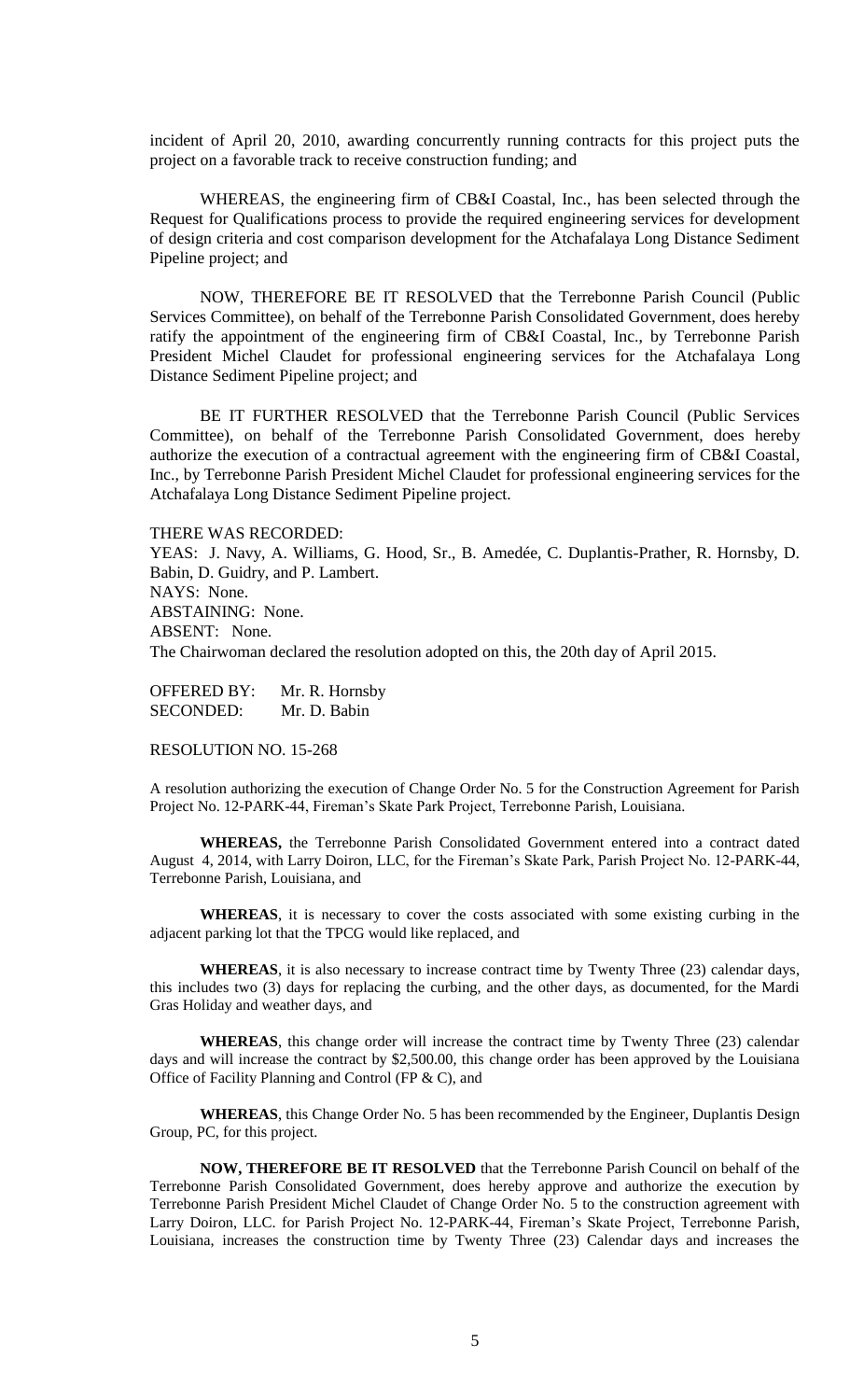contract amount by Two Thousand Five Hundred Dollars and Zero Cents (\$2,500.00), and

BE IT FURTHER RESOLVED that a certified copy of the resolution be forwarded to Engineer, Dupantis Design Group, PC.

THERE WAS RECORDED: YEAS: J. Navy, A. Williams, G. Hood, Sr., B. Amedée, C. Duplantis-Prather, R. Hornsby, D. Babin, D. Guidry, and P. Lambert. NAYS: None. ABSTAINING: None. ABSENT: None. The Chairwoman declared the resolution adopted on this, the 20th day of April 2015.

OFFERED BY: Mr. D. Babin SECONDED: Mr. J. Navy

RESOLUTION NO. 15-269

A resolution providing for the acceptance of work performed by Phylway Construction, L.L.C., in accordance with the Certificate of Substantial Completion for Parish Project 10-CDBG-R-LEV-67, Ashland North Levee Improvements & Extension Project, Terrebonne Parish, Louisiana.

**WHEREAS**, the Terrebonne Parish Consolidated Government entered into a contract dated December 11, 2013, with Phylway Construction, LLC, for the Ashland North Levee Improvement & Extension, Parish Project No. 10-CDBG-R-LEV-67, Terrebonne Parish, Louisiana, and

**WHEREAS**, the work performed has been inspected by authorized representatives of the Owner, Engineer, and Contractor and found to be substantially complete, and

**WHEREAS**, the Engineer has prepared a "Punch List" of items dated March 10, 2015 that must be completed prior to the release of retainage, and

**WHEREAS**, the Engineer for this project, CB&I Coastal, Inc., recommends the acceptance of the substantial completion, and

**NOW, THEREFORE BE IT RESOLVED** that the Terrebonne Parish Council, on behalf of the Terrebonne Parish Consolidated Government, does hereby accept the work performed, effective as of the date of recording of this resolution, and does authorize and direct the Clerk of Court and Ex-Officio Recorder of Mortgages of Terrebonne Parish to note this acceptance thereof in the margin of the inscription of said contract under Entry No. 1443306 of the Records of Terrebonne Parish, Louisiana, and

BE IT FURTHER RESOLVED that a certified copy of the resolution be forwarded to the Engineer, CB&I Coastal, Inc., and

**BE IT FURTHER RESOLVED** that a certified copy of the resolution be recorded in the office of the Clerk of Court of Terrebonne Parish to commence a 45-day clear lien period, and

**BE IT FURTHER RESOLVED** that the Administration is authorized to make payment of retainage upon the presentation of a Clear Lien Certificate.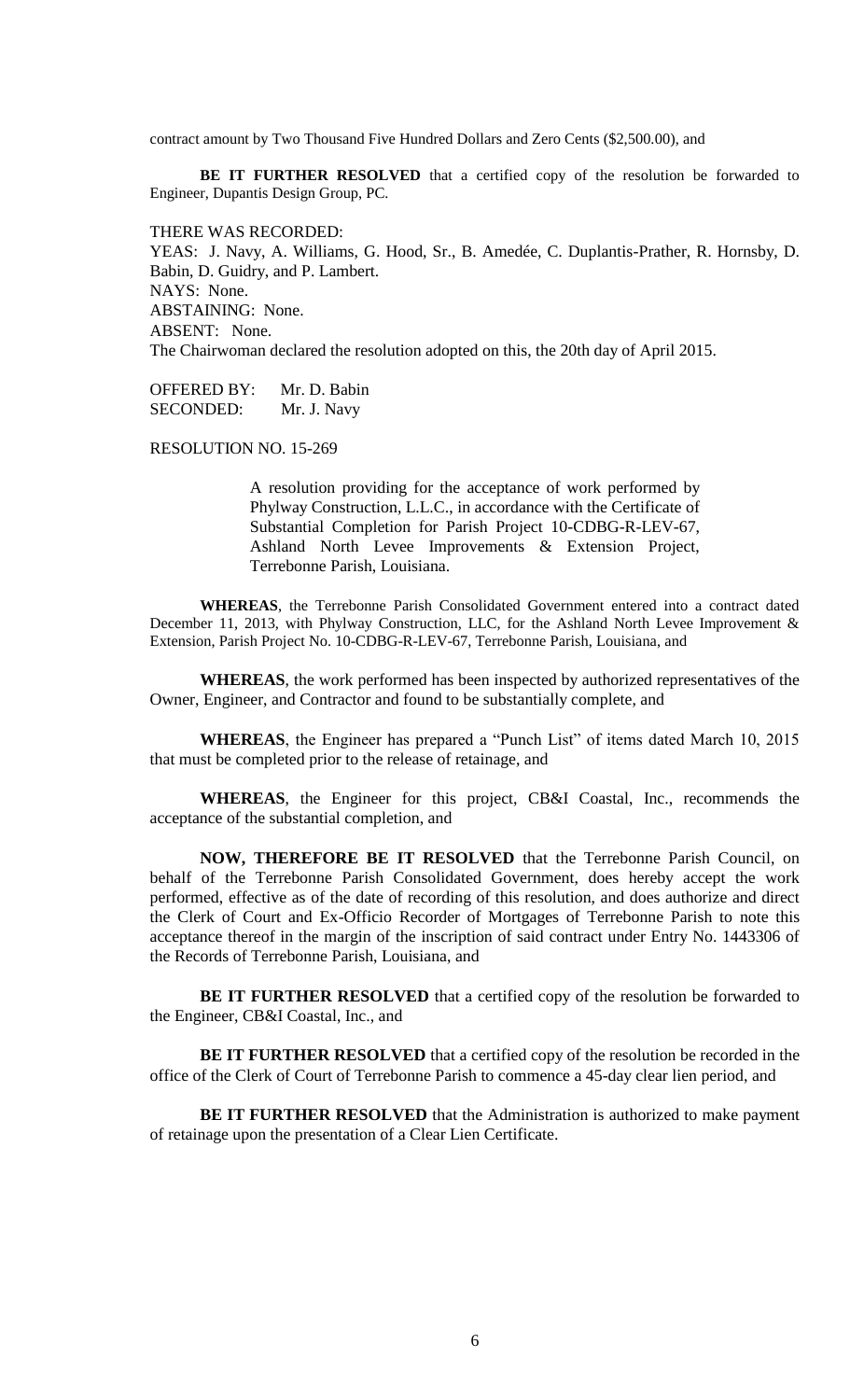THERE WAS RECORDED: YEAS: J. Navy, A. Williams, G. Hood, Sr., B. Amedée, C. Duplantis-Prather, R. Hornsby, D. Babin, D. Guidry, and P. Lambert. NAYS: None. ABSTAINING: None. ABSENT: None. The Chairwoman declared the resolution adopted on this, the 20th day of April 2015.

OFFERED BY: Ms. C. Duplantis-Prather SECONDED: Mr. G. Hood, Sr.

RESOLUTION NO. 15-270

A resolution authorizing the execution of Change Order No. 4 (Balancing) for the Construction Agreement for Parish Project No. 12- DRA-01, Hollywood Road Drainage Improvements, Terrebonne Parish, Louisiana.

**WHEREAS,** the Terrebonne Parish Consolidated Government entered into a contract dated March 24, 2014 with LA Contracting Enterprises, LLC, Recordation Number 1449775, for Parish Project No. 12-DRA-01, Hollywood Road Drainage Improvements, Terrebonne Parish Consolidated Government, Terrebonne Parish, Louisiana, and

**WHEREAS,** this change order is necessary to provide funding for unforeseen utility conflicts, and

**WHEREAS,** this change order is necessary to adjust several pay items to reflect installed quantities, and

**WHEREAS,** this change order is necessary to increase the construction contract amount by \$119,452.23 contingent upon a budget amendment, and

**WHEREAS**, this Change Order No. 4 has been recommended by the Engineer for this project, Duplantis Design Group, PC.

**NOW, THEREFORE BE IT RESOLVED** that the Terrebonne Parish Council (Public Services Committee), on behalf of the Terrebonne Parish Consolidated Government, does hereby approve and authorize the execution by Terrebonne Parish President Michel Claudet of Change Order No. 4 (Balancing) to the construction agreement with LA Contracting Enterprises, L.L.C., Inc. for an increase of One Hundred Nineteen Thousand Four Hundred Fifty-Two Dollars and Twenty Three Cents (\$119,452.23) to the original contract amount, contingent upon a budget amendment, Terrebonne Parish, Louisiana.

**BE IT FURTHER RESOLVED** that a certified copy of the resolution be forwarded to the Engineer, Duplantis Design Group, PC.

THERE WAS RECORDED: YEAS: J. Navy, A. Williams, G. Hood, Sr., B. Amedée, C. Duplantis-Prather, R. Hornsby, D. Babin, D. Guidry, and P. Lambert. NAYS: None. ABSTAINING: None. ABSENT: None. The Chairwoman declared the resolution adopted on this, the 20th day of April 2015.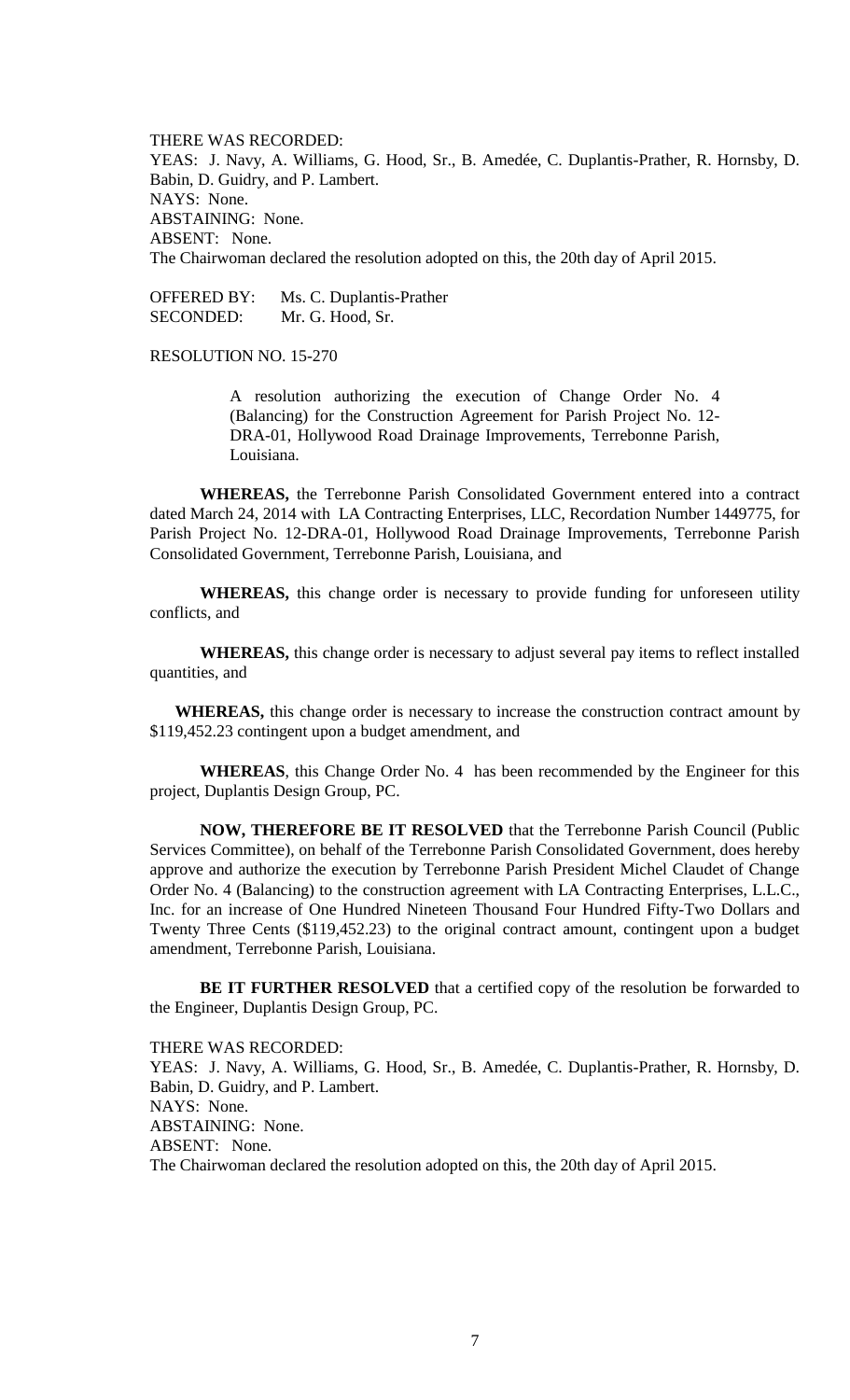OFFERED BY: Ms. C. Duplantis-Prather SECONDED: Mr. P. Lambert

## RESOLUTION NO. 15-271

A RESOLUTION AUTHORIZING THE PARISH PRESIDENT TO ENTER INTO A COOPERATIVE ENDEAVOR AGREEMENT BETWEEN TERREBONNE PARISH CONSOLIDATED GOVERNMENT AND MORRIS P.AND SANDRA D. HEBERT, H4, L.L.C., and SDH2, L.L.C. FOR THE REVISION OF DRAINAGE SERVITUDES ALONG THEIR PROPERTIES LOCATED IN ADDENDUM NO. 1 OF CORPORATE ACRES, THE 190' EXTENSION OF THE INSTALLATION OF CULVERTS AND CATCH BASINS WITHIN THE PARISH DRAINAGE SERVITUDE TRAVERSING THE PROPERTY OF H4, L.L.C. AND ANY RELATED MATTERS

WHEREAS, Article VII, Section 14(c) of the Louisiana Constitution provides that, "For a public purpose, the state and its political subdivisions or political corporations may engage in cooperative endeavors with each other, with the United States or its agencies, or with any public or private association, corporation or individual"; and

WHEREAS, Louisiana Revised Statute 33:1236(2)(a) provides that parish governing authorities may regulate the proportion and direction, the making and repairing of the roads, bridges, causeways, dykes, dams, levees and highways when, such work will further the best interest of the parish and the parish road system; and

WHEREAS, TPCG implements La. R.S. 33:1236(2)(a) through a department of Public Works responsible for construction and maintenance of roads, sidewalks, bridges and drainage facilities; and

WHEREAS, In connection with Phase 2, Terrebonne Parish Project No. 13-DRA-03, Bayou LaCarpe Drainage (the "Project"), TPCG has planned to revise and acquire drainage servitudes and construct improvements of the drainage in the Bayou LaCarpe area in Houma, Louisiana, which, when complete, will traverse privately owned property, including property owned by GRANTORS;

WHEREAS, the Project calls for the installation of culverts and catch basins on GRANTORS' immovable property up to and ending on immovable property owned by H4, L.L.C.; and

WHEREAS, H4, L.L.C., being the owner of the immovable property where the installation of culverts are intended to cease, and GRANTORS, having interests in the same immovable property, have requested that TPCG extend the installation of culverts and catch basins on the said immovable property of H4, L.L.C. at the expense of H4, L.L.C., for an additional 190' (the "Extension"), in consideration for their grant to TPCG of drainage servitudes necessary for the Project;

WHEREAS, TPCG believes it can facilitate economic development and benefit the parish drainage system and the best interests of the parish by entering into a cooperative endeavor with GRANTORS for the purposes of acquiring drainage servitudes necessary for the Project and constructing the Extension at GRANTORS' expense in order to minimize impact of private real estate developments; and

WHEREAS, TPCG finds that the construction of the Extension will not negatively impact TPCG's construction of the Project; and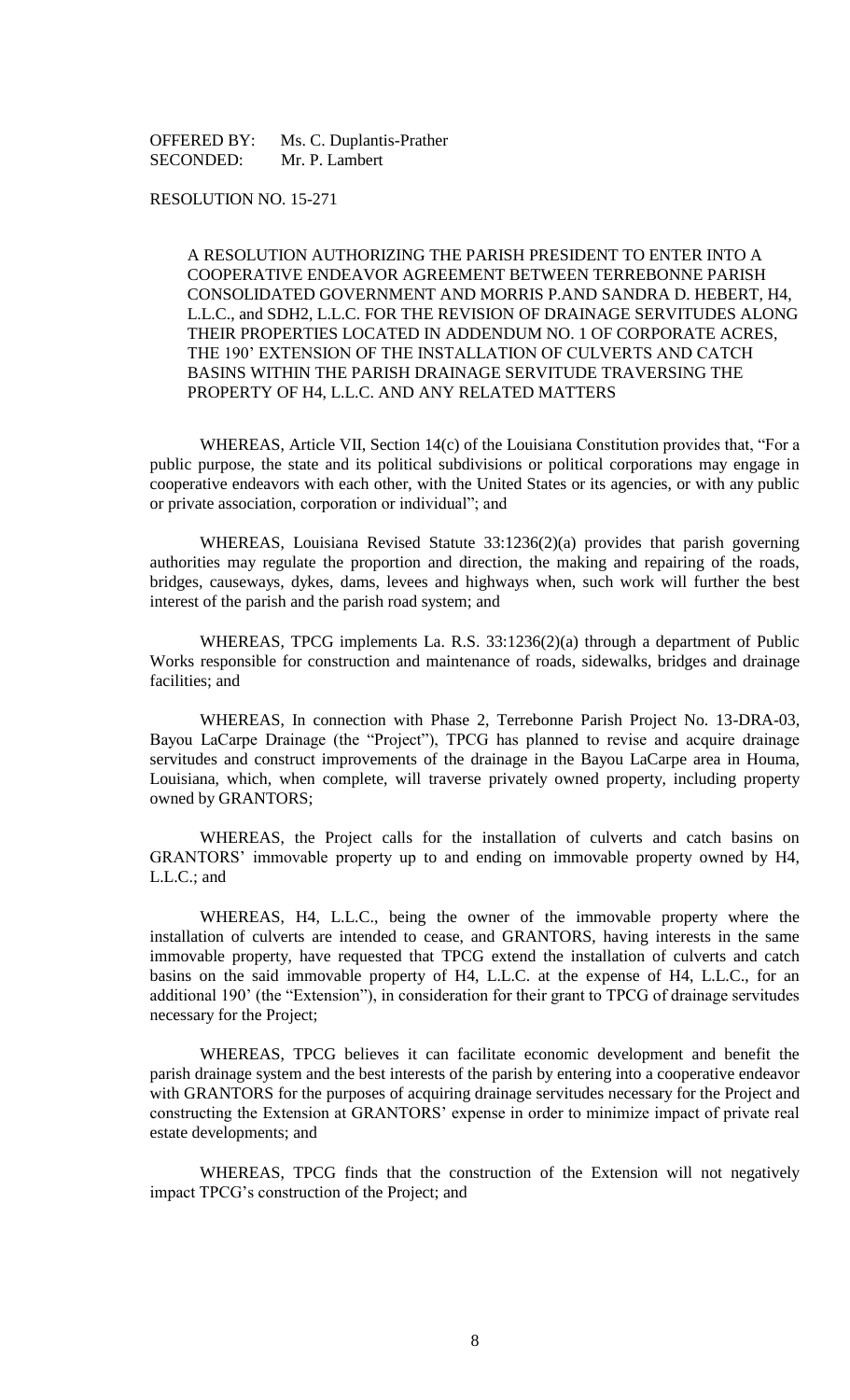WHEREAS, TPCG finds that its expenditure or transfer according to the terms of this cooperative endeavor, taken as a whole, is not gratuitous, and it has a demonstrable, objective, and reasonable expectation of receiving at least equivalent value in exchange for the expenditure or transfer of its public funds; and

NOW THEREFORE, BE IT RESOLVED by the Terrebonne Parish Council on behalf of Terrebonne Parish Consolidated Government that the Parish President, Michel Claudet, is hereby authorized to execute a cooperative endeavor agreement between the Terrebonne Parish Consolidated Government and Morris P. and Sandra D. Hebert, H4, L.L.C., and SDH2, L.L.C., containing substantially the same terms as those set out in the attached agreement, subject to approval by legal counsel for TPCG; and

BE IT FURTHER RESOLVED that if any provision or item of this resolution or the application thereof is held invalid, such invalidity shall not affect other provision; items; or applications of this resolution which can be given effect within the invalid provisions, items, or applications and to this end the provisions of this resolution are hereby declared severable.

THERE WAS RECORDED:

YEAS: J. Navy, A. Williams, G. Hood, Sr., B. Amedée, C. Duplantis-Prather, R. Hornsby, D. Babin, D. Guidry, and P. Lambert. NAYS: None. ABSTAINING: None. ABSENT: None. The Chairwoman declared the resolution adopted on this, the 20th day of April 2015.

Ms. C. Duplantis-Prather moved, seconded by Mr. G. Hood, Sr. and Mr. P. Lambert, "THAT , the Public Services Committee introduce an ordinance that will allow the revocation of certain drainage servitudes running over and across immovable property of Morris P. and Sandra D. Hebert, H4, L.L.C., and SDH2, L.L.C., located in Addendum No. 1 of Corporate Acres in Terrebonne Parish, Louisiana, to become effective upon the granting of new servitudes to TPCG by those individuals, and subject to a reservation of any utility servitudes and to address other matters relative thereto, and call a public hearing on May 13, 2015 at 6:30 p.m."

The Chairwoman called for the vote on the motion offered by Ms. C. Duplantis-Prather. THERE WAS RECORDED: YEAS: B. Amedẻe, D. Babin, C. Duplantis-Prather, D. Guidry, G. Hood, Sr., R. Hornsby, P. Lambert, J. Navy, and A. Williams. NAYS: None. ABSENT: None. The Chairwoman declared the motion adopted.

RESOLUTION: Supporting the Bayou Cane Fire Prevention Bureau and releasing the State Fire Marshal as required by LA. R.S. 40:1563 C. (6).

Mr. R. Hornsby moved, seconded by Mr. G. Hood, Sr. The resolution was adopted. **(***\*Resolution revisited and amended later in proceedings)*

Ms. C. Duplantis-Prather moved, seconded by Mr. G. Hood, Sr., "THAT, the Public Services Committee introduce an ordinance that will create the Bayou Cane Fire Prevention Bureau as a Certified Fire Prevention Agency and defining the intent, purpose and organization of said Bureau, providing for related matters and calling a public hearing on May 27, 2015 at 6:30 p.m."

The Chairwoman called for the vote on the motion offered by Ms. C. Duplantis-Prather. THERE WAS RECORDED: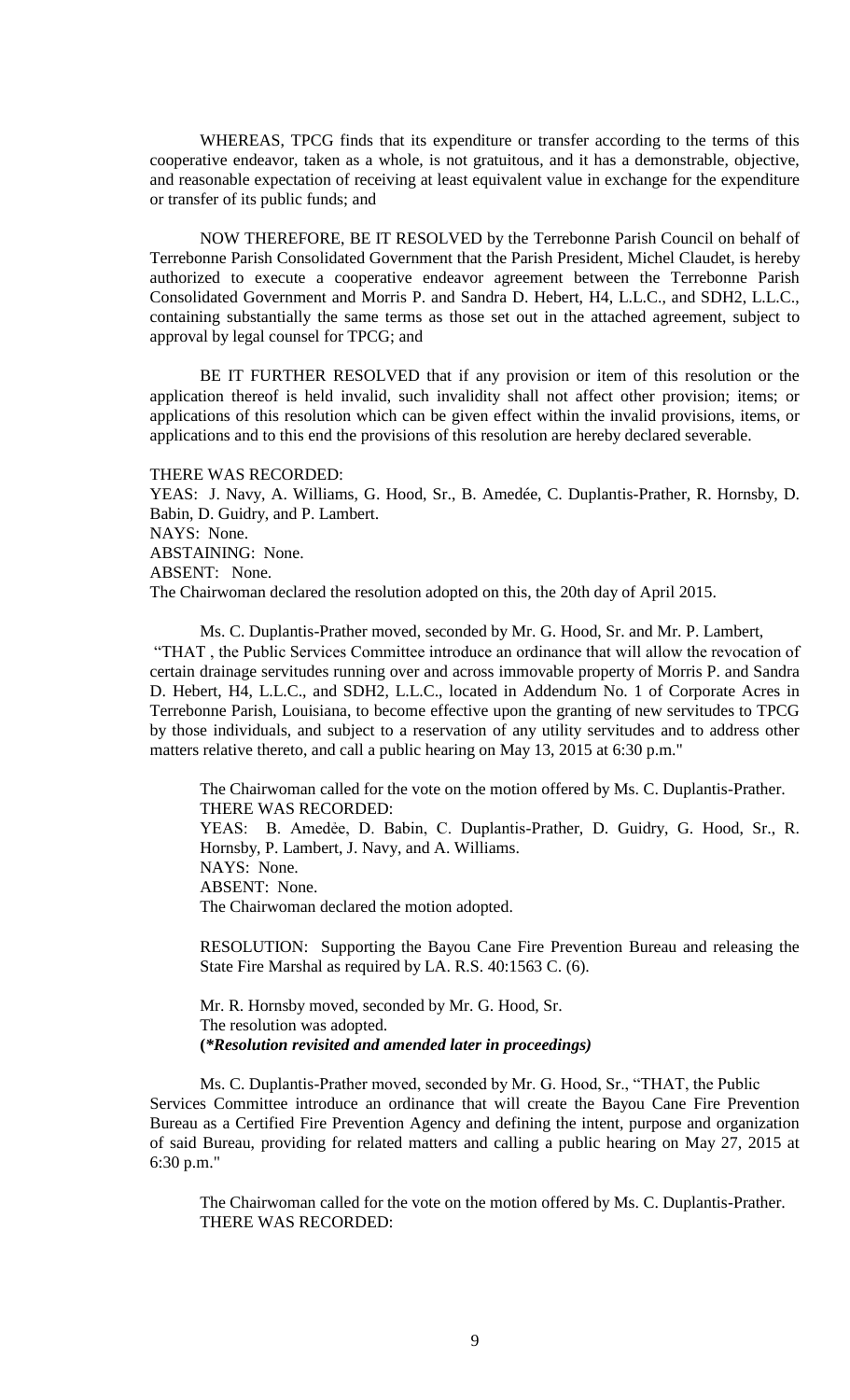YEAS: B. Amedẻe, D. Babin, C. Duplantis-Prather, D. Guidry, G. Hood, Sr., R. Hornsby, P. Lambert, J. Navy, and A. Williams. NAYS: None. ABSENT: None. The Chairwoman declared the motion adopted.

OFFERED BY: Mr. D. Babin SECONDED: Mr. D. Guidry

RESOLUTION NO. 15-272

A resolution providing for the acceptance of work performed by Volute, Inc. in accordance with the Certificate of Substantial Completion for Parish Project No. 13-SEW-55, Replacement of 60- Inch Effluent Pipe at the South Wastewater Treatment Plant, Terrebonne Parish Consolidated Government, Terrebonne Parish, Louisiana.

WHEREAS, by contract dated November 4, 2014, Terrebonne Parish Consolidated Government did award a contract to Volute, Inc., for Parish Project No. 13-SEW-55, Replacement of 60-Inch Effluent Pipe at the South Wastewater Treatment Plant, Terrebonne Parish, Louisiana, as will be seen by reference to said contract which is recorded under Entry No. 1467037 of the Records of Terrebonne Parish, and

WHEREAS, the work performed under the contract has been inspected by authorized representatives of Owner, Engineers and Contractor.

WHEREAS, this substantial completion is contingent upon approval from the Louisiana Department of Environmental Quality.

NOW, THEREFORE BE IT RESOLVED that the Terrebonne Parish Council, on behalf of the Terrebonne Parish Consolidated Government, does hereby accept the work performed in accordance with the contract and specifications in accordance with the Certificate of Substantial Completion, effective as of the date of recording of this resolution, and does authorize and direct the Clerk of Court and Ex-Officio Recorder of Mortgages of Terrebonne Parish to note this acceptance thereof in the margin of the inscription of said contract under Entry No. 1467037 of the Records of Terrebonne Parish, Louisiana, and

BE IT FURTHER RESOLVED that a certified copy of this resolution be recorded in the office of the Clerk of Court of Terrebonne Parish to commence a 45-day clear lien period, and

BE IT FURTHER RESOLVED that the Administration is authorized to make payment of retainage upon the presentation of a Clear Lien Certificate.

THERE WAS RECORDED:

YEAS: J. Navy, A. Williams, G. Hood, Sr., C. Duplantis-Prather, R. Hornsby, D. Babin, D. Guidry, and P. Lambert. NAYS: None. ABSTAINING: B. Amedée. ABSENT: None. The Chairwoman declared the resolution adopted on this, the 20th day of April 2015.

OFFERED BY: Mr. D. Babin SECONDED: Mr. D. Guidry

RESOLUTION NO. 15-273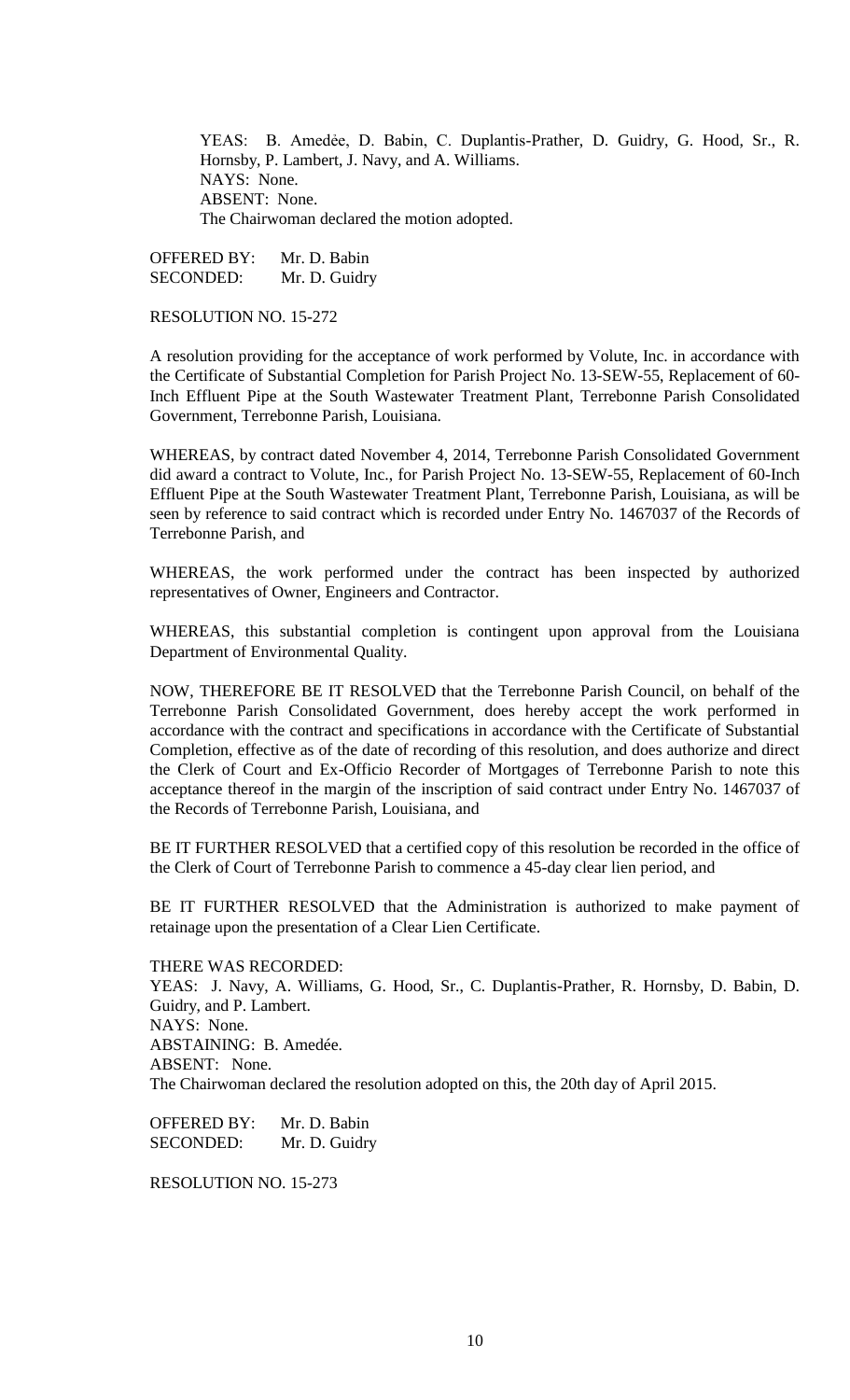A resolution authorizing the execution of Change Order No. 3 (Balancing) to the Construction Agreement for Parish Project No. 13-SEW-55, Replacement of 60-Inch Effluent Pipe at the South Terrebonne Wastewater Treatment Plant, CWSRF Project No. CS221490-01, contingent upon approval from the Louisiana Department of Environmental Quality.

WHEREAS, the Terrebonne Parish Consolidated Government has awarded the Construction Agreement to Volute, Inc., on August 13, 2014, for the Replacement of 60-Inch Effluent Pipe at the South Terrebonne Wastewater Treatment Plant, Parish Project No. 13-SEW-55, CWSRF Project No. CS221490-01, Terrebonne Parish Louisiana, and

WHEREAS, Providence/GSE Associates, LLC, the Project Engineer has recommended this Change Order No. 3 (Balancing) for an increase in contract price of Ten Thousand Twenty-Five Dollars and Forty-Nine Cents (\$10,025.49), and no calendar days, and

NOW THEREFORE BE IT RESOLVED, by the Terrebonne Parish Council (Public Services Committee), on behalf of the Terrebonne Parish Consolidated Government, does hereby approve and authorize the execution of Change Order No. 3 (Balancing) by Terrebonne Parish President Michel Claudet, for Parish Project No. 13-SEW-55, CWSRF Project No. CS221490-01, Replacement of 60-Inch Effluent Pipe at the South Terrebonne Wastewater Treatment Plant.

BE IT FURTHER RESOLVED, that a certified copy of the resolution be for forwarded to the Engineer, Providence/GSE Associates, LLC.

THERE WAS RECORDED:

YEAS: J. Navy, A. Williams, G. Hood, Sr., B. Amedée, C. Duplantis-Prather, R. Hornsby, D. Babin, D. Guidry, and P. Lambert. NAYS: None. ABSTAINING: None. ABSENT: None. The Chairwoman declared the resolution adopted on this, the 20th day of April 2015.

OFFERED BY: Mr. D. Babin SECONDED: Mr. J. Navy

RESOLUTION NO. 15-274

A resolution providing for the approval of Amendment No. 2 to the Engineering Agreement for Parish Project No. 14-SEW-24, Renovations to Mire and Wallis Sewer Lift Stations, Terrebonne Parish, Louisiana.

WHEREAS, Terrebonne Parish Consolidated Government did enter into an Engineering Agreement with Duplantis Design Group, PC dated July 23, 2014, and recorded under File No. 1459049, for the Renovations to Mire and Wallis Sewer Lift Stations, Parish Project No. 14- SEW-24, and

WHEREAS, the Engineering Agreement between Owner and Engineer provides for certain limitations for Basic Services and Special Consultants, and

WHEREAS, the Engineer has informed the Terrebonne Parish Consolidated Government of a change in scope related to the addition of a new wet well for the Wallis Sewer Lift Station, and

WHEREAS, Amendment No. 2 to the Engineering Agreement is required to increase the fees of Basic Services and Special Consultants, due to the change in the scope of the project and continue with this phase of the project, and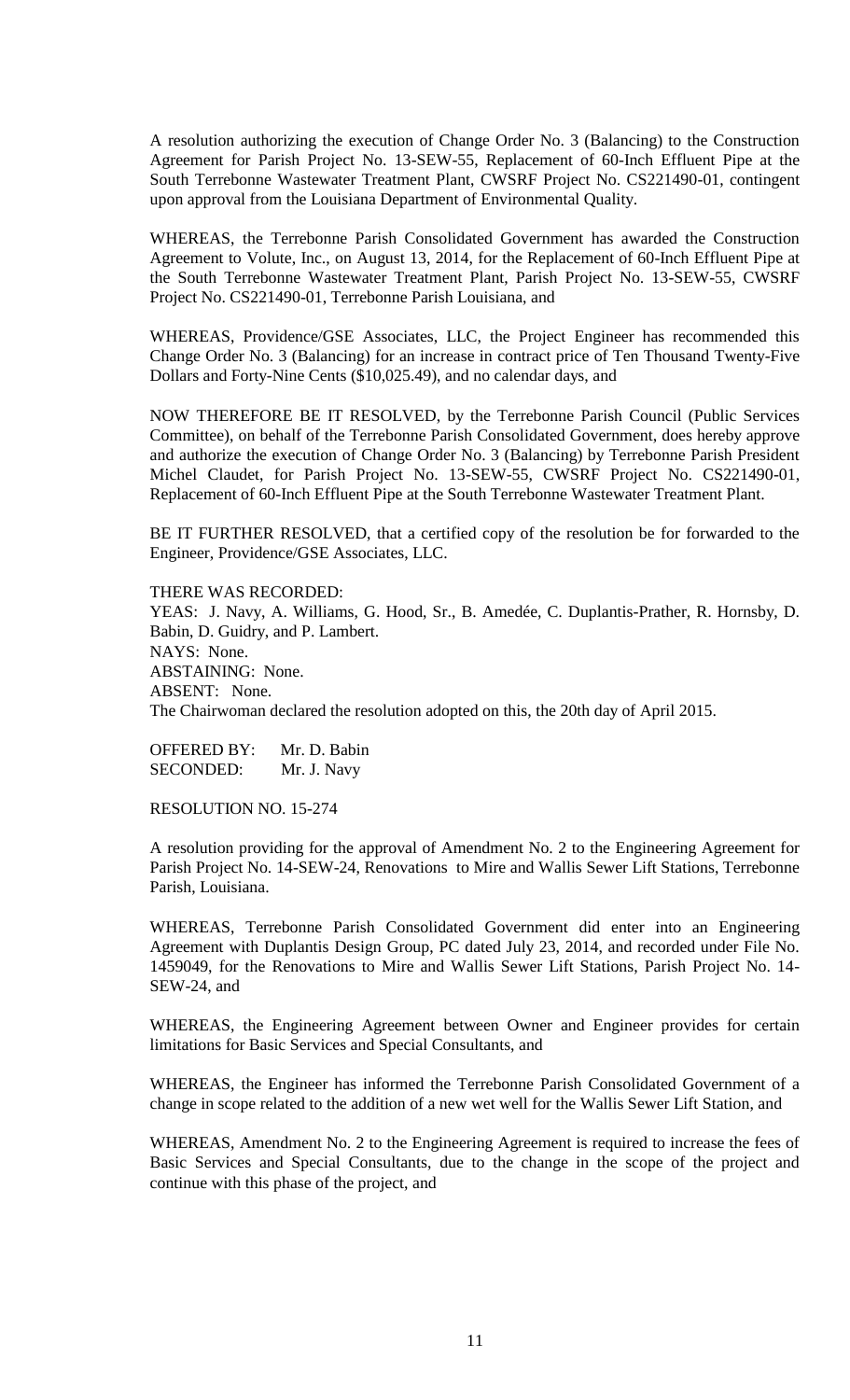WHEREAS, this above work will increase the Basic Services by \$1,500.00 and Special Consultants by \$4,200.00, and

WHEREAS, this amendment is contingent upon approval from LDEQ (Louisiana Department of Environmental Quality), and

NOW, THEREFORE BE IT RESOLVED, that the Terrebonne Parish Council (Public Services Committee), on behalf of the Terrebonne Parish Consolidated Government, does hereby approve this Amendment No. 2 to the Engineering Agreement for an overall increase of \$5,700.00 and authorizes Parish President Michel Claudet to execute this Amendment No. 2 to the Engineering Agreement for Parish Project No. 14-SEW-24, Renovations to Mire and Wallis Sewer Lift Stations, with Duplantis Design Group, PC, and

BE IT FURTHER RESOLVED that a certified copy of the resolution be forwarded to the Engineer, Duplantis Design Group, PC.

THERE WAS RECORDED: YEAS: J. Navy, A. Williams, G. Hood, Sr., B. Amedée, C. Duplantis-Prather, R. Hornsby, D. Babin, D. Guidry, and P. Lambert. NAYS: None. ABSTAINING: None. ABSENT: None. The Chairwoman declared the resolution adopted on this, the 20th day of April 2015.

OFFERED BY: Mr. D. Babin SECONDED: Ms. C. Duplantis-Prather

RESOLUTION NO. 15-275

A resolution awarding and authorizing the signing of the construction agreement for Parish Project No. 13-SEW-31, North Wastewater Treatment Plant Primary Effluent and Return Activated Sludge Pump Upgrades, Terrebonne Parish, Louisiana, and authorizing the issuance of the Notice to Proceed.

WHEREAS, the Terrebonne Parish Consolidated Government did receive construction bids on March 19, 2015, for the project known as Parish Project No. 13-SEW-31, North Wastewater Treatment Plant Primary Effluent and Return Activated Sludge Pump Upgrades, Terrebonne Parish Louisiana, and

WHEREAS, as recommended by the Engineer, GreenPoint Engineering, LLC, the lowest and best Base Bid was that submitted by Sealevel Construction, Inc., in the Base Bid amount of \$1,173,767.50, and

WHEREAS, this project is a part of the 0% interest loan from the Louisiana Department of Natural Resources (LDNR) under the State's Flex-Fund Program associated with improved energy efficiency, and

NOW THEREFORE BE IT RESOLVED, by the Terrebonne Parish Council (Public Services Committee), on behalf of the Terrebonne Parish Consolidated Government, that Parish Project No. 13-SEW-31, North Wastewater Treatment Plant Primary Effluent and Return Activated Sludge Pump Upgrades, be and is hereby awarded to Sealevel Construction, Inc., for the Base Bid in the amount of One Million, One Hundred Seventy-Three Thousand, Seven Hundred Sixty-Seven Dollars and Fifty Cents (\$1,173,767.50), and

BE IT FURTHER RESOLVED, that upon receipt of required certificates of insurance evidencing coverage as provided in the project specifications and upon execution and recordation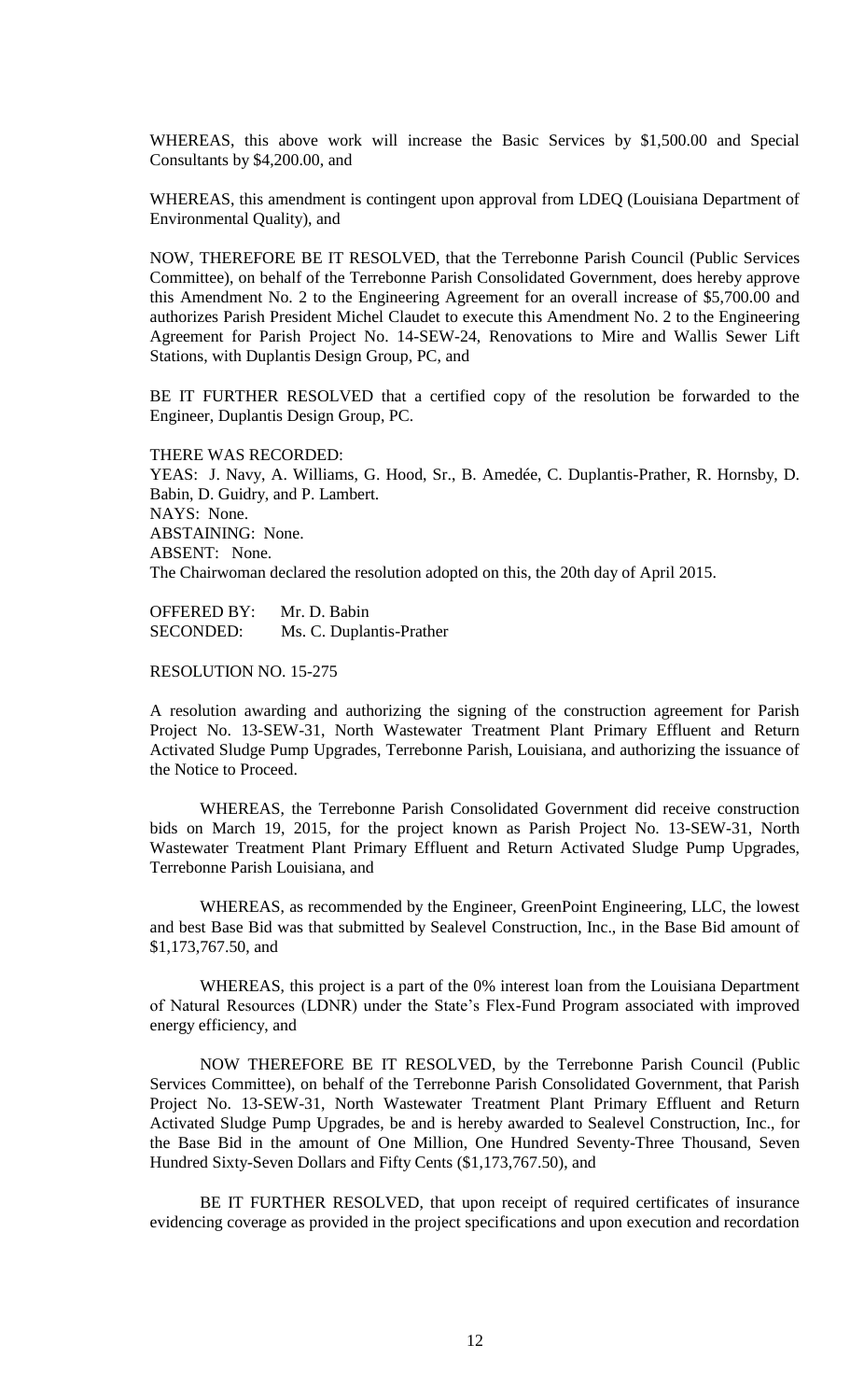of all contract documents, that the Engineer is hereby authorized to issue the Notice to Proceed to the Contractor to commence construction of the project, and

BE IT FURTHER RESOLVED, that a certified copy of the resolution be for forwarded to the Engineer, GreenPoint Engineering, LLC.

THERE WAS RECORDED: YEAS: J. Navy, A. Williams, G. Hood, Sr., B. C. Duplantis-Prather, R. Hornsby, D. Babin, D. Guidry, and P. Lambert. NAYS: None. ABSTAINING: Amedée. ABSENT: None. The Chairwoman declared the resolution adopted on this, the 20th day of April 2015.

OFFERED BY: Ms. C. Duplantis-Prather SECONDED: Mr. J. Navy

RESOLUTION NO. 15-276

A resolution ratifying the Parish President's appointment of David A. Waitz Engineering and Surveying, Inc. to provide professional engineering services relative to the replacement of existing cast iron gas lines, project known as Cast Iron Gas Line Improvements, Tulane and Oak Street Area, Phase XVIII.

 NOW THEREFORE BE IT RESOLVED, by the Terrebonne Parish Council on behalf of the Terrebonne Parish Consolidated Government, that the Parish President's appointment of David A. Waitz Engineering and Surveying, Inc. to provide professional engineering and land survey services relative to cast iron gas line replacement for project known as cast iron gas line improvements, Tulane and Oak Street Area, Phase XVIII, be, and is hereby approved, and

 BE IT FURTHER RESOLVED, that the Parish President, Council Chairman, and all other appropriate parties be, and they are hereby authorized to execute any and all contract documents associated therewith.

THERE WAS RECORDED:

YEAS: J. Navy, A. Williams, G. Hood, Sr., B. Amedée, C. Duplantis-Prather, R. Hornsby, D. Babin, D. Guidry, and P. Lambert. NAYS: None. ABSTAINING: None. ABSENT: None. The Chairwoman declared the resolution adopted on this, the 20th day of April 2015.

OFFERED BY: Mr. D. Babin SECONDED: Ms. C. Duplantis-Prather

RESOLUTION NO. 15-277

A Resolution providing approval of Amendment No. 2 to the Engineering Agreement for Parish Project No. 11-SEW-61, Package Sewer Plant Rehabilitation, Terrebonne Parish, Louisiana.

WHEREAS, the Terrebonne Parish Consolidated Government entered into an Engineering Agreement dated December 13, 2011, with Milford & Associates, Inc., for the project entitled Package Sewer Plant Rehabilitation, identified as Parish Project No. 11-SEW-61, Terrebonne Parish, Louisiana, and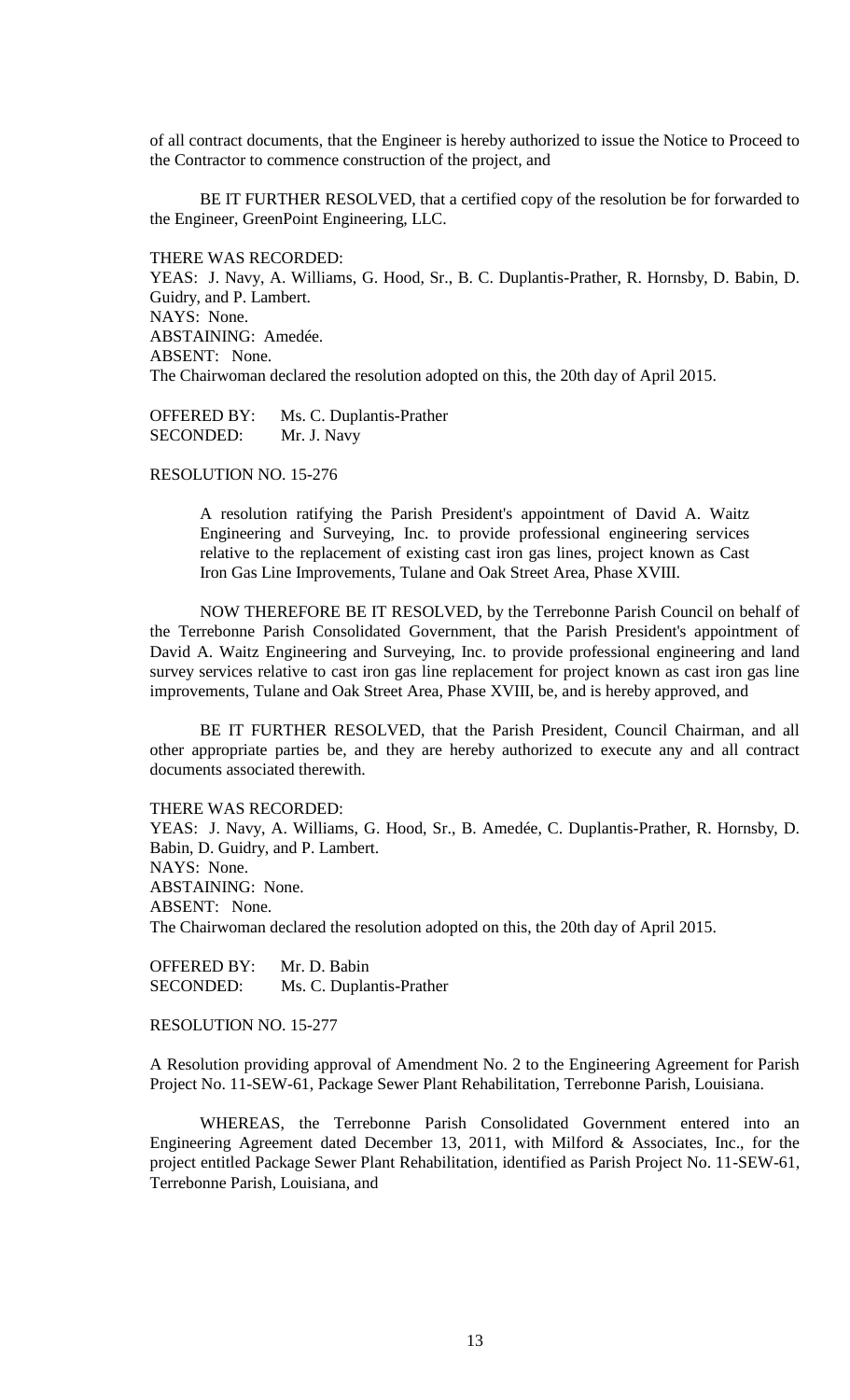WHEREAS, the Engineering Agreement between OWNER and ENGINEER provides for certain limitations for Basic Services, and Resident Project Services, and

WHEREAS, the Package Sewer Plant Rehabilitation project was separated into three projects, with an increase in Basic Services by \$10,000.00 and Resident Project Services by \$15,000.00, and

WHEREAS, this increase is necessary to cover the Bidding Phase, Contract Administration and Resident Project Services, associated with the third project, and

NOW, THEREFORE BE IT RESOLVED by the Terrebonne Parish Council (Public Services Committee), on behalf of the Terrebonne Parish Consolidated Government, does hereby approve this Amendment No. 2 to the Engineering Agreement for a net increase in the compensation for Basic Services and Resident Project Services, in the amount of \$25,000.00, and authorizes Parish President Michel Claudet to execute this Amendment No. 2 to the Engineering Agreement for Parish Project No. 11-SEW-61, Package Sewer Plant Rehabilitation, Terrebonne Parish, Louisiana, with Milford & Associates, Inc., and

BE IT FURTHER RESOLVED, that a certified copy of the resolution is forwarded to the Engineer, Milford & Associates, Inc.

THERE WAS RECORDED:

YEAS: J. Navy, A. Williams, G. Hood, Sr., B. Amedée, C. Duplantis-Prather, R. Hornsby, D. Babin, D. Guidry, and P. Lambert. NAYS: None. ABSTAINING: None. ABSENT: None. The Chairwoman declared the resolution adopted on this, the 20th day of April 2015.

Mr. D. Babin moved, seconded by Ms. B. Amedèe, "THAT, the Public Services Committee revisit Agenda Item 10 – (RESOLUTION: Supporting the Bayou Cane Fire Prevention Bureau and releasing the State Fire Marshal as required by LA. R.S. 40:1563 C. (6))."

The Chairwoman called for the vote on the motion offered by Mr. D. Babin. THERE WAS RECORDED: YEAS: B. Amedẻe, D. Babin, C. Duplantis-Prather, D. Guidry, G. Hood, Sr., R. Hornsby, P. Lambert, J. Navy, and A. Williams. NAYS: None. ABSENT: None. The Chairwoman declared the motion adopted.

Parish Attorney C. Alcock suggested that the above resolution be amended to include language pertaining to the general liability insurance is subject to increasing limits recommended by Terrebonne Parish Risk Management Department.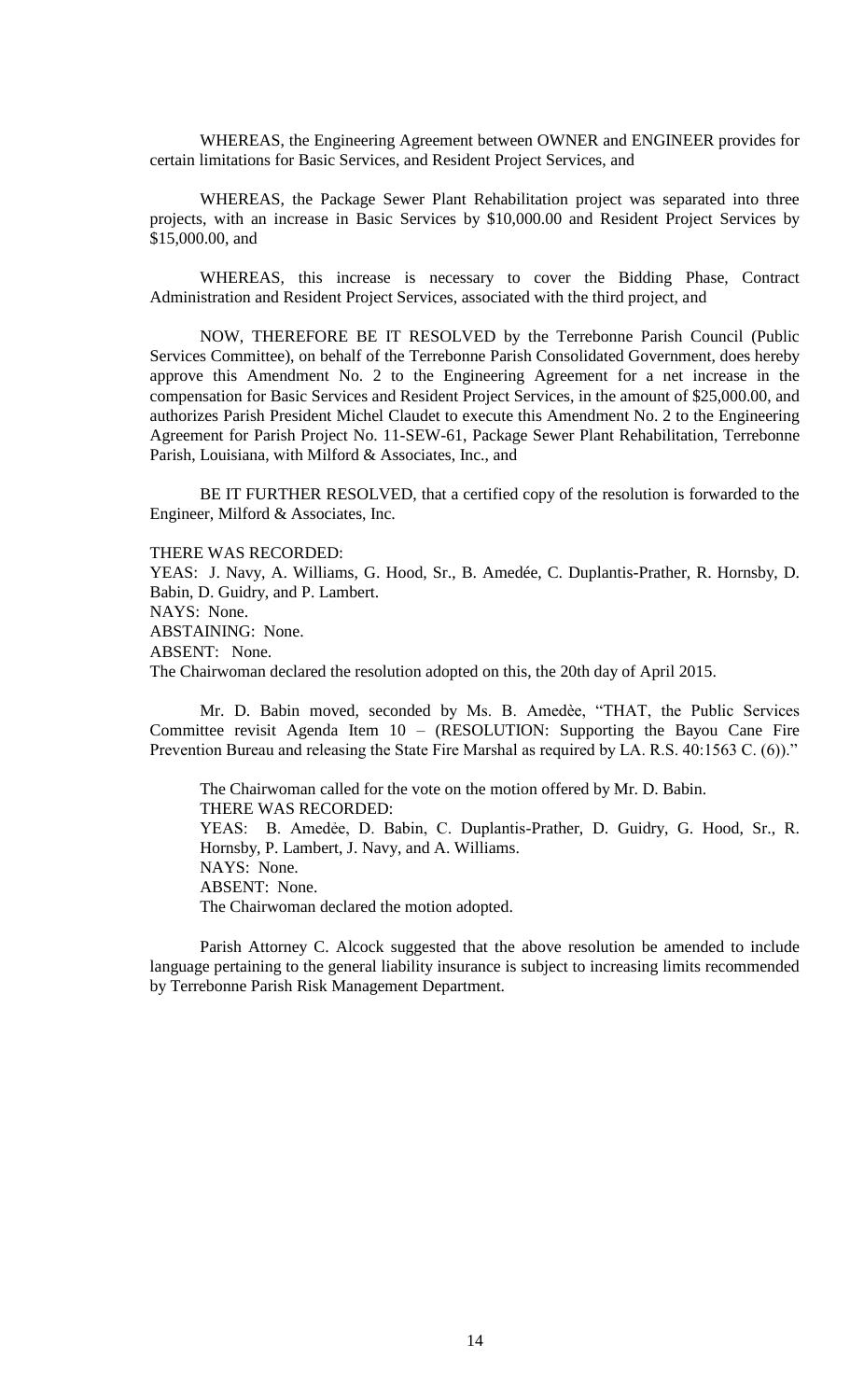OFFERED BY: Mr. D. Babin SECONDED BY: Ms. B. Amedée

## **RESOLUTION NO. 15-278**

# **A RESOLUTION IN SUPPORT OF THE BAYOU CANE FIRE PREVENTION BUREAU AND RELEASING THE STATE FIRE MARSHAL AS REQUIRED BY LA RS 40:1563 C. (6)**

**WHEREAS**, LA RS 40:1563 sets out the duties of the state fire marshal with respect to the protection of life and property from the hazards of fire; and

**WHEREAS**, LA RS 40:1563, further provides for the creation of a local fire prevention bureau and sets out the responsibilities that a locally created fire prevention bureau may handle and the manner of creation of the Bureau ; and

**WHEREAS**, Bayou Cane Fire Protection District's Board of Commissioners has previously created a fire prevention bureau within the jurisdiction of the Bayou Cane Fire Protection District by resolution and has introduced an ordinance before the Terrebonne Parish Council to codify its bureau rights and responsibilities as required by statute; and

**WHEREAS**, state law requires that the local governing authority must, by specific resolution accompanying the ordinance creating the bureau, assume the responsibility for and release the State Fire Marshal from responsibility or liability for those inspections performed by the local bureau within the jurisdiction of the local governing authority ; and

**WHEREAS**, the Bayou Cane Fire Protection District has, in light of this statutory requirement, agreed to execute the attached indemnity agreement and to provide TPCG with a certificate of insurance in the amount of **\$1,000,000.00/\$8,000,000.00** naming TPCG as additional insured to offset liability created by the release of the State Fire Marshal upon creation of the fire protection bureau; and

**WHEREAS**, subject to the condition that Bayou Cane Fire Protection District maintain its insurance coverage in favor of Terrebonne Parish Consolidated Government and that Bayou Cane Fire Protection District provides the attached indemnity agreement to TPCG, Terrebonne Parish Council on behalf of the Terrebonne Parish Consolidated Government resolves as follows:

**NOW THEREFORE, BE IT RESOLVED** by the Terrebonne Parish Council on behalf of the Terrebonne Parish Consolidated Government that upon submission of an indemnity agreement in a format acceptable to the parish attorney and a certificate of general liability insurance in the amount of **\$1,000,000.00/\$8,000,000.00** naming TPCG as additional insured, with TPCG reserving the right to increase insurance limits upon the recommendation of the TPCG risk management department, the Terrebonne Parish Consolidated Government releases the state fire marshal from responsibility or liability for those inspections performed by the Bayou Cane Fire Prevention Bureau, or the consequences thereof within Terrebonne Parish.

THERE WAS RECORDED: YEAS: J. Navy, A. Williams, G. Hood, Sr., B. Amedée, C. Duplantis-Prather, R. Hornsby, D. Babin, D. Guidry, and P. Lambert. NAYS: None. ABSTAINING: None. ABSENT: None. The Chairwoman declared the resolution adopted on this, the 20th day of April 2015.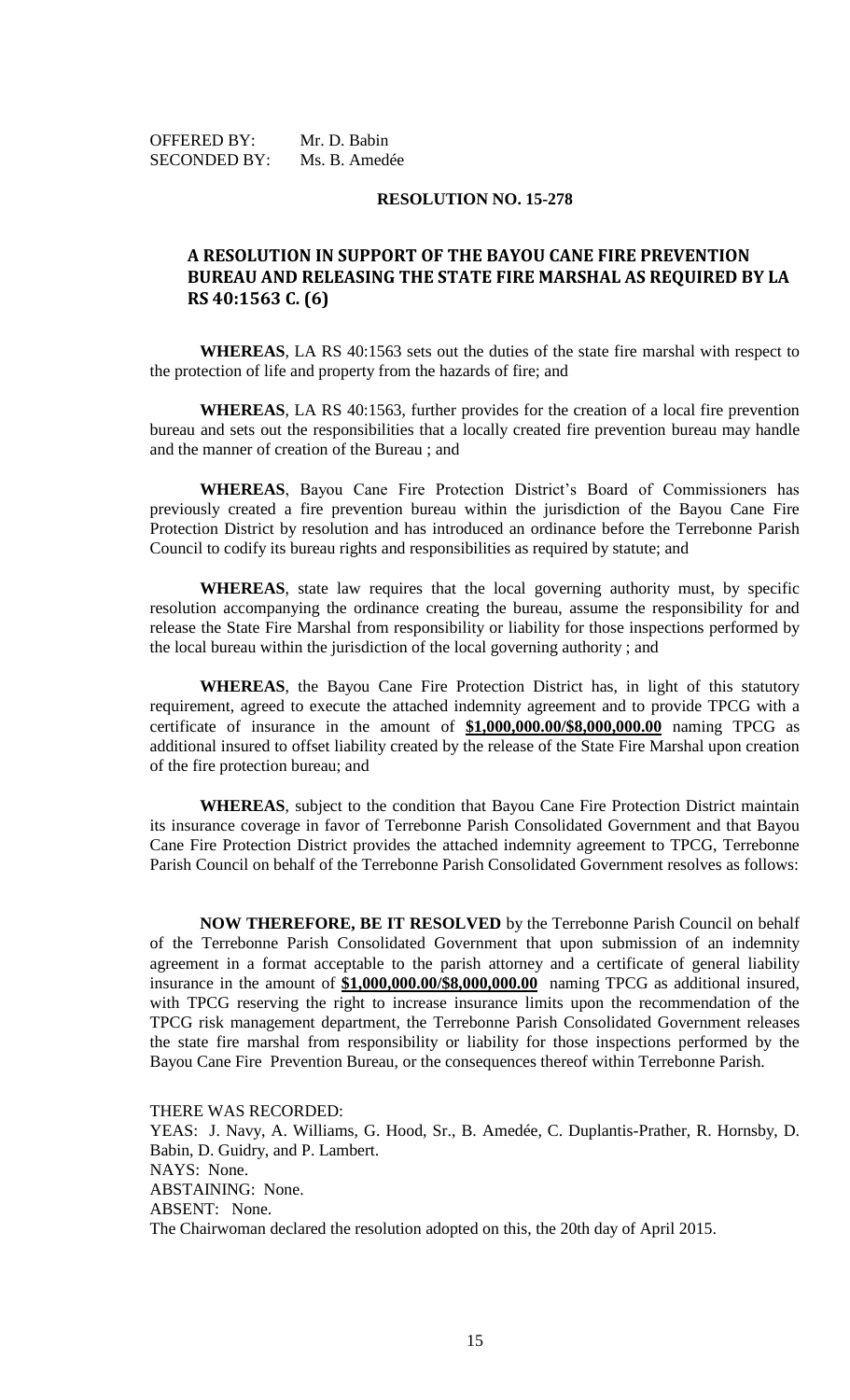Mr. G. Hood, Sr. moved, seconded by Mr. J. Navy, "THAT, there being no further business to come before the Public Services Committee, the meeting be adjourned."

The Chairwoman called for the vote on the motion offered by Mr. G. Hood, Sr. THERE WAS RECORDED:

YEAS: B. Amedẻe, D. Babin, C. Duplantis-Prather, D. Guidry, G. Hood, Sr., R. Hornsby, P. Lambert, J. Navy, and A. Williams. NAYS: None.

ABSENT: None.

The Chairwoman declared the motion adopted and the meeting was adjourned at 6:39 p.m.

Arlanda Williams, Chairwoman

Tammy E. Triggs, Minute Clerk

Ms. A. Williams moved, seconded by Mr. D. Babin, "THAT, the Council accept and ratify the minutes of the Public Services Committee meeting held on 04/20/15."

The Chairman called for a vote on the motion offered by Ms. A. Williams. THERE WAS RECORDED:

YEAS: D. Guidry, P. Lambert, J. Navy, A. Williams, G. Hood, Sr., B. Amedée, R. Hornsby and D. Babin.

NAYS: None.

ABSENT: C. Duplantis-Prather.

The Chairman declared the motion adopted.

The Chairman called for a report on the Community Development and Planning Committee meeting held on 04/20/15, whereupon the Committee Chairwoman rendered the following:

### COMMUNITY DEVELOPMENT & PLANNING COMMITTEE

## APRIL 20, 2015

The Chairwoman, C. Duplantis-Prather, called the Community Development & Planning Committee meeting to order at 6:40 p. m. in the Terrebonne Parish Council Meeting Room with an Invocation offered by Committee member D. Guidry and the Pledge of Allegiance by Committee R. Hornsby. Upon roll call, Committee Members recorded as present were: B. Amedẻe, D. Babin, C. Duplantis-Prather, D. Guidry, Capt. Greg Hood, Sr., HPD Ret., R. Hornsby, P. Lambert, J. Navy, and A. Williams. A quorum was declared present.

Committee member Mr. G. Hood, Sr. read a proclamation declaring May 2015 as Building Safety Month.

OFFERED BY: Mr. D. Guidry SECONDED: Ms. A. Williams

## RESOLUTION NO. 15-279

Whereas, the continuing efforts of Terrebonne Parish, Louisiana, to address the critical issues of safety, energy efficiency, water conservation, and resilience in the built environment that affect our citizens, both in everyday life and in times of natural disaster, give us confidence that our structures are safe and sound, and;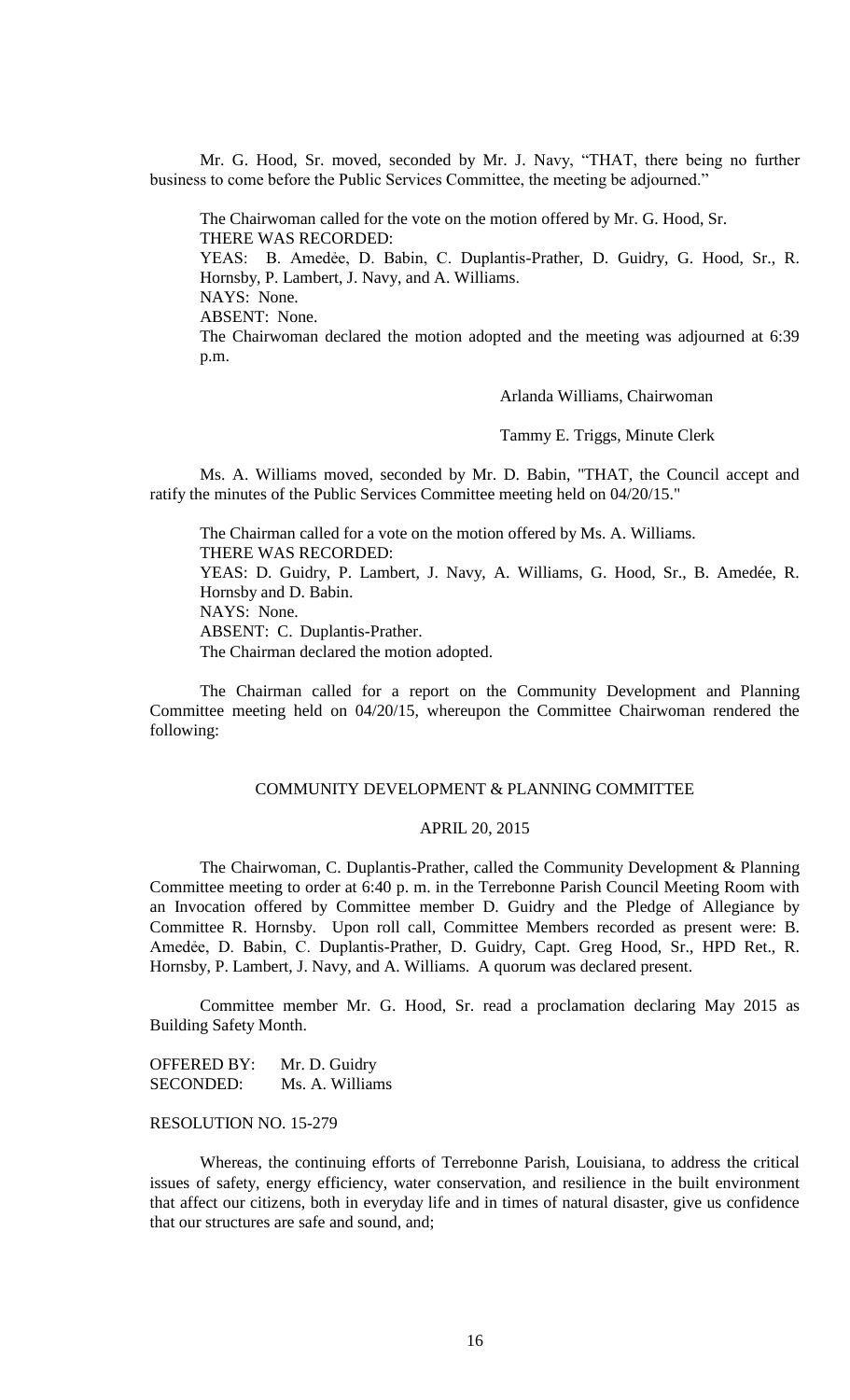Whereas, our confidence is achieved through the devotion of vigilant guardians building safety and fire prevention officials, architects, engineers, builders, building tradesmen, laborers and others in the construction industry who work year-round to ensure the safe construction of buildings, and;

Whereas, these guardians many of whom are dedicated members of the International Code Council use a governmental consensus process that brings together local, state and federal officials with expertise in the built environment to create and implement the highest-quality codes to protect Americans in the buildings where we live, learn, work, worship, play, and;

Whereas, the International Codes, the most widely adopted building safety, energy and fire prevention codes in the nation, are used by most U.S. cities, counties and states; these modern building codes also include safeguards to protect the public from natural disasters such as hurricanes, snowstorms, tornadoes, wild-fires, floods and earthquakes, and;

Whereas, Building Safety Month is sponsored by the International Code Council, to remind the public about the critical role of our communities' largely unknown guardians of public safety our local code officials who assure us of safe, efficient and livable buildings, and;

Whereas, the Building Officials Association of Louisiana, as the Louisiana State Chapter of the international Code Council, recognized for its key role in supporting, encouraging, educating, training, and raising the professional standards of building officials, building code enforcement officers, and design professionals, locally and throughout the State of Louisiana, and

Whereas, "Resilient Communities Start with Building Codes" the theme for Building Safety Month 2015, encourages all residents to raise awareness of the importance of building safe and resilient construction; fire prevention; disaster mitigation, water safety and conservation; energy efficiency and new technologies in the construction industry. And

Whereas, Building Safety Month 2015 promotes appropriate steps everyone can take to ensure that the places where we live, learn, work, worship and play are safe and sustainable, and recognizes that countless lives have been saved due to the implementation of safety codes by local and state agencies, and,

Whereas, each year, in observance of Building Safety Month, Americans are asked to consider projects to improve building safety and sustainability at home and in the community, and to acknowledge the essential service provided to all of us by local and state building departments, fire prevention bureaus and federal agencies in protecting lives and property.

NOW, THEREFORE, BE IT RESOLVED by the Terrebonne Parish Council, on behalf of Parish President Michel H. Claudet and the entire Terrebonne Parish Consolidated Government that May 2015 is proclaimed as:

## Building Safety Month

THERE WAS RECORDED: YEAS: J. Navy, A. Williams, G. Hood, Sr., B. Amedée, C. Duplantis-Prather, R. Hornsby, D. Babin, D. Guidry, and P. Lambert. NAYS: None. ABSTAINING: None. ABSENT: None. The Chairwoman declared the resolution adopted on this, the 20th day of April 2015.

Mr. P. Gordon, Terrebonne Parish Planning and Zoning Director, accepted the proclamation; explained that after Hurricanes Katrina, new building codes were implemented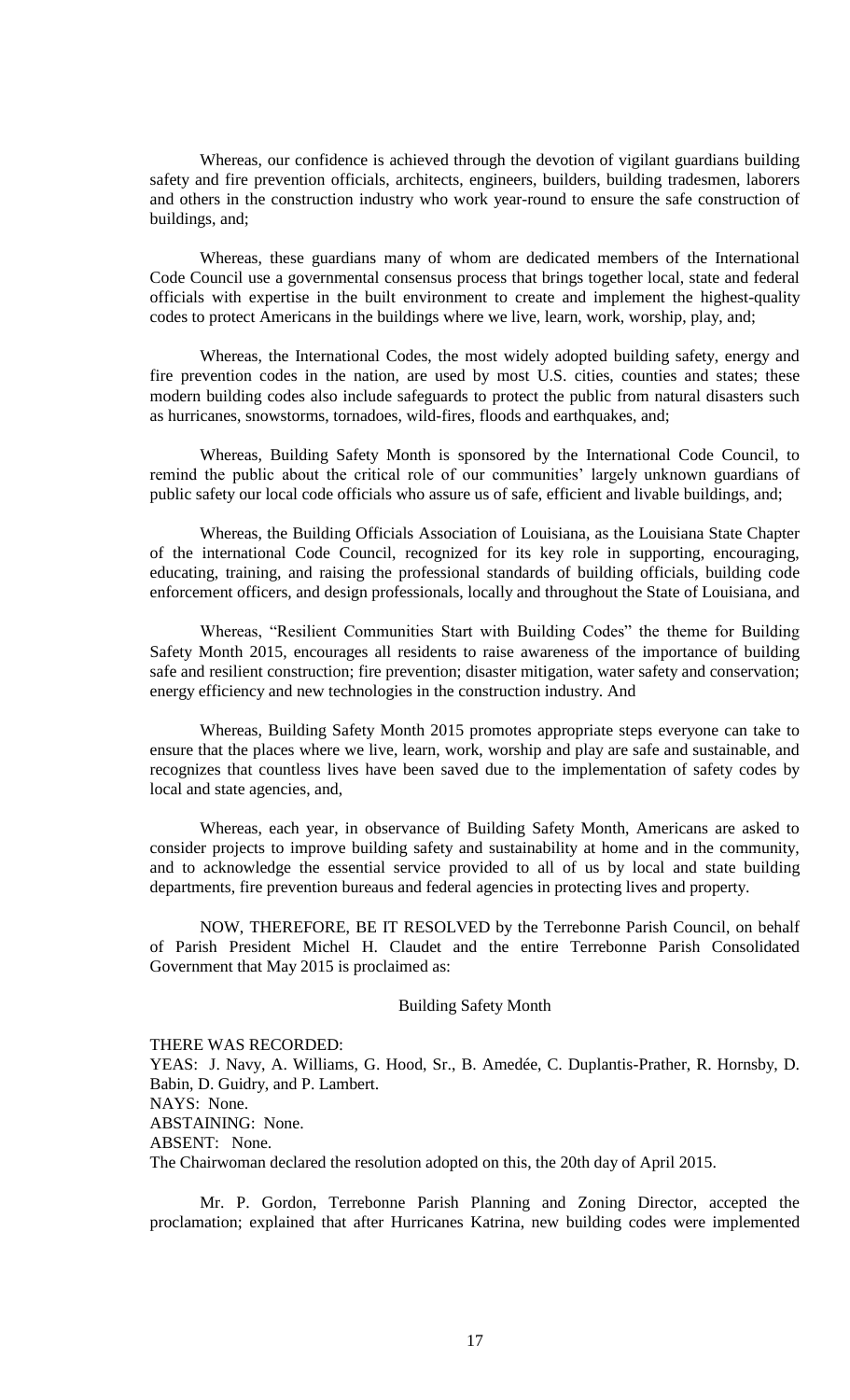throughout Terrebonne Parish; and noted that when other storms and/or hurricanes reached the Gulf Coast more homes and buildings were able to sustain winds and rains as a result of the new regulations.

Committee member A. Williams thanked Mr. Gordon and his staff for a job well done; and noted that other parishes and/or counties are modeling their building codes after the new building codes that Terrebonne Parish has implemented.

OFFERED BY: Ms. B. Amedẻe SECONDED: Mr. D. Babin

# RESOLUTION NO. 15-280

A RESOLUTION SUPPORTING A COALITION ALONG THE GULF COAST FOR PASSENGER RAIL BETWEEN NEW ORLEANS AND HOUSTON AND FURTHER STUDY OF AN INCREASE IN AMTRAK'S CURRENT SUNSET LIMITED PASSENGER RAIL LINE WITH STOPS IN HOUMA/THIBODAUX, NEW IBERIA, LAFAYETTE, LAKE CHARLES, AND BEAUMONT AND WILL SUPPORT INITIATIVES THAT WILL CONTINUE TO ASSIST THIS PROCESS; AND AUTHORIZING THE PARISH PRESIDENT TO SIGN, EXECUTE AND ADMINISTER ANY AND ALL RELEVANT DOCUMENTS.

WHEREAS, the Administrations for the Cities of Beaumont, Houma, Lafayette, Lake Charles, New Iberia, and Thibodaux; the Parish Administrations of Calcasieu, Lafayette, Lafourche, and Terrebonne; and the Greater Lafayette Chamber of Commerce and the Southwest Louisiana Chamber of Commerce have formed a coalition to increase passenger access along the existing Amtrak Passenger Sunset Limited Line; and

WHEREAS, this 360 mile long corridor consist of six (6) metropolitan areas consisting of over seven (7) million people; and

WHEREAS, this transportation corridor is a highly active energy economy for our nation with the Bureau of Labor Statistics consistently showing some of the nation's lowest unemployment rates in Houston, Lafayette, and Houma/Thibodaux areas over the last two years; and

WHEREAS, alternative transportation modes are becoming increasingly needed across the country as more people begin to utilize the automobile less; and

WHEREAS, passenger rail is currently supported by Amtrak from Schriever three times a week to New Orleans and three times a week to New Iberia, Lafayette, Lake Charles, Beaumont, Houston, and Los Angeles; and

WHEREAS, a rail line would support workforce population and tourism; and

WHEREAS, a passenger rail line would assist our current citizens' better mobility to access regional assets through connections to other forms of transportation such as Good Earth Transit; and

WHEREAS, similar efforts are being pursued in the Cities of Baton Rouge, New Orleans, Shreveport, Texas, and across the United States; and

WHEREAS, this resolution was sponsored for Administration by Terrebonne Parish, and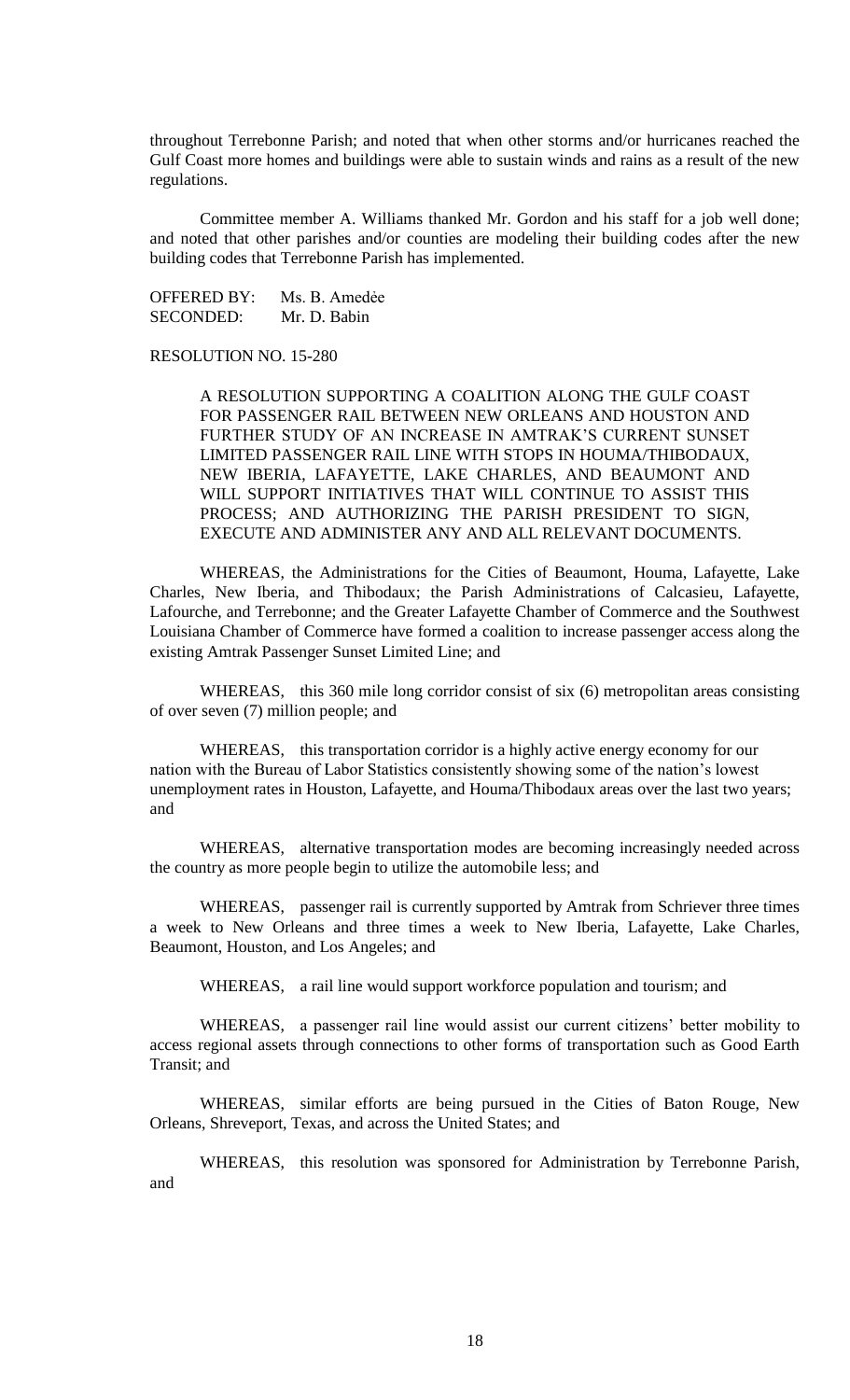WHEREAS, it is recommended by the Administration of the Terrebonne Parish Government that the Council approve this resolution and authorize the Parish President to sign, execute and administer said resolution and any and all relevant documents

 THEREFORE, BE IT RESOLVED, that the Terrebonne Parish Council convened in regular session on April 22, 2015, and does hereby support the coalition along the Gulf Coast for passenger rail between New Orleans and Houston and further study of an increase in Amtrak's current Sunset Limited passenger rail line with stops in Houma/Thibodaux, New Iberia, Lafayette, Lake Charles, and Beaumont and will support initiatives that will continue to assist this process.

THERE WAS RECORDED:

YEAS: J. Navy, A. Williams, G. Hood, Sr., B. Amedée, C. Duplantis-Prather, R. Hornsby, D. Babin, D. Guidry, and P. Lambert. NAYS: None. ABSTAINING: None. ABSENT: None. The Chairwoman declared the resolution adopted on this, the 20th day of April 2015.

Mr. G. Hood, Sr. moved, seconded by Ms. A. Williams, "THAT, there being no further business to come before the Community Development & Planning Committee, the meeting be adjourned."

The Chairwoman called for the vote on the motion offered by Mr. G. Hood, Sr. THERE WAS RECORDED:

YEAS: B. Amedẻe, D. Babin, C. Duplantis-Prather, D. Guidry, G. Hood, Sr., R. Hornsby, P. Lambert, J. Navy, and A. Williams.

NAYS: None.

ABSENT: None.

The Chairwoman declared the motion adopted and the meeting was adjourned at 6:49 p. m.

C. Duplantis-Prather, Chairwoman

Tammy E. Triggs, Minute Clerk

Mr. D. Guidry moved, seconded by Ms. A. Williams, "THAT, the Council accept and ratify the minutes of the Community Development and Planning Committee meeting held on 04/20/15."

The Chairman called for a vote on the motion offered by Mr. D. Guidry. THERE WAS RECORDED: YEAS: D. Guidry, P. Lambert, J. Navy, A. Williams, G. Hood, Sr., B. Amedée, , R. Hornsby and D. Babin. NAYS: None. ABSENT: C. Duplantis-Prather. The Chairman declared the motion adopted.

The Chairman called for a report on the Budget and Finance Committee meeting held on 04/20/15, whereupon the Committee Chairman noting ratification of minutes calls public hearings on May 13, 2015 at 6:30 P.M. rendered the following:

# BUDGET & FINANCE COMMITTEE

### APRIL 20, 2015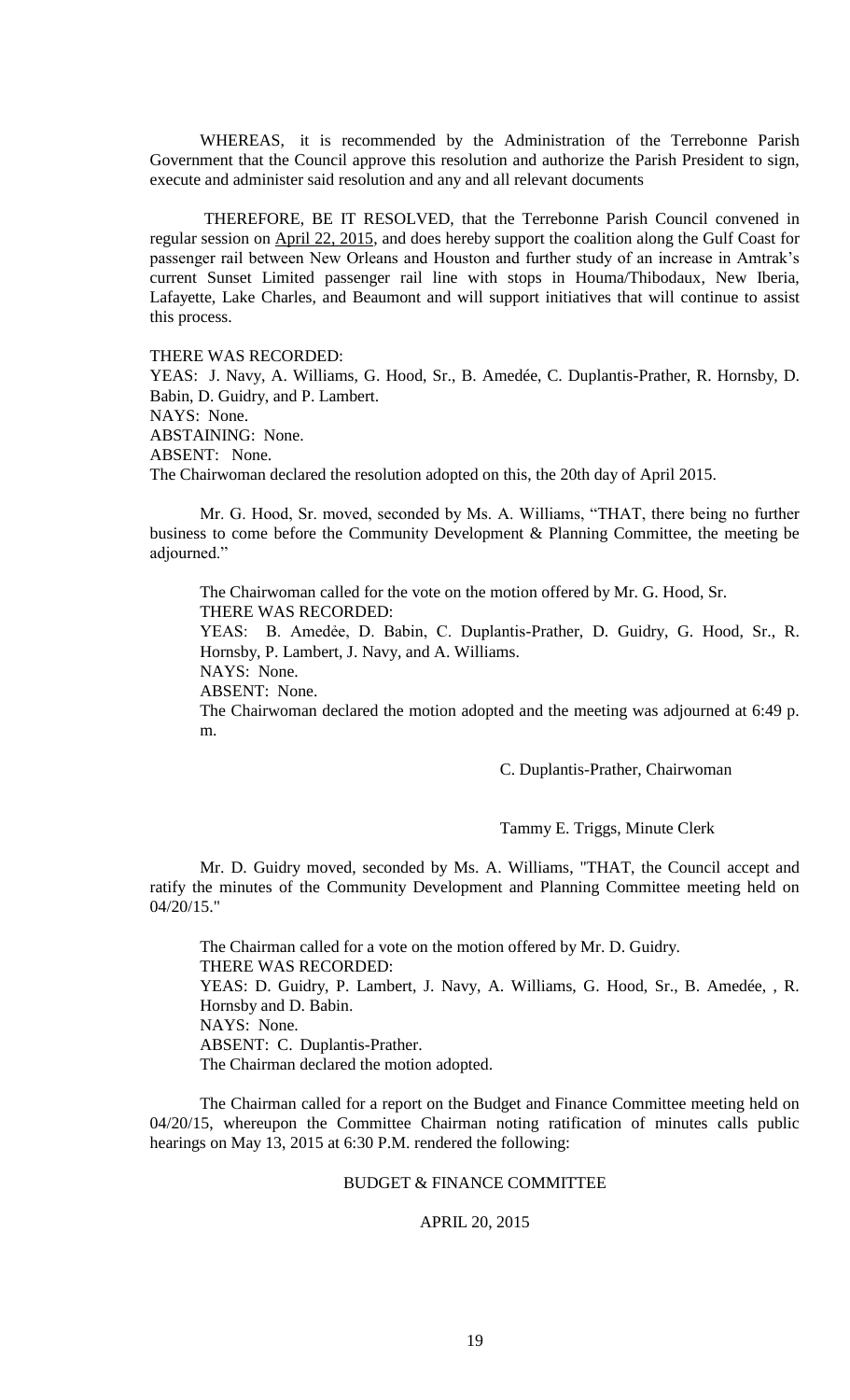The Chairman, John Navy, called the Budget & Finance Committee meeting to order at 6:50 p.m. in the Terrebonne Parish Council Meeting Room with an Invocation offered by Committee member C. Duplantis-Prather and the Pledge of Allegiance by Committee member A. Williams. Upon roll call, Committee Members recorded as present were: B. Amedẻe, D. Babin, C. Duplantis-Prather, D. Guidry, Capt. Greg Hood, Sr., R. Hornsby, P. Lambert, J. Navy, and A. Williams. A quorum was declared present.

OFFERED BY: Ms. A. Williams SECONDED: Ms. C. Duplantis-Prather

RESOLUTION NO. 15-281

A resolution authorizing the Parish President to negotiate and execute Amendment #1 to the Cooperative Endeavor Agreement with the Best of the Bayou Foundation.

WHEREAS, a Cooperative Endeavor Agreement was executed February 25, 2014, recorded in the Clerk of Court's Office File #1448901, authorizing the Best of the Bayou ("FOUNDATION") to plan, and execute three successive annual festivals for the Years 2014, 2015, and 2016, and

WHEREAS, the Foundation requested an additional Twenty Five Thousand (\$25,000.00) Dollars for the 2015 Festival, which was approved and adopted in the 2015 Parish Budget.

NOW, THEREFORE BE IT RESOLVED by the Terrebonne Parish Council (Budget and Finance Committee), on behalf of the Terrebonne Parish Consolidated Government hereby authorizes Parish President, Michel H. Claudet, to negotiate and execute Amendment #1 to allow for an additional Twenty Five Thousand (\$25,000.00) Dollars for the Budget Year 2015, adding to the existing \$75,000, for a total of One hundred thousand (\$100,000.00).

#### THERE WAS RECORDED:

YEAS: J. Navy, A. Williams, G. Hood, Sr., B. Amedée, C. Duplantis-Prather, R. Hornsby, D. Babin, D. Guidry, and P. Lambert. NAYS: None. ABSTAINING: None. ABSENT: None. The Chairman declared the resolution adopted on this, the 20th day of April 2015.

Mr. P. Gordon, Planning and Zoning Director, explained that the aforementioned event will be held the last week in September 2015 and that the aforementioned resolution requests additional funding to continue this annual event. He added that the funds have been budgeted in the TPCG's budget.

Ms. Diana Edmonson, Executive Director of the Terrebonne Council on Aging presented a brief power point on the Council on Aging use of the 2015 Property Tax Millage, to be received in early 2016. She explained that the Council on Aging was established forty-five (45) years ago as a private, nonprofit organization that helps elderly citizens remain independent while maintaining a level of dignity. According to Ms. Edmonson, the mission and goal of the Terrebonne Council on Aging is to be the community "focal" point where older citizens and/or individuals can participate in activities, support their independence and encourage their involvement in and throughout the community. Ms. Edmonson further explained that the Council on Aging provides a number of services to seniors which include:

- Congregate Meals Program
- Home Delivered Meals Program
- Homemaker Program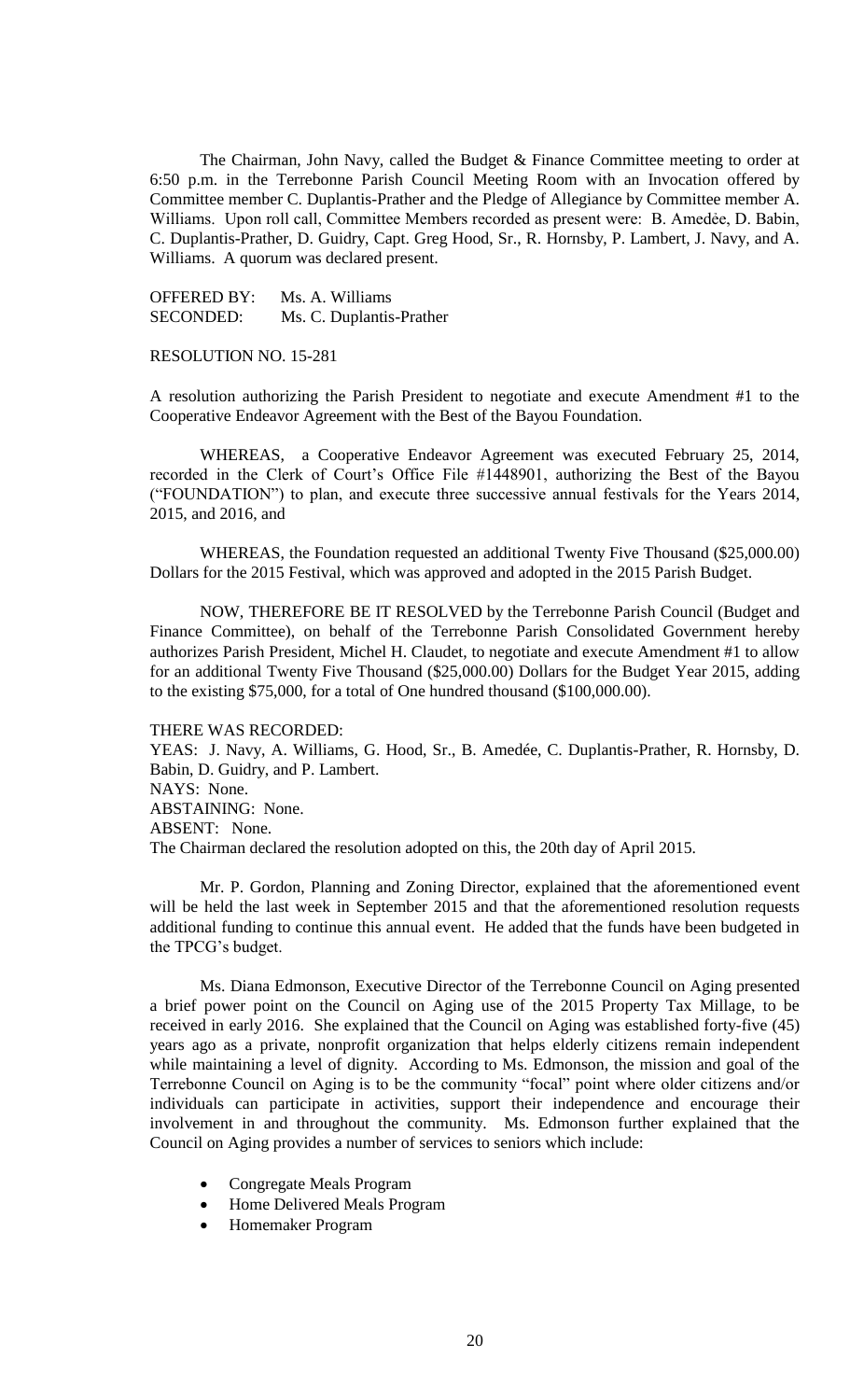- National Family Caregiver Support Program
- Transportation Program
- Louisiana SenioRx Program
- Louisiana Answers and The Aging and Disability Resources Center (ADRC)
- Utility Assistance
- Personal Care Program
- Food for Seniors Program
- BARR Program (Bayou Area Readiness and Recovery Assistance)

Ms. Edmonson recognized members of the Council on Aging Board of Directors, Ad Hoc members, and Advisory Council members who were present in the audience for tonight's proceedings.

Upon questioning from Committee member G. Hood, Sr., Ms. Edmonson explained that each person who applies for services has to qualify and meet certain criteria; noted that there is a waiting list for some services; and added that the director has the final approval after the evaluation process.

Several Committee members thanked Ms. Edmonson and her staff for their willingness to serve the elderly residents of Terrebonne Parish; and noted that the millage Council on Aging receives is much needed to help fund the daily services provided by this organization.

OFFERED BY: Mr. D. Guidry SECONDED: Ms. B. Amedée,

RESOLUTION NO. 15-282

WHEREAS, Louisiana Statutory Law provides for the disposal of surplus movable property having a value of \$5,000.00 or less, in addition to other legally permissible means, at private sale which is, in the opinion of the governing authority, not needed for public purposes; and

WHEREAS, the movable property listed in the attached Exhibit A each have a valued of \$5,000.00 or less, as indicated by the values set out next to each item on the attached Exhibit A; and

WHEREAS, the parish administration has recommended that the movable property listed in the attached Exhibit A be declared surplus as the items are no longer useful, nor do they serve a public purpose and authorizes immediate award to the highest bidder for all items, including those where the highest bid exceeds \$5,000.00; and

NOW THEREFORE, BE IT RESOLOVED by the Terrebonne Parish Council that the movable property listed in the attached Exhibit A be declared surplus and grants authorization to dispose of said items by private sale or by any other legally approved method to the highest bidder pursuant to statutory law, including those where the highest bid exceeds \$5,000.00.

THERE WAS RECORDED:

YEAS: J. Navy, A. Williams, G. Hood, Sr., B. Amedée, C. Duplantis-Prather, R. Hornsby, D. Babin, D. Guidry, and P. Lambert. NAYS: None. ABSTAINING: None. ABSENT: None. The Chairman declared the resolution adopted on this, the 20th day of April 2015.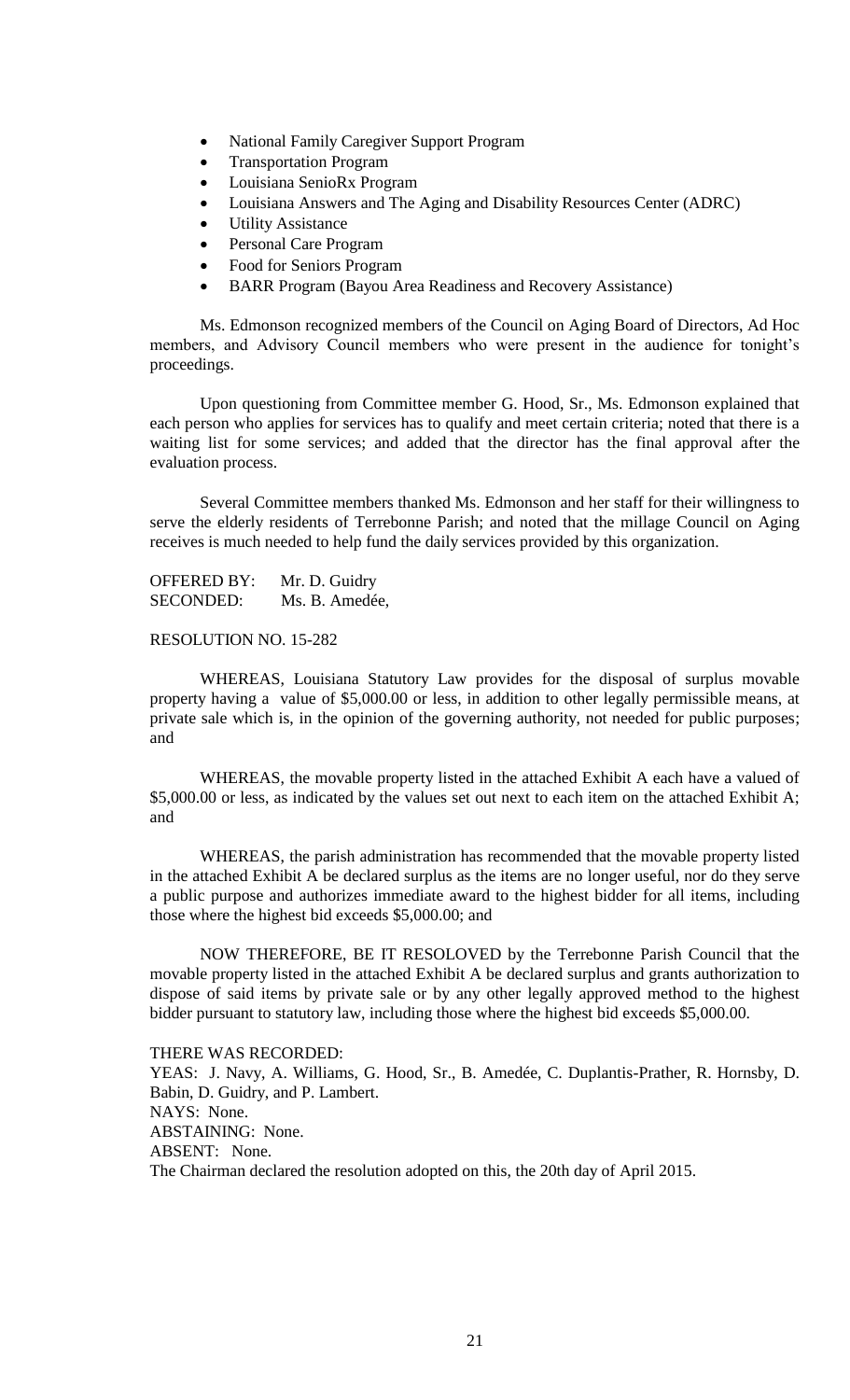Mr. D. Babin moved, seconded by Ms. C. Duplantis-Prather, "THAT, the Budget & Finance Committee introduce ten (10) ordinances to declare as surplus the following tax properties adjudicated to the Terrebonne Parish Consolidated Government:

- 1. 329 Willowdale Drive
- 2. 111 Ivy Street
- 3. 1520 Barringer Street
- 4. Account #A03C-21772 (no physical address)
- 5. 901 Peach Street
- 6. 6712 Shrimper's Row
- 7. 221 Solet Court
- 8. 182 Orange Street
- 9. 178 Orange Street
- 10. 101 Ashland Drive

and to acquire authorization to dispose of said properties in accordance with LA R.S. 47:2196 and call a public hearing on said matters on Wednesday, May 13, 2015 at 6:30 p.m."

The Chairman called for the vote on the motion offered by Mr. D. Babin. THERE WAS RECORDED: YEAS: B. Amedẻe, D. Babin, C. Duplantis-Prather, D. Guidry, G. Hood, Sr., R. Hornsby, P. Lambert and J. Navy. NAYS: None. ABSENT: None. ABSTAINING: A. Williams. The Chairman declared the motion adopted.

Committee member P. Lambert stated that he feels, in reference to Agenda Item 5 (Discussion and possible action relative to the Council and Administration creating a Revenue Review Committee), that the best time for creating such a committee would be in January or February, before the budget process begins.

At this time in the proceedings (7:38 p.m.), the chairman relinquished the chair to the vice-chairman.

Upon questioning from Committee member P. Lambert, Chief Finance Officer Jamie Elfert explained that the budget review process begins in July 2015 and the actual budget presentation is made in September 2015; and noted that, for clarification purposes, the Revenue Review Committee was created to help with the budget and that some of those same recommendations are being used today.

Discussion ensued with several Committee members asking whether or not the budget process would or should have any effect on the creation or reenactment of the Revenue Review Committee wish some members noting that the revenue committee was created under another administration approximately ten (10) years ago to help with a decrease in revenues and the budget shortfall that occurred at that time.

Mr. J. Navy moved, seconded by Ms. A. Williams and Ms. C. Duplantis-Prather, "THAT, the Budget and Finance Committee create a Revenue Review Committee." (*\*SUBSTITUTE MOTION OFFERED)*

Ms. B. Amedѐe offered a *substitute* motion, seconded by Mr. D. Babin, "THAT, the Budget and Finance Committee continue the discussion of creating a Revenue Review Committee to further evaluate the makeup of such a committee."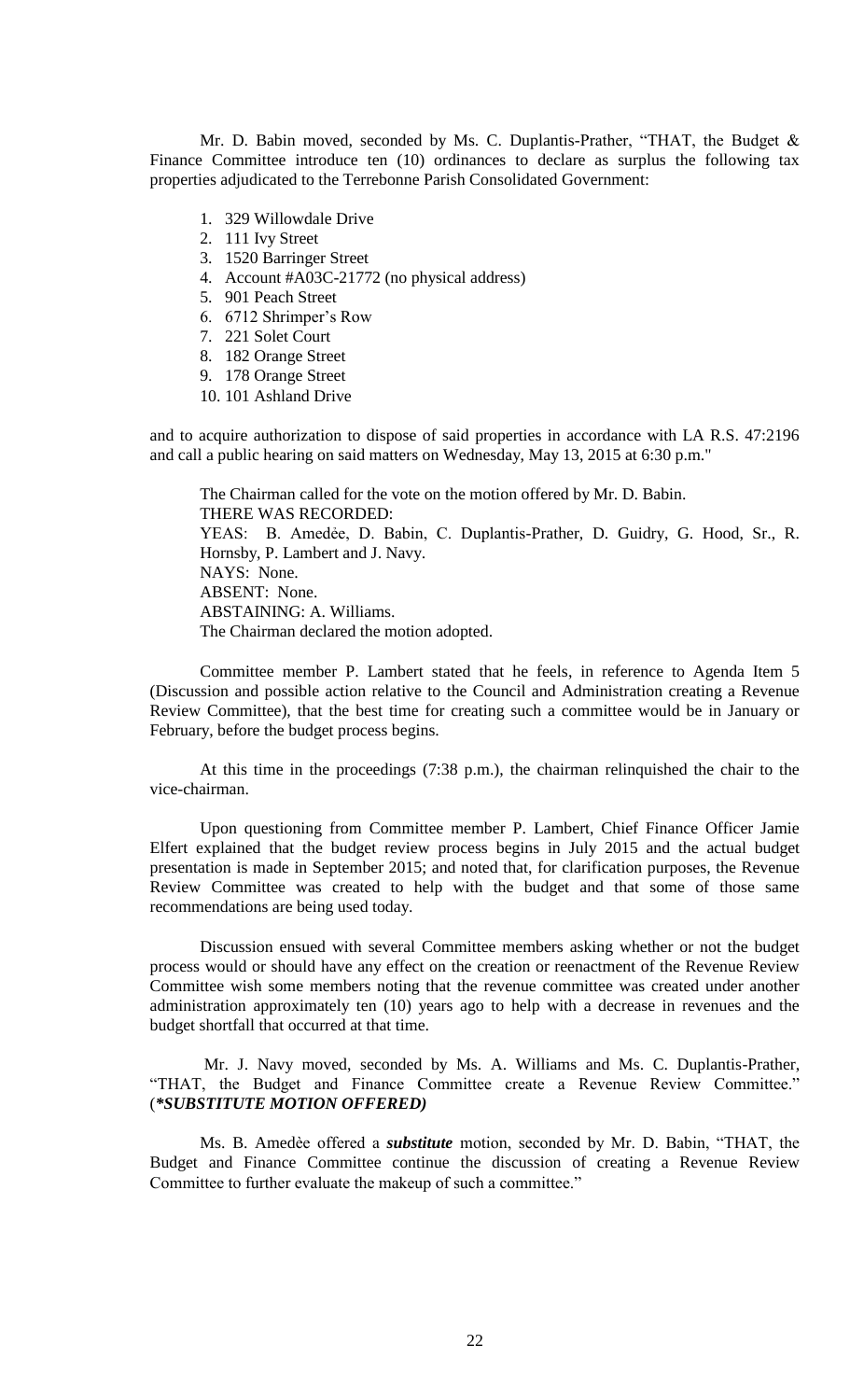The Vice-Chairman called for the vote on the substitute motion offered by Ms. B. Amedѐe. THERE WAS RECORDED: YEAS: B. Amedẻe, D. Babin, C. Duplantis-Prather, D. Guidry, G. Hood, Sr., R. Hornsby, P. Lambert, J. Navy and A. Williams. NAYS: None. ABSENT: None. The Vice-Chairman declared the substitute motion adopted.

At this time in the proceedings (7:52 p.m.), the chairman resumed his seat.

OFFERED BY: Ms. A. Williams SECONDED: Mr. R. Hornsby

#### RESOLUTION NO. 15-283

WHEREAS, on April 2, 2015 bids were received by the Terrebonne Parish Consolidated Government for Bid 15-POLCON-10 Purchase of New/Unused Replacement Valves for North Treatment Plant for the Pollution Control Division of the Public Works Department, and

WHEREAS, after careful by review Mike Ordogne, Pollution Control Administrator and Gregory Bush, Public Works Director it has been determined that the bid submitted by Water Technology Resources, Inc. in the amount of Seventy-Two Thousand, Seven Hundred and Fifty Dollars (\$72,750.00) is the lowest qualified bid, and

WHEREAS, Parish Administration concurs with the recommendation to award the bid of Water Technology Resources, Inc. for Bid 15-POLCON-10 Purchase of New/Unused Replacement Valves for North Treatment Plant at the aforementioned price as per attached document, and

NOW, THEREFORE BE IT RESOLVED by Terrebonne Parish Council (Budget and Finance Committee), on behalf of the Terrebonne Parish Consolidated Government, that the recommendation of the Parish Administration be approved for the purchase of the replacement valves as per attached documents

THERE WAS RECORDED:

YEAS: J. Navy, A. Williams, G. Hood, Sr., B. Amedée, C. Duplantis-Prather, R. Hornsby, D. Babin, D. Guidry, and P. Lambert. NAYS: None. ABSTAINING: None. ABSENT: None. The Chairman declared the resolution adopted on this, the 20th day of April 2015.

OFFERED BY: Mr. D. Guidry SECONDED: Ms. B. Amedée

## RESOLUTION NO. 15-284

WHEREAS, bids were obtained by Jefferson Parish Purchasing Department for the purpose of purchasing automobiles and light trucks, and related items (Bid Number 5000110730 / Jefferson Parish Contract Number 55-00014634) and,

WHEREAS, after careful review by Clay Naquin, Solid Waste Administrator, Tom Bourg, Utilities Director, that the price of Sixty-seven Thousand, Five Hundred Eighty-six Dollars (\$67,586.00) from Truck and Transportation Equipment Company, Inc. for the purchase of One (1) Inside/Outside Roll Off Hoist System, One (1) Fully Automatic Electric Tarp Rack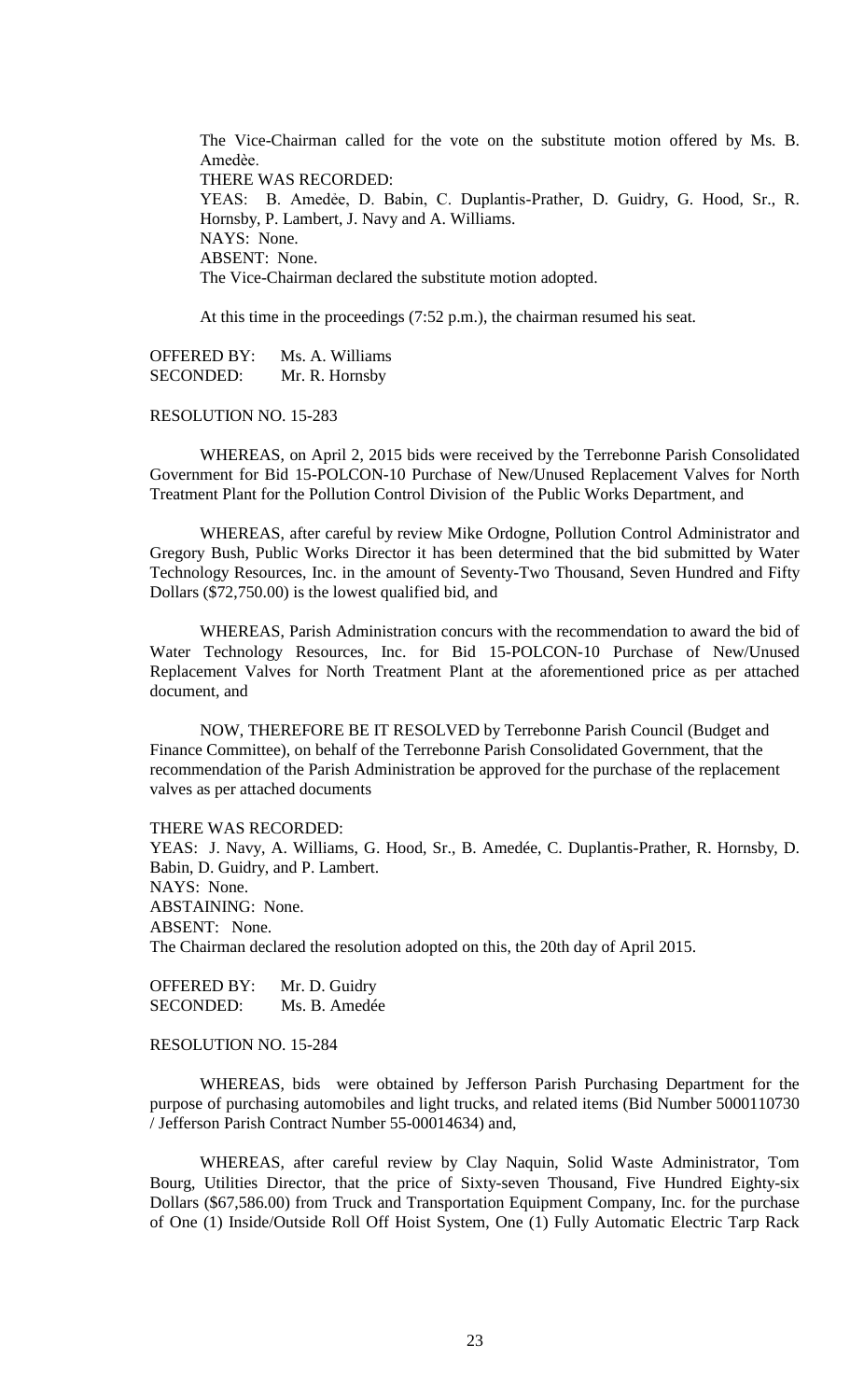with Nylon Reinforced Tarpaulin, and One (1) Back-up Camera System should be accepted as per the attached documents and the under provisions set forth in the Louisiana Revised Statutes Title 39:1701 et seq., and

WHEREAS, the Parish Administration has recommended the acceptance of the price for the aforementioned purchases from Truck and Transportation Equipment Co., Inc. at a total cost of Sixty-seven Thousand, Five Hundred Eighty-six Dollars (\$55,635.00) as per the attached documents.

NOW, THEREFORE BE IT RESOLVED by the Terrebonne Parish Council (Budget and Finance Committee), on behalf of the Terrebonne Parish Consolidated Government, that the recommendation of the Parish Administration be approved and that the purchase of the hoist system, electric tarp rack with tarpaulin and back-up camera system be accepted as per the attached documents.

THERE WAS RECORDED: YEAS: J. Navy, A. Williams, G. Hood, Sr., B. Amedée, C. Duplantis-Prather, R. Hornsby, D. Babin, D. Guidry, and P. Lambert. NAYS: None. ABSTAINING: None. ABSENT: None. The Chairman declared the resolution adopted on this, the 20th day of April 2015.

OFFERED BY: Mr. D. Babin SECONDED: Ms. C. Duplantis-Prather

RESOLUTION NO. 15-285

WHEREAS, proposals were obtained by the Terrebonne Parish Consolidated Government for the purpose of Terrebonne Clean Waterways / Derelict Vessels Parish Project, and

WHEREAS, after careful review by Angela Guidry, Purchasing Manager, Jack Gardner, Part Time GIS Planner, Duffy Duplantis, GIS Manager it has been determined that the proposed price not to exceed Four Hundred Forty-four Thousand, Four Hundred Forty Dollars and Eightyeight Cents (\$444,440.88) from Couvillion Group, LLC for the Terrebonne Clean Waterways / Derelict Vessels Parish Project should be accepted per the attached documents, and

WHEREAS, the Parish Administration has recommended the acceptance of the proposal for the aforementioned Derelict Vessel Parish Project at the cost not to exceed Four Hundred Forty-four Thousand, Four Hundred Forty Dollars and Eighty-eight Cents (\$444,440.88) as per the attached documents.

NOW, THEREFORE BE IT RESOLVED by the Terrebonne Parish Council, on behalf of the Terrebonne Parish Consolidated Government, that the recommendation of the Parish Administration be approved and that the derelict vessel parish project proposal be accepted as per the attached forms.

THERE WAS RECORDED: YEAS: J. Navy, A. Williams, G. Hood, Sr., B. Amedée, C. Duplantis-Prather, R. Hornsby, D. Babin, D. Guidry, and P. Lambert. NAYS: None. ABSTAINING: None. ABSENT: None. The Chairman declared the resolution adopted on this, the 20th day of April 2015.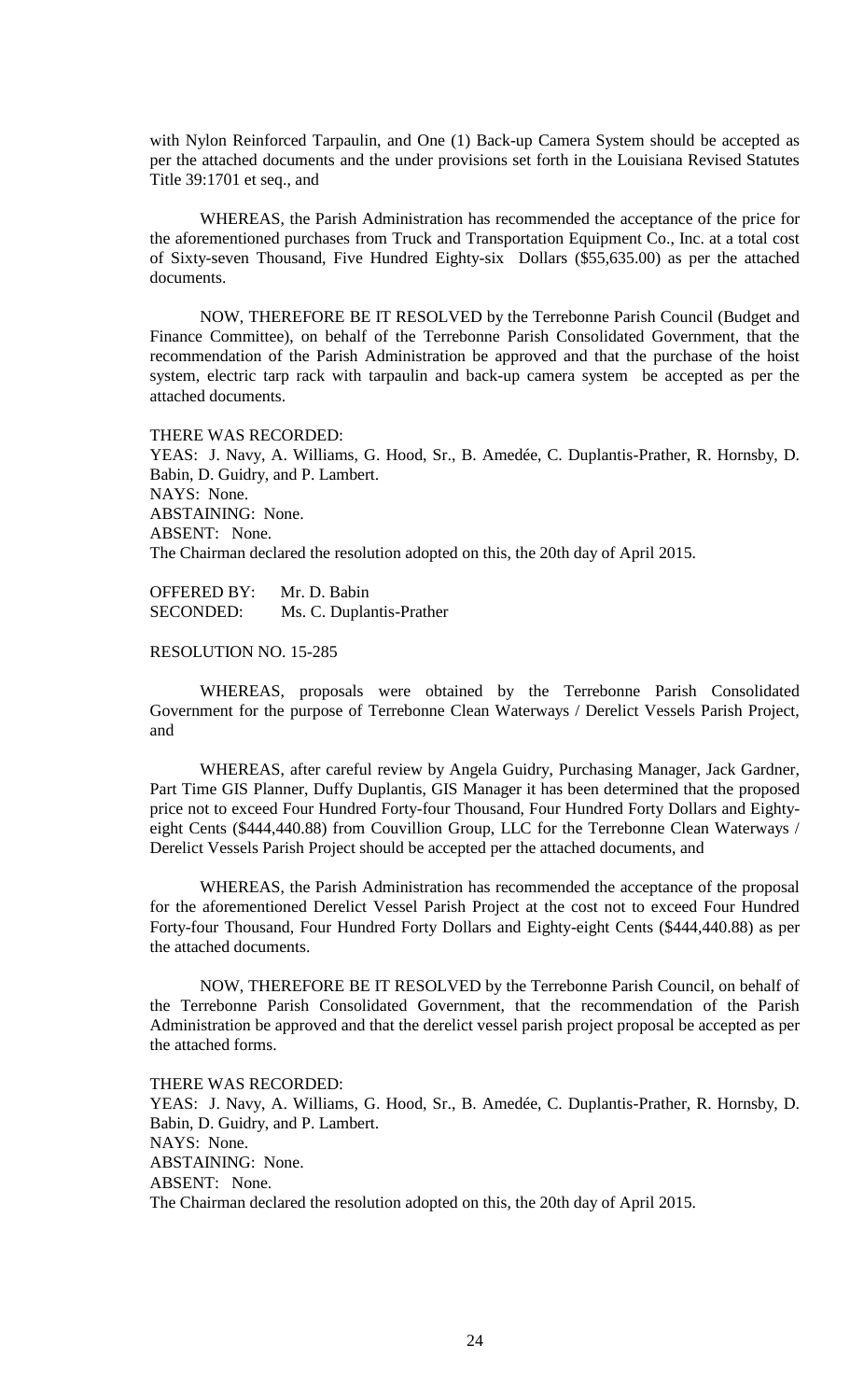Upon questioning from Committee member D. Guidry, Mr. P. Gordon, Planning and Zoning Director, explained that there is a system in place that would keep derelict vessels out of the waterways which include getting water patrol involved to locate owners and issue citations; and noted that all of the derelict vessels on the current list are going to be removed.

Upon questioning from Committee member R. Hornsby, Parish Attorney C. Alcock explained that under nuisance abatement provisions, there is a clause that gives the parish authority to "back log" charges associated with derelict vessels.

 Mr. G. Hood, Sr. moved, seconded by Mr. R. Hornsby, "THAT, the Budget & Finance Committee introduce an ordinance to amend the 2015 Adopted Operating Budget of the Terrebonne Parish Consolidated Government for the following items:

- I. Federal Transit Authority (FTA), (\$58,707)
- II. Road Lighting District No. 1, \$320,000
- III. Housing & Human Services Department (Budgeted Position),\$0
- IV. Roads & Bridge Department, \$35,000

and call a public hearing on said matter on May 13, 2015 at 6:30 p.m."

The Chairman called for the vote on the motion offered by Mr. G. Hood, Sr. THERE WAS RECORDED: YEAS: B. Amedẻe, D. Babin, D. Guidry, G. Hood, Sr., R. Hornsby, P. Lambert, J. Navy, and A. Williams. NAYS: None. ABSENT: None. ABSTAINING: C. Duplantis-Prather. The Chairman declared the motion adopted.

Upon questioning from Committee member C. Duplantis-Prather, Chief Finance Officer Jamie Elfert explained that the property tax will increase because the fund balance that is being used at this time is discounting their current property taxes; and noted that the current discount will not be in place for a long period of time because of the use of this funding.

OFFERED BY: Ms. A. Williams SECONDED: Mr. P. Lambert and Ms. C. Duplantis-Prather

RESOLUTION NO. 15-286

WHEREAS, on April 10, 2015 bids were received by the Terrebonne Parish Consolidated Government (TPCG) for Bid 15-POLCON-14 Purchase of One Ton Cylinders of Sulfur Dioxide for Sewer Treatment Plants for the Pollution Control Division of the Public Works Department

WHEREAS, after careful review by Michael Ordogne, Pollution Control Administrator and Gregory Bush, Public Works Director it has been determined that DPC Enterprises, L.P. submitted the lowest qualified bid in the amount of Seven Hundred and Sixty-Six Dollars (\$766.00) per one ton cylinders , and

WHEREAS, The term of this agreement will be for twelve (12) months. The contract may be extended at TPCG's option, for two (2) additional one (1) year terms in accordance with the terms, conditions, prices and specifications contained in the bid.

WHEREAS, Parish Administration has concurred with the recommendation to award the bid of DPC Enterprises L.P. for Bid 15-POLCON-14 Purchase of One Ton Cylinders of Sulfur Dioxide for Sewer Treatment Plants at the aforementioned price as per attached bid documents, and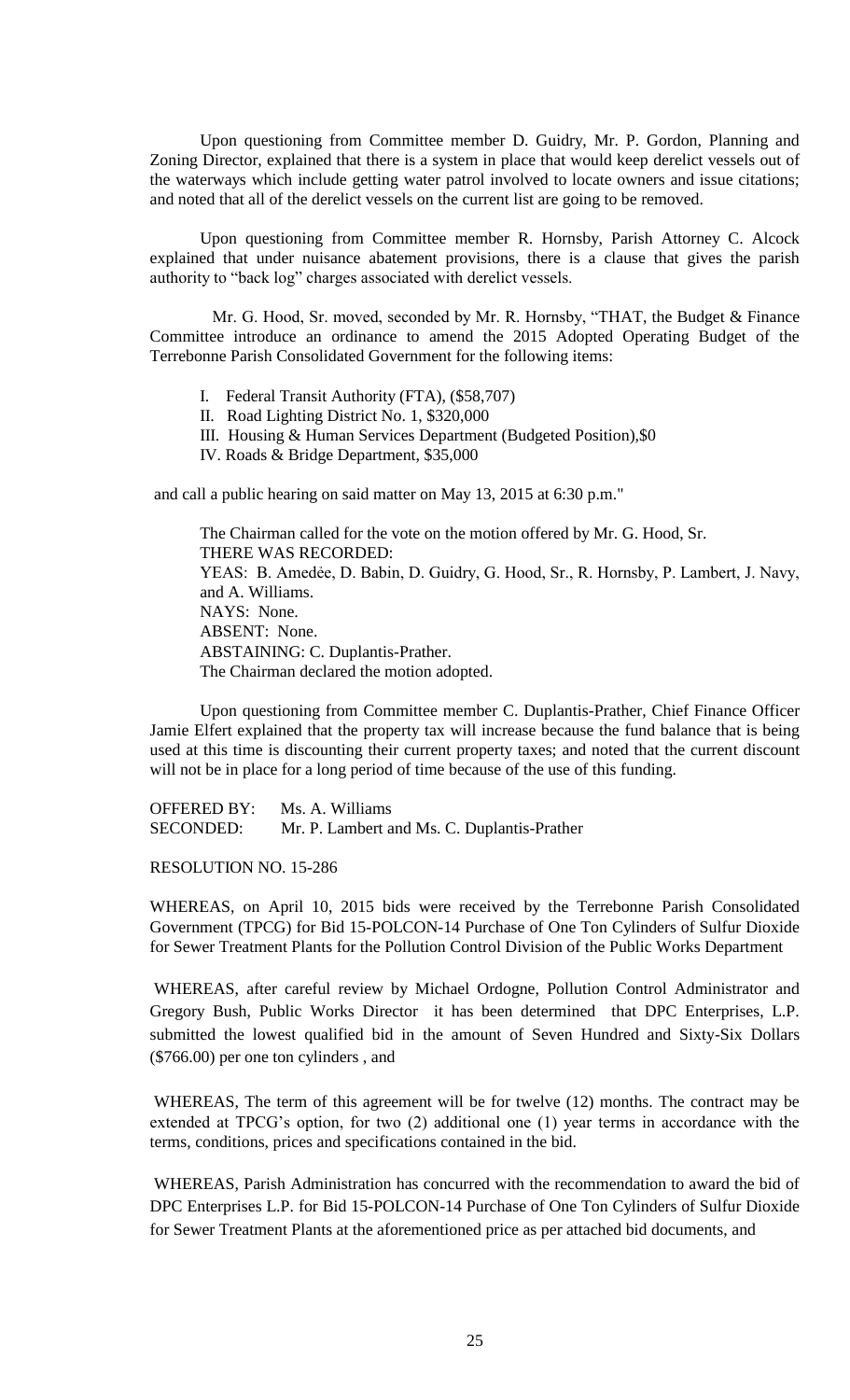NOW, THEREFORE BE IT RESOLVED by Terrebonne Parish Council (Budget and Finance Committee), on behalf of the Terrebonne Parish Consolidated Government, that the recommendation of the Parish Administration be approved for the purchase of one ton cylinders of sulfur dioxide as per attached documents

THERE WAS RECORDED:

YEAS: J. Navy, A. Williams, G. Hood, Sr., B. Amedée, C. Duplantis-Prather, R. Hornsby, D. Babin, D. Guidry, and P. Lambert. NAYS: None. ABSTAINING: None. ABSENT: None. The Chairman declared the resolution adopted on this, the 20th day of April 2015.

OFFERED BY: Ms. A. Williams SECONDED: Ms. C. Duplantis-Prather and Mr. G. Hood, Sr.

RESOLUTION NO. 15-287

WHEREAS, on March 26, 2015 bids were received by the Terrebonne Parish Consolidated Government for Bid No. 15-WHSE-04 Purchase New/Unused Electrical Inventory Products, and

WHEREAS, after careful review by Mary Crochet, Warehouse Manager, it has been determined that the lowest qualified bids are that of Bucaneer Services, Inc., Fleet Supply Warehouse LLC, Gresco Utility Supply, Reulet Electric Supplies LLC, Techline Inc., Summit Electric, Wesco Distribution and Stuart C. Irby Company and reject the bid of H.D. Supply-Power Solutions and Central Moloney, Inc. for failure to comply with the "Requirements and Instructions for Bidders", and

WHEREAS, should the awarded vendor be unable to supply the Warehouse Division with the required electrical inventory products, the Warehouse Division shall be authorized to award the item(s) to the next lowest qualified bidder, and

WHEREAS, Parish Administration has concurred with the recommendation to award the bids of Bucaneer Services, Inc., Fleet Supply Warehouse LLC, Gresco Utility Supply, Reulet Electric Supplies LLC, Techline Inc., Summit Electric, Wesco Distribution and Stuart C. Irby Company and reject the bid of H.D. Supply-Power Solutions and Central Moloney, for Bid 15-WHSE-04 Purchase New/Unused Electrical Inventory Products as per attached document, and

NOW, THEREFORE BE IT RESOLVED by the Terrebonne Parish Council (Budget and Finance Committee), on behalf of the Terrebonne Parish Consolidated Government, that the recommendation of Parish Administration be approved for the purchase of electrical inventory products as per the attached documents

THERE WAS RECORDED: YEAS: J. Navy, A. Williams, G. Hood, Sr., B. Amedée, C. Duplantis-Prather, R. Hornsby, D. Babin, D. Guidry, and P. Lambert. NAYS: None. ABSTAINING: None. ABSENT: None. The Chairman declared the resolution adopted on this, the 20th day of April 2015.

Ms. C. Duplantis-Prather moved, seconded by Ms. A. Williams and Mr. P. Lambert, "THAT, the Budget & Finance Committee introduce an ordinance to amend the 2015 Adopted Operating Budget and the 5-Year Capital Outlay of the Terrebonne Parish Consolidated Government for the following item: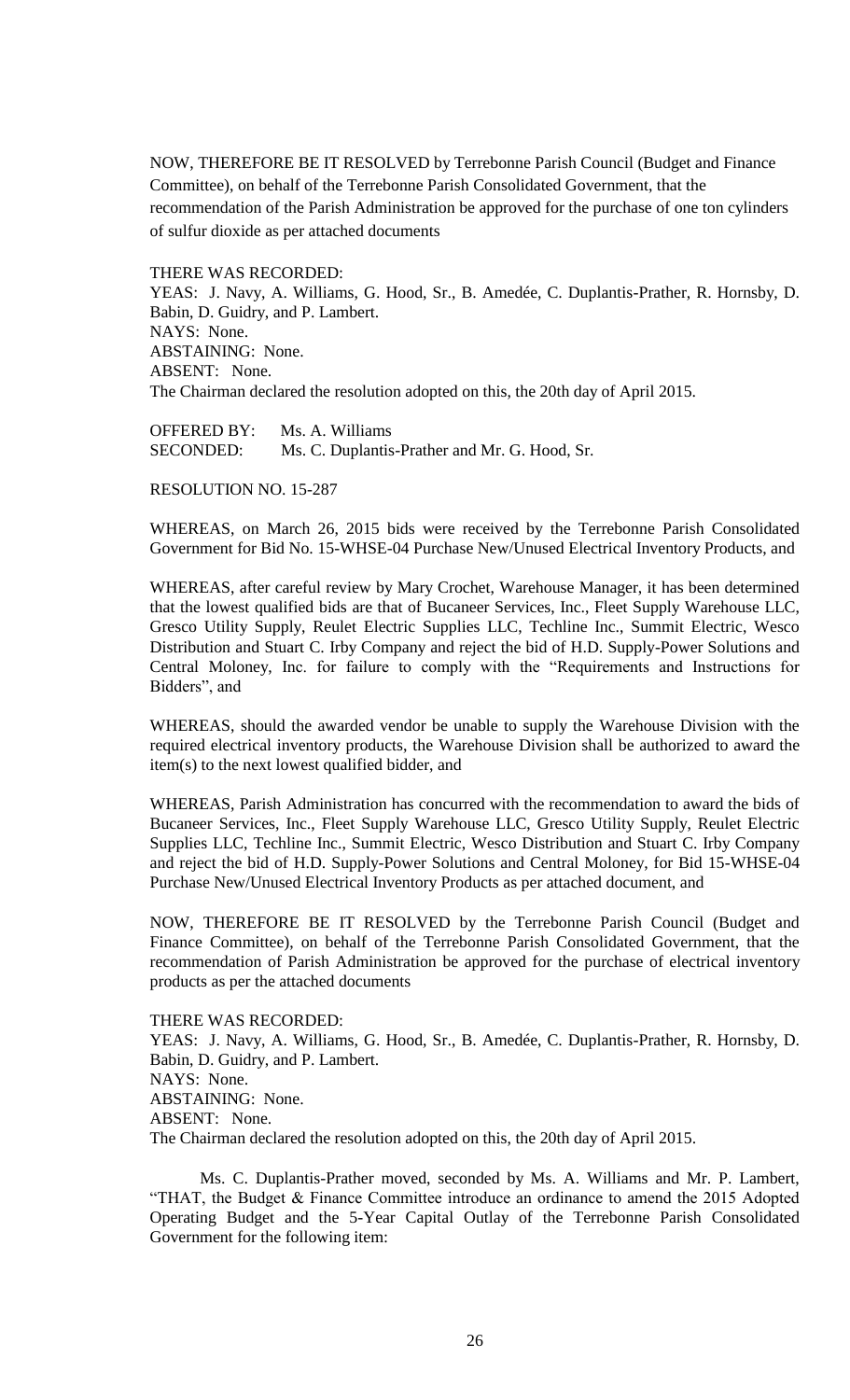I. Hollywood Road Drainage, \$135,000 a. Gum Street Drainage, (\$135,000)

and call a public hearing on said matter on May 13, 2015 at 6:30 p.m."

The Chairman called for the vote on the motion offered by Ms. C. Duplantis-Prather. THERE WAS RECORDED: YEAS: B. Amedẻe, D. Babin, C. Duplantis-Prather, D. Guidry, G. Hood, Sr., R. Hornsby, P. Lambert, J. Navy, and A. Williams. NAYS: None. ABSENT: None. The Chairman declared the motion adopted.

Mr. G. Hood, Sr. moved, seconded by Ms. A. Williams, "THAT, the Budget & Finance Committee introduce an ordinance to amend the 2015 Adopted Operating Budget and the 5-Year Capital Outlay of the Terrebonne Parish Consolidated Government for the following item:

I. Various Capital Projects, Net Effect \$0

and call a public hearing on said matter on May 13, 2015 at 6:30 p.m."

The Chairman called for the vote on the motion offered by Mr. G. Hood, Sr. THERE WAS RECORDED: YEAS: B. Amedẻe, D. Babin, C. Duplantis-Prather, D. Guidry, G. Hood, Sr., R. Hornsby, P. Lambert, J. Navy, and A. Williams. NAYS: None. ABSENT: None. The Chairman declared the motion adopted.

Mr. D. Babin moved, seconded by Ms. C. Duplantis-Prather, "THAT, the Budget and Finance Committee introduce an ordinance to amend the 2015 Adopted Operating Budget and the 5-Year Capital Outlay of the Terrebonne Parish Consolidated Government for the following items:

I. Solid Waste – Ashland Weigh Scales and Admin. Bldg, \$150,000

II. Hurricane Isaac Elevation, \$2,087,492

and call a public hearing on said matter on May 13, 2015 at 6:30 p.m."

The Chairman called for the vote on the motion offered by Mr. D. Babin. THERE WAS RECORDED: YEAS: B. Amedẻe, D. Babin, C. Duplantis-Prather, D. Guidry, G. Hood, Sr., R. Hornsby, P. Lambert, J. Navy, and A. Williams. NAYS: None. ABSENT: None. The Chairman declared the motion adopted.

Mr. G. Hood, Sr. moved, seconded by Ms. A. Williams, "THAT, there being no further business to come before the Budget & Finance Committee, the meeting be adjourned."

The Chairman called for the vote on the motion offered by Mr. G. Hood, Sr. THERE WAS RECORDED: YEAS: B. Amedẻe, D. Babin, C. Duplantis-Prather, D. Guidry, G. Hood, Sr., R. Hornsby, P. Lambert, J. Navy, and A. Williams.

NAYS: None.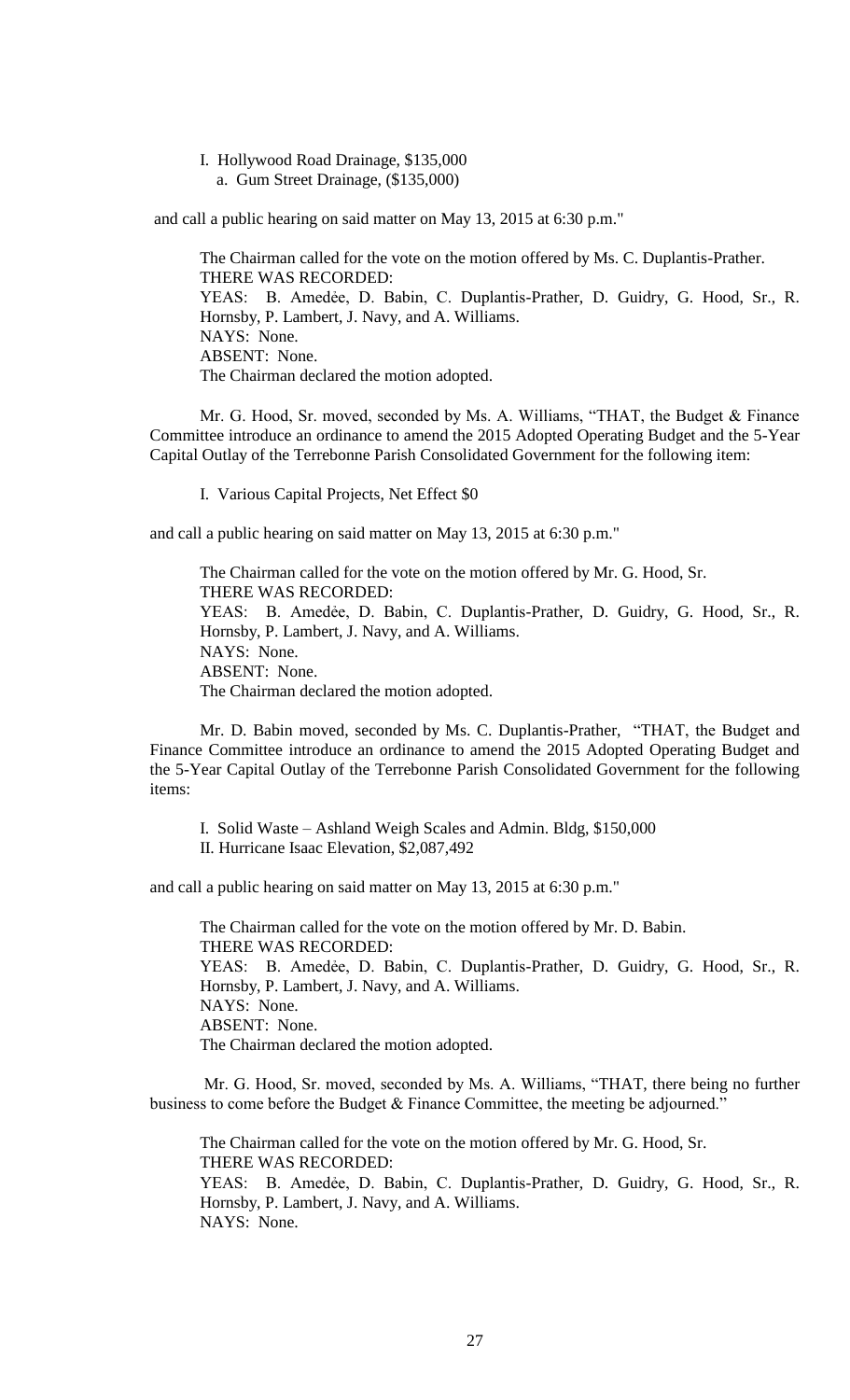ABSENT: None.

The Chairman declared the motion adopted and the meeting was adjourned at 8:09 p.m.

John Navy, Chairman

Tammy E. Triggs, Minute Clerk

Mr. J. Navy moved, seconded by Ms. A. Williams, "THAT, the Council accept and ratify the minutes of the Budget and Finance Committee meeting held on 04/20/15."

The Chairman called for a vote on the motion offered by Mr. J. Navy. THERE WAS RECORDED: YEAS: D. Guidry, P. Lambert, J. Navy, A. Williams, G. Hood, Sr., B. Amedée, R. Hornsby and D. Babin. NAYS: None. ABSENT: C. Duplantis-Prather. The Chairman declared the motion adopted.

Ms. A. Williams moved, seconded by Mr. D. Guidry, "THAT, the Council approved the following street light list(s):

INSTALL SIX STREET LIGHTS IN NEWLY ACCEPTED "TRINITY COMMERCIAL PARK, ADD. NO. 2, PHASE A & B; (ORD. 8533 ATTACHED) ENTERGY; RLD #1; A. WILLIAMS, DISTRICT 2

INCREASE STREET LIGHT WATTAGE OF THE STREET LIGHT ON EXISTING POLE BETWEEN 232 AND 234 HIDALGO DRIVE; SLECA; RLD# 10; J. NAVY; DISTRICT 1."

The Chairman called for a vote on the motion offered by Ms. A. Williams. THERE WAS RECORDED: YEAS: D. Guidry, P. Lambert, J. Navy, A. Williams, G. Hood, Sr., B. Amedée, R. Hornsby and D. Babin. NAYS: None. ABSENT: C. Duplantis-Prather. The Chairman declared the motion adopted.

Ms. A. Williams moved, seconded by Mr. G. Hood, Sr., "THAT, the Council reappoint Dr. Ruthanne Gallagher (Parish President's nomination), Ms. Della Hotard and Mr. Tracy Schwab (General Membership nominations) to serve another term on the Terrebonne ARC."

The Chairman called for a vote on the motion offered by Ms. A. Williams. THERE WAS RECORDED: YEAS: D. Guidry, P. Lambert, J. Navy, A. Williams, G. Hood, Sr., B. Amedée, R. Hornsby and D. Babin. NAYS: None. ABSENT: C. Duplantis-Prather. The Chairman declared the motion adopted.

Ms. B. Amedée moved, seconded by Mr. G. Hood, Sr., "THAT, the Council hold nominations open for the one long-standing vacancy on the Bayou Blue Fire Protection District Board until further notice."

The Chairman called for a vote on the motion offered by Ms. B. Amedée. THERE WAS RECORDED: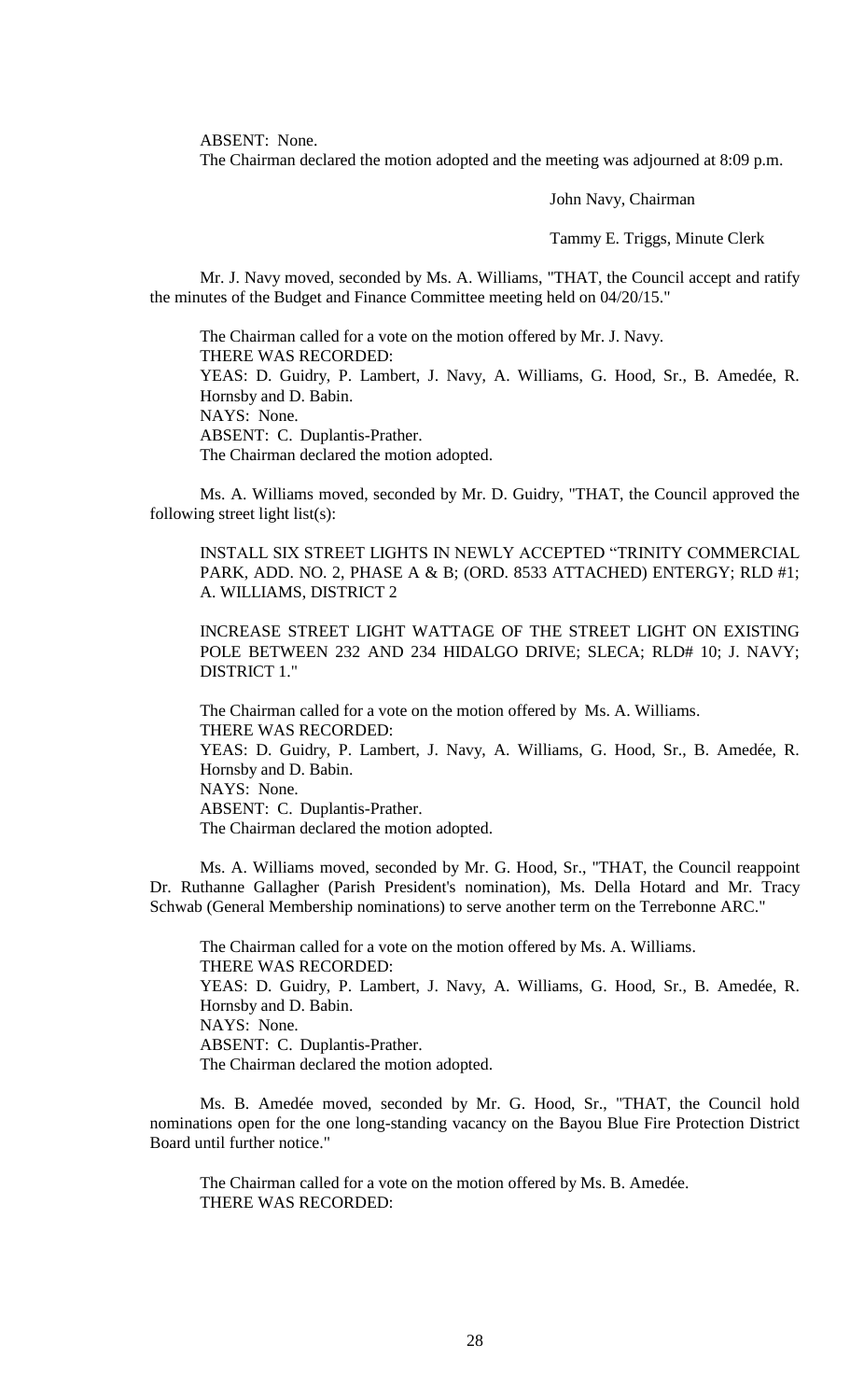YEAS: D. Guidry, P. Lambert, J. Navy, A. Williams, G. Hood, Sr., B. Amedée, R. Hornsby and D. Babin. NAYS: None. ABSENT: C. Duplantis-Prather. The Chairman declared the motion adopted.

Mr. D. Guidry moved, seconded by Mr. D. Babin, "THAT, the Council open nominations for the one vacancy, due to a resignation, on the Recreation District No. 6 Board, nominate Mr. Carlos Alario; close nominations and appoint Mr. Carlos Alario to serve a term on the Recreation District No. 6 Board."

The Chairman called for a vote on the motion offered by Mr. D. Guidry. THERE WAS RECORDED: YEAS: D. Guidry, P. Lambert, J. Navy, A. Williams, G. Hood, Sr., B. Amedée, R. Hornsby and D. Babin. NAYS: None. ABSENT: C. Duplantis-Prather. The Chairman declared the motion adopted.

The Chairman announced the following vacancies, which he noted will be handled as per usual procedure:

- One expiring term on the Recreation District No. 1 Board.
- One vacancy on the Houma-Terrebonne Public Trust Financing Authority Board.

Under Agenda Item 7A - Announcements, Council Members

- Councilman D. Babin announced that this Saturday, April, 25 is the Annual Relay for Life event in Houma noting that at 8:30 he and Councilman R. Hornsby will be sitting in the pie booth and encouraged everyone to bring their money in order to through a pie in their face for a good cause.
- Councilman D. Babin announced that the southern districts have a lot of levee work currently being done and encouraged the citizens of Terrebonne Parish to take a drive down south to see the progress that is being made.
- Councilman D. Babin announced that the Houma Navigational Canal Bridge is closed for approximately 35 consecutive days and encouraged citizens to plan for an alternative route.
- Councilwoman B. Amedée announced for everyone to sign up for the Library's newsletter which offers many activities for everyone to enjoy.
- Councilwoman B. Amedée announced that this Saturday, April 25, is the annual Ladybug Ball. It will be held at Southdown Museum from 9 a.m. to 2 p.m. The event will host many activities for everyone to enjoy.
- Councilwoman B. Amedée announced that the May calendar for commodities is available and for more information about receiving commodities you can visit the Parish website.
- Councilwoman B. Amedée announced that construction at Acadian Villa is underway.
- Councilman J. Navy announced that the tunnel traffic is getting better with the help of the Houma Police Department and reminded constituents to be mindful and cautious when using this route.
- Councilman J. Navy announced that there is an article in the Houma Courier stating that State Representatives are continuing to secure funding to provide to the coast. Mr. Navy thanked them and stated that this is vital to our community.
- Councilwoman A. Williams announced that Terrebonne Parish's Jumpstart program is underway and they are currently accepting applications until April 30,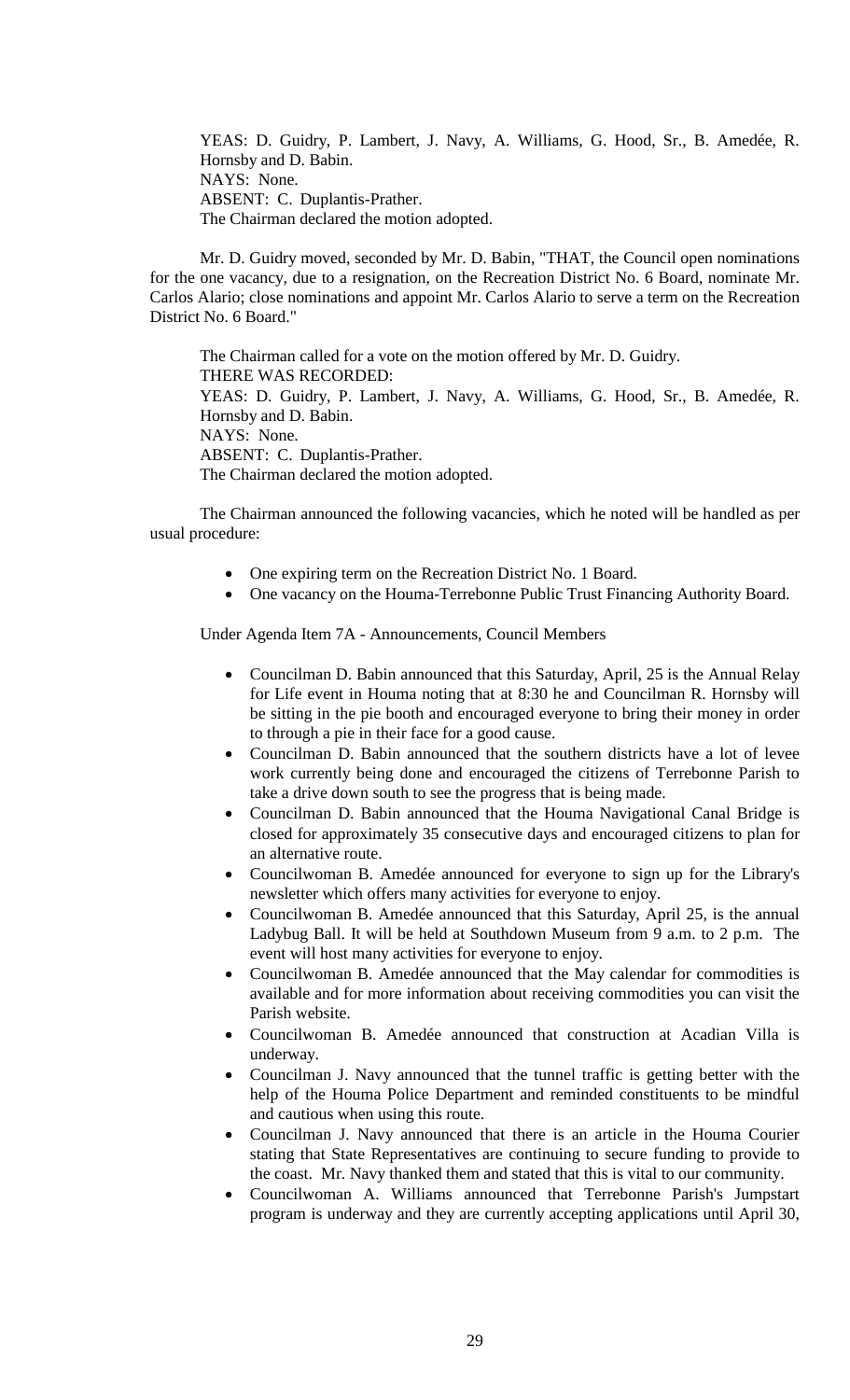2015 for interns. If you are in college and would be interested you can apply within the Human Resources Department.

Mr. G. Hood, Sr. moved, seconded by Mr. D. Babin, "THAT, it now being 6:30 p.m., the Council open public hearings."

The Chairman called for a vote on the motion offered by Mr. G. Hood, Sr. THERE WAS RECORDED: YEAS: D. Guidry, P. Lambert, J. Navy, A. Williams, G. Hood, Sr., B. Amedée, R. Hornsby and D. Babin. NAYS: None. ABSENT: C. Duplantis-Prather. The Chairman declared the motion adopted.

The Chairman recognized the public for comments on the following:

- A. A proposed ordinance to amend the 2015 Adopted Operating Budget and the 5 Year Capital Outlay of the Terrebonne Parish Consolidated Government for the following items:
	- I. Bayou Gardens Ext, \$1,700,000 for 2016 (5 Year Capital Outlay)
	- II. Head Start Program, (\$12,000)
	- III. CDBG Program, (\$32,037).

There were no comments from the public on the proposed ordinance.

Mr. D. Babin moved, seconded by Ms. B. Amedée, "THAT, the Council close the aforementioned public hearing."

The Chairman called for a vote on the motion offered by Mr. D. Babin. THERE WAS RECORDED: YEAS: D. Guidry, P. Lambert, A. Williams, G. Hood, Sr., B. Amedée, R. Hornsby and D. Babin. NAYS: None. ABSENT: C. Duplantis-Prather and J. Navy. The Chairman declared the motion adopted.

OFFERED BY: Ms. B. Amedẻe SECONDED BY: Mr. G. Hood, Sr.

### ORDINANCE NO. 8536

AN ORDINANCE TO AMEND THE 2015 ADOPTED OPERATING BUDGET AND THE 5-YEAR CAPITAL OUTLAY OF THE TERREBONNE PARISH CONSOLIDATED GOVERNMENT FOR THE FOLLOWING ITEMS AND TO PROVIDE FOR RELATED MATTERS.

- I. **Bayou Gardens Ext, \$1,700,000 for 2016 (5 Year Capital Outlay)**
- II. **Head Start Program, (\$12,000)**
- III. **CDBG Program, (\$32,037)**

## SECTION I

WHEREAS, the Parish administration has received project estimates for the Bayou Gardens Blvd Extension and will need an additional \$1,700,000; and

WHEREAS, at this time, Bayou Gardens Phase II Project will encompass the hard surface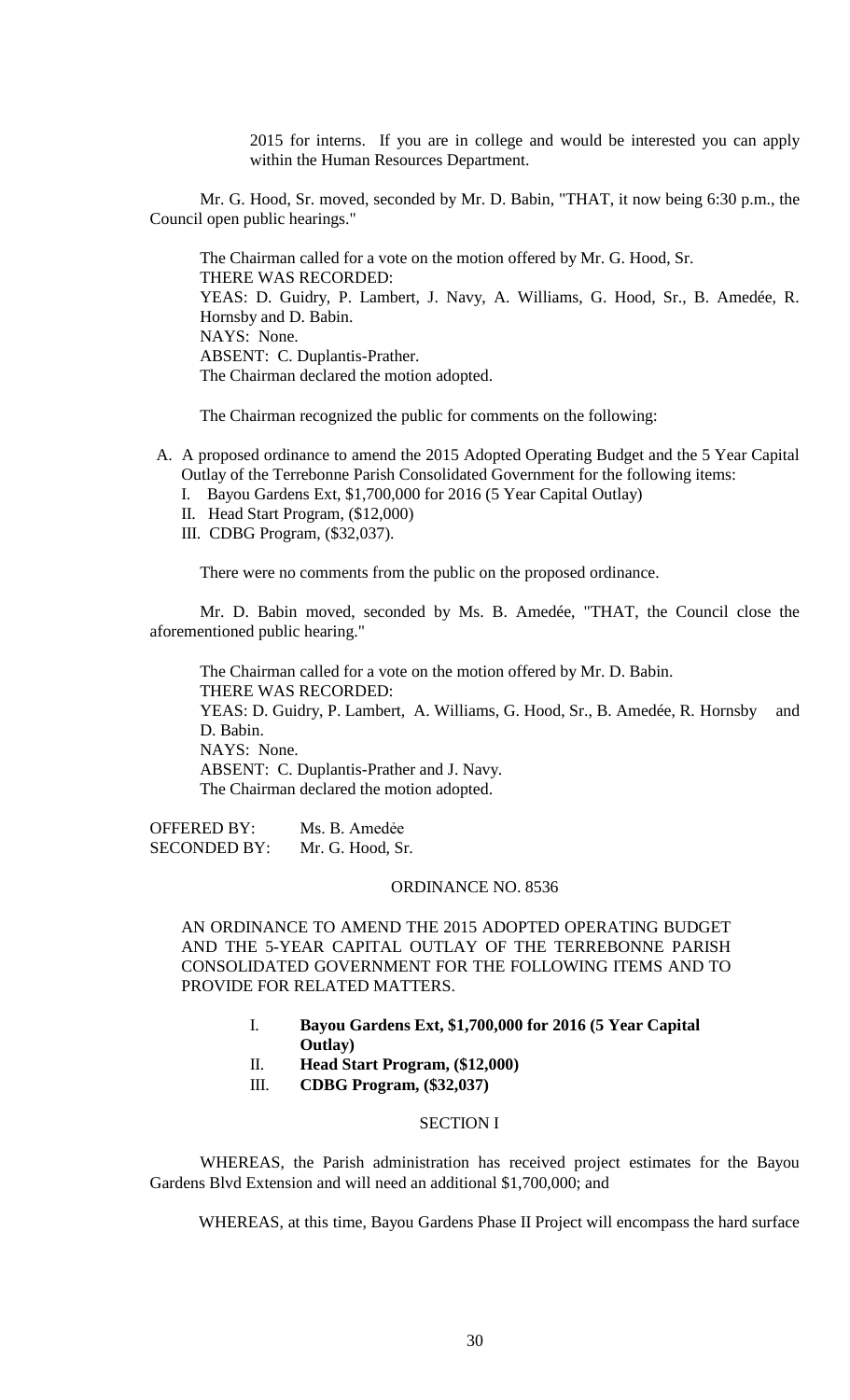of the embankment which will use the ¼% Sales Tax Revenue Fund as it source of funding.

NOW, THEREFORE BE IT ORDAINED, by the Terrebonne Parish Council, on behalf of the Terrebonne Parish Consolidated Government, that the Five Year Capital Outlay Budget of the Terrebonne Parish Consolidated Government be amended for 2016 for the Bayou Gardens Phase II Project. (Attachment A)

## SECTION II

WHEREAS, Head Start Program is an eligible public service to receive CDBG funds; and

WHEREAS, at the time of the budget process, the previous year's amount of CDBG entitlement is used for the upcoming budget year's estimate, and

WHEREAS, at this time, the Parish received an update on the CDBG Entitlement which necessitates that the public service allotment be decreased in the amount of \$12,000.

NOW, THEREFORE BE IT FURTHER ORDAINED, by the Terrebonne Parish Council, on behalf of the Terrebonne Parish Consolidated Government, that the 2015 Adopted Budget of the Terrebonne Parish Consolidated Government be amended for the Head Start Program. (Attachment B)

### SECTION III

WHEREAS, the Parish receives an entitlement from CDBG Program yearly; and

WHEREAS, at the time of the budget process, the previous year's amount of entitlement is used for the upcoming budget year's estimate, and

WHEREAS, at this time, the Parish received an update on its allotted amount which needs to be adjusted to the actual grant resulting in a decrease in the amount of \$32,037.

NOW, THEREFORE BE IT FURTHER ORDAINED, by the Terrebonne Parish Council, on behalf of the Terrebonne Parish Consolidated Government, that the 2015 Adopted Budget of the Terrebonne Parish Consolidated Government be amended for the CDBG Program. (Attachment C)

## SECTION IV

If any word, clause, phrase, section or other portion of this ordinance shall be declared null, void, invalid, illegal, or unconstitutional, the remaining words, clauses, phrases, sections and other portions of this ordinance shall remain in full force and effect, the provisions of this ordinance hereby being declared to be severable.

#### SECTION V

This ordinance shall become effective upon approval by the Parish President or as otherwise provided in Section 2-13(b) of the Home Rule Charter for a Consolidated Government for Terrebonne Parish, whichever occurs sooner.

This ordinance, having been introduced and laid on the table for at least two weeks, was voted upon as follows:

### THERE WAS RECORDED:

YEAS: D. Guidry, P. Lambert, J. Navy, A. Williams, G. Hood, Sr., B. Amedėe, R. Hornsby, and D. Babin.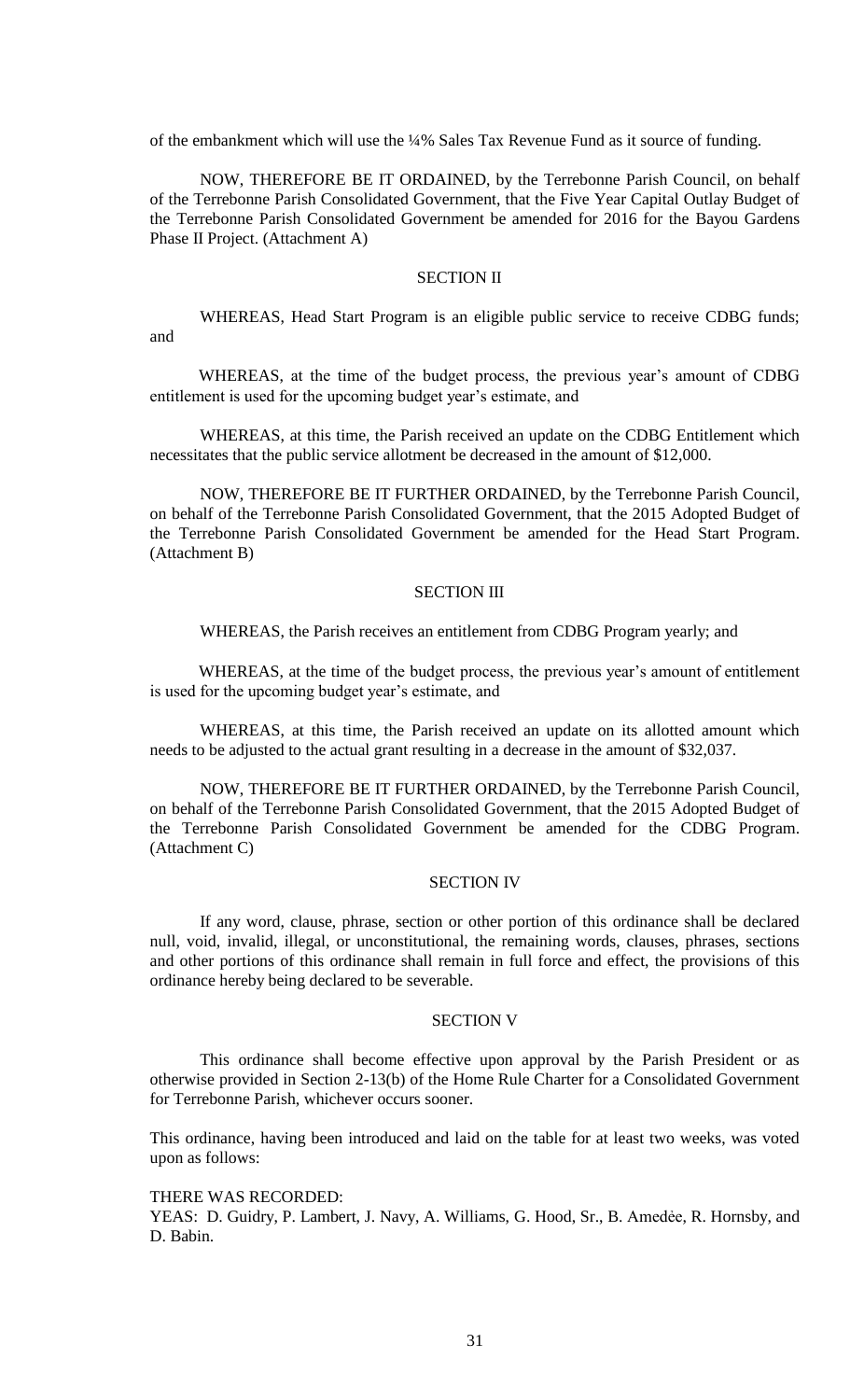NAYS: None. NOT VOTING: None. ABSTAINING: None. ABSENT: C. Duplantis-Prather. The Chairman declared the ordinance adopted on this, the 22 day of April 2015.

| <b>ATTACHMENT A - Bayou Gardens Extension</b> |                |               |                |  |
|-----------------------------------------------|----------------|---------------|----------------|--|
|                                               |                | 2015          |                |  |
|                                               | <b>Adopted</b> | <b>Change</b> | <b>Amended</b> |  |
|                                               |                |               |                |  |
| Bayou Gardens Extension - 2016 Budget         | 4,385,049      | 1,700,000     | 6,085,049      |  |
| Funding Source Sales Tax Revenue Fund         |                |               |                |  |
| <b>ATTACHMENT B - Head Start Program</b>      |                |               |                |  |
|                                               | 2015           |               |                |  |
|                                               | <b>Adopted</b> | <b>Change</b> | <b>Amended</b> |  |
|                                               |                |               |                |  |
| Transfer in from CDBG Program                 | (30,000)       | 18,000        | (12,000)       |  |
| Fund Balance (Decrease)                       | N/A            | (18,000)      | N/A            |  |
| Transfer to Head Start Program                | 30,000         | (18,000)      | 12,000         |  |
| Fund Balance (Increase)                       | N/A            | 18,000        | N/A            |  |
| <b>ATTACHMENT C - CDBG Program</b>            |                |               |                |  |
|                                               | 2015           |               |                |  |
|                                               | <b>Adopted</b> | <b>Change</b> | <b>Amended</b> |  |
| <b>Allocated Salaries</b>                     | 69,254         | (6, 408)      | 62,846         |  |
| <b>Head Start Renovations</b>                 | 1,036          | (1,036)       |                |  |
| Senator Circle Lighting Project               | 1,258          | (1, 258)      |                |  |
| <b>Allocated Salaries</b>                     | 82,165         | 25,420        | 107,585        |  |
| <b>Grant Fringe Benefits</b>                  | 42,337         | 10,000        | 52,337         |  |
| Housing Rehab/Reconstruction                  | 394,180        | (54, 498)     | 339,682        |  |
| Transfer to Terrebonne Homeless Shelter       | 103,550        | 11,450        | 115,000        |  |
| Transfer to Head Start Program                | 30,000         | (18,000)      | 12,000         |  |
|                                               |                |               |                |  |
| <b>Current Year Entitlement</b>               | (890, 389)     | 32,037        | (858, 352)     |  |
| Fund Balance (Increase)                       | N/A            | 2,293         | N/A            |  |

The Chairman recognized the public for comments on the following:

B. Proposed ordinance that will amend the Parish Code to add a provision for vehicles traveling on Lansdown Drive to "Stop" at the intersection with Riverview Street.

There were no comments from the public on the proposed ordinance.

Ms. B. Amedée moved, seconded by Mr. J. Navy, "THAT, the Council close the aforementioned public hearing."

The Chairman called for a vote on the motion offered by Ms. B. Amedée. THERE WAS RECORDED: YEAS: D. Guidry, P. Lambert, J. Navy, A. Williams, G. Hood, Sr., B. Amedée, R. Hornsby and D. Babin. NAYS: None. ABSENT: C. Duplantis-Prather.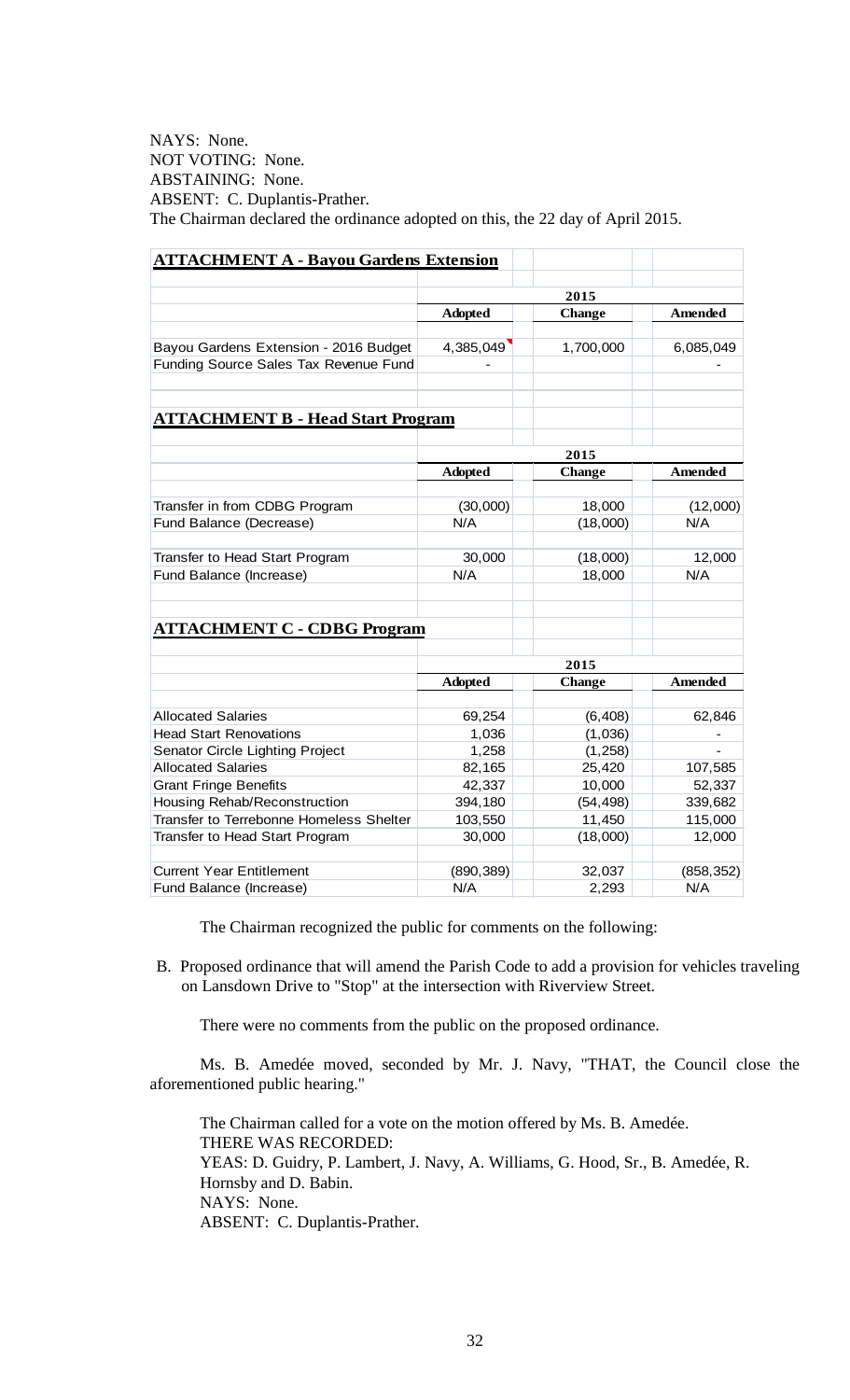The Chairman declared the motion adopted.

Mr. D. Guidry moved, seconded by Mr. R. Hornsby, "THAT, the Council take no action on the aforementioned item."

The Chairman called for a vote on the motion offered by Mr. D. Guidry. THERE WAS RECORDED: YEAS: D. Guidry, P. Lambert, J. Navy, A. Williams, G. Hood, Sr., B. Amedée, R. Hornsby and D. Babin. NAYS: None. ABSENT: C. Duplantis-Prather. The Chairman declared the motion adopted.

The Chairman recognized the public for comments on the following:

C. A proposed ordinance to revoke portions of a fifty (50') drainage servitude running over and across Lot No. 1 of Addendum No. 1 in Destiny Place Subdivision subject to a reservation of any utility servitudes.

There were no comment from the public on the proposed ordinance.

Mr. G. Hood, Sr. moved, second by Mr. D. Guidry, "THAT, the Council close the aforementioned public hearing."

The Chairman called for a vote on the motion offered by Mr. G. Hood, Sr. THERE WAS RECORDED: YEAS: D. Guidry, P. Lambert, J. Navy, A. Williams, G. Hood, Sr., B. Amedée, R. Hornsby and D. Babin. NAYS: None. ABSENT: C. Duplantis-Prather. The Chairman declared the motion adopted.

OFFERED BY: Mr. G. Hood, Sr. SECONDED BY: Mr. D. Guidry

## ORDINANCE NO. 8537

AN ORDINANCE TO REVOKE PORTIONS OF A FIFTY (50') DRAINAGE SERVITUDE RUNNING OVER AND ACROSS LOT NO. 1 OF ADDENDUM NO. 1 IN DESTINY PLACE SUBDIVISION SUBJECT TO A RESERVATION OF ANY UTILITY SERVITUDES; AND TO ADDRESS OTHER MATTERS RELATIVE THERETO.

## SECTION I

NOW, THEREFORE BE IT ORDAINED that the Terrebonne Parish Council, in regular session convened, on behalf of the Terrebonne Parish Council (TPCG), acting pursuant to the authority vested in it by the Constitution and laws of the State of Louisiana, and pursuant to the Home Rule Charter for a Consolidated Government, has determined that, subject to the terms of the attached TPCG Department of Public Works Letter of No Objection No. 3045, a portion of the servitude of drainage encumbering Lot 1, of Destiny Place Subdivision, Addendum No. 1, in Section 81, T17S-R16E, Terrebonne Parish, Louisiana, is no longer needed for a public purpose and TPCG does hereby reduce the existing 50' wide drainage servitude encumbering said lot by a width of fourteen (14') feet on the southwestern side running parallel and adjacent with the property line of the said Lot 1, and by a width of sixteen (16') on the northeastern side of the servitude running parallel with the property line of said Lot 1, as further described in the attached Letter of No Objection No. 3045, resulting in a revised drainage servitude of twenty (20') feet in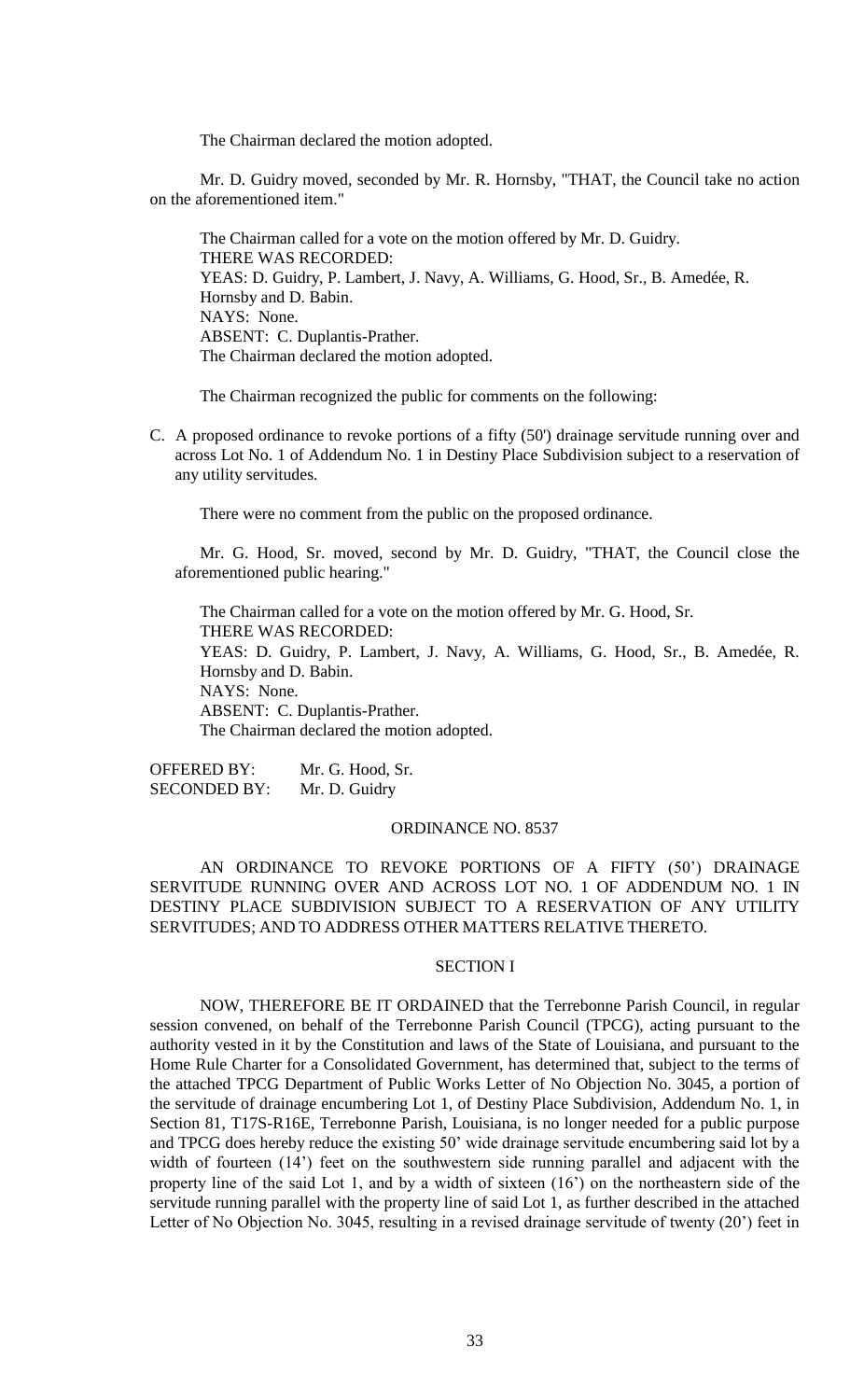width encumbering said Lot 1, the revised drainage servitude being more particularly depicted in the attached plat; and further reserving any and all other pre-existing servitudes.

## SECTION II

If any word, clause, phrase, section or other portion of this ordinance shall be declared null, void, invalid, illegal, or unconstitutional, the remaining words, clauses, phrases, sections and other portions of this ordinance shall remain in full force and effect, the provisions of this ordinance hereby being declared to be severable.

### SECTION III

This ordinance shall become effective upon approval by the Parish President or as otherwise provided in Section 2-13(b) of the Home Rule Charter for a Consolidated Government for Terrebonne Parish, whichever occurs sooner.

This ordinance, having been introduced and laid on the table for at least two weeks, was voted upon as follows:

### SECTION IV

If any word, clause, phrase, section or other portion of this ordinance shall be declared null, void, invalid, illegal, or unconstitutional, the remaining words, clauses, phrases, sections and other portions of this ordinance shall remain in full force and effect, the provisions of this ordinance hereby being declared to be severable.

### SECTION V

This ordinance shall become effective upon approval by the Parish President or as otherwise provided in Section 2-13(b) of the Home Rule Charter for a Consolidated Government for Terrebonne Parish, whichever occurs sooner.

This ordinance, having been introduced and laid on the table for at least two weeks, was voted upon as follows:

### THERE WAS RECORDED:

YEAS: D. Guidry, P. Lambert, J. Navy, A. Williams, G. Hood, Sr., B. Amedėe, R. Hornsby, and D. Babin. NAYS: None. NOT VOTING: None. ABSTAINING: None. ABSENT: C. Duplantis-Prather. The Chairman declared the ordinance adopted on this, the 22 day of April 2015.

The Chairman recognized the public for comments on the following:

D. A proposed ordinance to authorize the acquisition of property, sites and/or servitudes required for the Bayou Lacarpe Watershed Project - Location A, Parish Project No. 13- DRA-03; Authorize the Parish President to execute any and all documents necessary to acquire sites, property and/or servitudes for the said purposes; To authorize the parish legal staff to commence expropriation proceedings in the event the sites, property and/or servitudes cannot be obtained conventionally; To declare that the taking, if required, is necessary and useful for the benefit of the public.

There were no comments from the public on the proposed ordinance.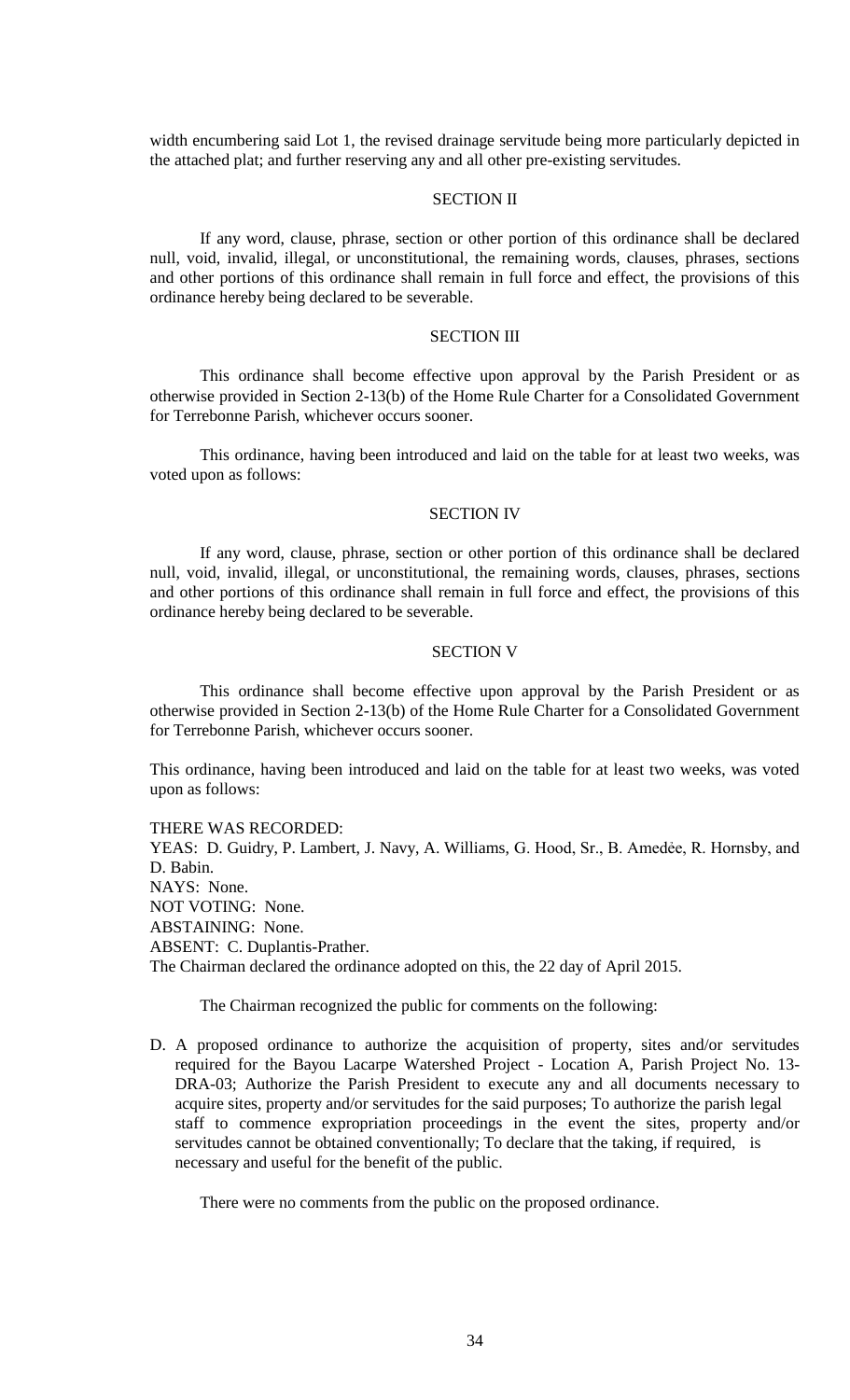Ms. A. Williams moved, seconded by Mr. D. Guidry, "THAT, the Council close the aforementioned public hearing."

The Chairman called for a vote on the motion offered by Ms. A. Williams. THERE WAS RECORDED: YEAS: D. Guidry, P. Lambert, J. Navy, A. Williams, G. Hood, Sr., B. Amedée, R. Hornsby and D. Babin. NAYS: None. ABSENT: C. Duplantis-Prather. The Chairman declared the motion adopted.

OFFERED BY: Mr. J. Navy SECONDED BY: Mr. G. Hood, Sr.

#### ORDINANCE NO. 8538

AN ORDINANCE TO AUTHORIZE THE ACQUISITION OF PROPERTY, SITES AND/OR SERVITUDES REQUIRED FOR THE BAYOU LACARPE WATERSHED PROJECT – LOCATION A, PARISH PROJECT NO. 13-DRA-03; AUTHORIZE THE PARISH PRESIDENT TO EXECUTE ANY AND ALL DOCUMENTS NECESSARY TO ACQUIRE SITES, PROPERTY AND/OR SERVITUDES FOR THE SAID PURPOSES; TO AUTHORIZE THE PARISH LEGAL STAFF TO COMMENCE EXPROPRIATION PROCEEDINGS IN THE EVENT THE SITES, PROPERTY AND/OR SERVITUDES CANNOT BE OBTAINED CONVENTIONALLY; TO DECLARE THAT THE TAKING, IF REQUIRED, IS NECESSARY AND USEFUL FOR THE BENEFIT OF THE PUBLIC; AND TO PROVIDE FOR OTHER MATTERS RELATIVE THERETO.

### SECTION I

BE IT ORDAINED by the Terrebonne Parish Council, in due, regular and legal sessions convened, that the Parish Administration is hereby authorized to acquire any and all property in full ownership and/or servitudes that are required to facilitate construction and maintenance of the BAYOU LACARPE WATERSHED PROJECT – LOCATION A, Parish Project No. 13- DRA-03; that the Parish President, Michel Claudet, is hereby authorized and empowered for and on behalf of the Terrebonne Parish Consolidated Government to execute documents necessary to acquire the sites, property in full ownership and/or servitudes for the above stated purpose for consideration he deems just and reasonable, not to exceed the fair market value, and that the Parish Legal Department is hereby authorized, at the direction of the Parish Administration, to institute expropriation pursuant to LA R.S. 19:271 et seq., and/or any other legal proceedings necessary to acquire the necessary sites, property in full ownership and/or servitudes that are necessary and useful for the herein described purposes.

### SECTION II

## PARISH PROJECT NO. 13-DRA-03 BAYOU LACARPE WATERSHED PROJECT LOCATION A PARISH OF TERREBONNE

This project will provide drainage improvements in the Bayou LaCarpe watershed from Hollywood Road to St. Charles Street. The project will include a 5 acre detention pond with the installation of a culvert in the outfall ditch and the widening of the outfall ditch.

The construction of the above described project will be conducive to the public interest, convenience and safety and will enable Terrebonne Parish Consolidated Government (TPCG) to properly fulfill the functions imposed upon it by law.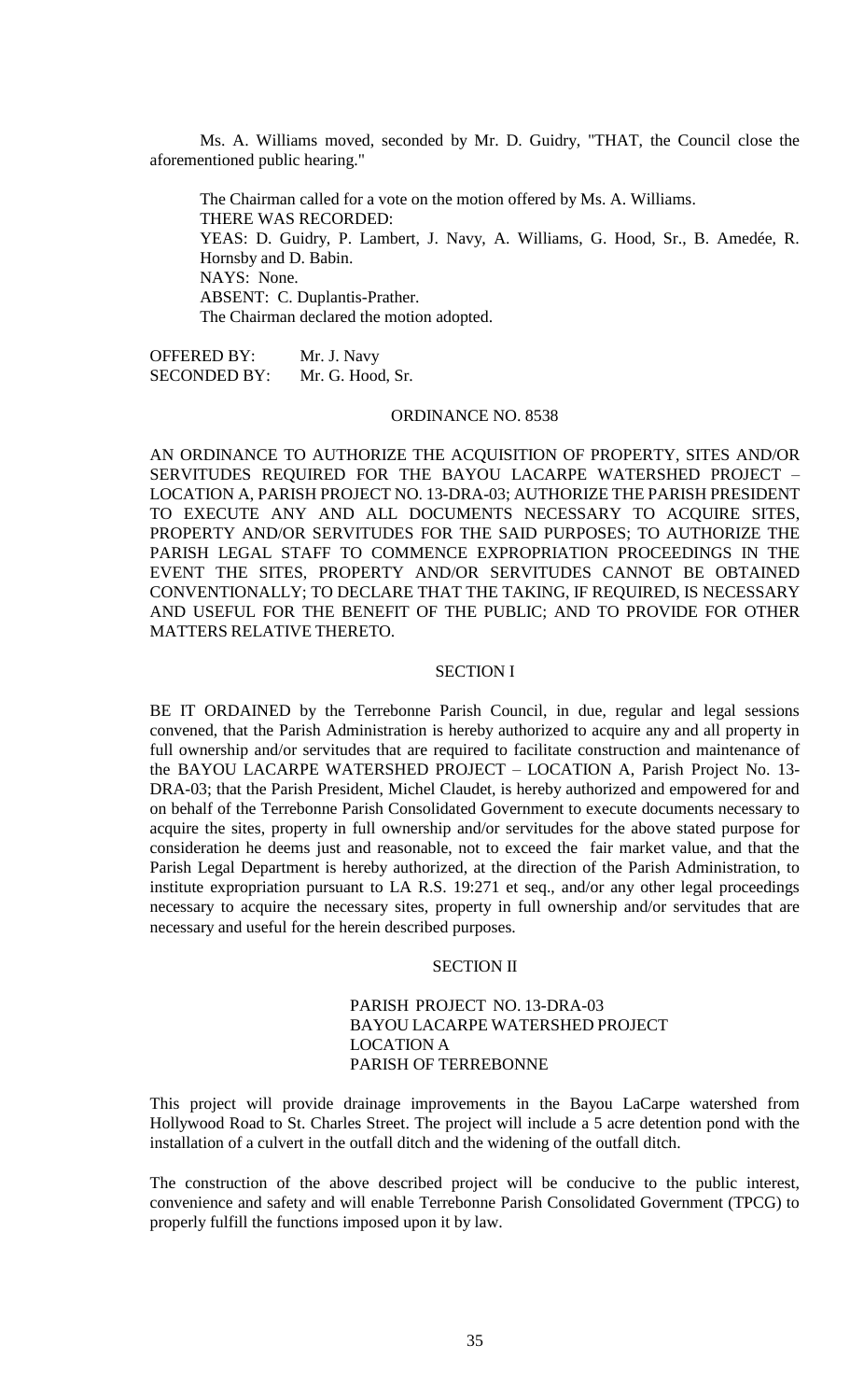### SECTION III

If any word, clause, phrase, section or other portion of this ordinance shall be declared null, void, invalid, illegal, or unconstitutional, the remaining words, clauses, phrases, sections and other portions of this ordinance shall remain in full force and effect, the provisions of this ordinance hereby being declared to be severable.

### SECTION IV

This ordinance shall become effective upon approval by the Parish President or as otherwise provided in Section 2-13(b) of the Home Rule Charter for a Consolidated Government for Terrebonne Parish, whichever occurs sooner.

This ordinance, having been introduced and laid on the table for at least two weeks, was voted upon as follows:

## SECTION V

If any word, clause, phrase, section or other portion of this ordinance shall be declared null, void, invalid, illegal, or unconstitutional, the remaining words, clauses, phrases, sections and other portions of this ordinance shall remain in full force and effect, the provisions of this ordinance hereby being declared to be severable.

#### SECTION VI

This ordinance shall become effective upon approval by the Parish President or as otherwise provided in Section 2-13(b) of the Home Rule Charter for a Consolidated Government for Terrebonne Parish, whichever occurs sooner.

This ordinance, having been introduced and laid on the table for at least two weeks, was voted upon as follows:

THERE WAS RECORDED:

YEAS: D. Guidry, P. Lambert, J. Navy, A. Williams, G. Hood, Sr., B. Amedėe, R. Hornsby, and D. Bahin NAYS: None. NOT VOTING: None. ABSTAINING: None. ABSENT: C. Duplantis-Prather. The Chairman declared the ordinance adopted on this, the 22 day of April 2015.

The Chairman recognized the public for comments on the following:

E. A proposed ordinance that will amend the Terrebonne Parish Code, Chapter 18, Article V, Division 3, Section 18-247, in order to create a "No Parking" zone along Dunn Street.

There were no comments from the public on the proposed ordinance.

Ms. A. Williams moved, seconded by Mr. G. Hood, Sr., "THAT, the Council close the aforementioned public hearing."

The Chairman called for a vote on the motion offered by Ms. A. Williams. THERE WAS RECORDED: YEAS: D. Guidry, P. Lambert, J. Navy, A. Williams, G. Hood, Sr., B. Amedée, R. Hornsby and D. Babin. NAYS: None.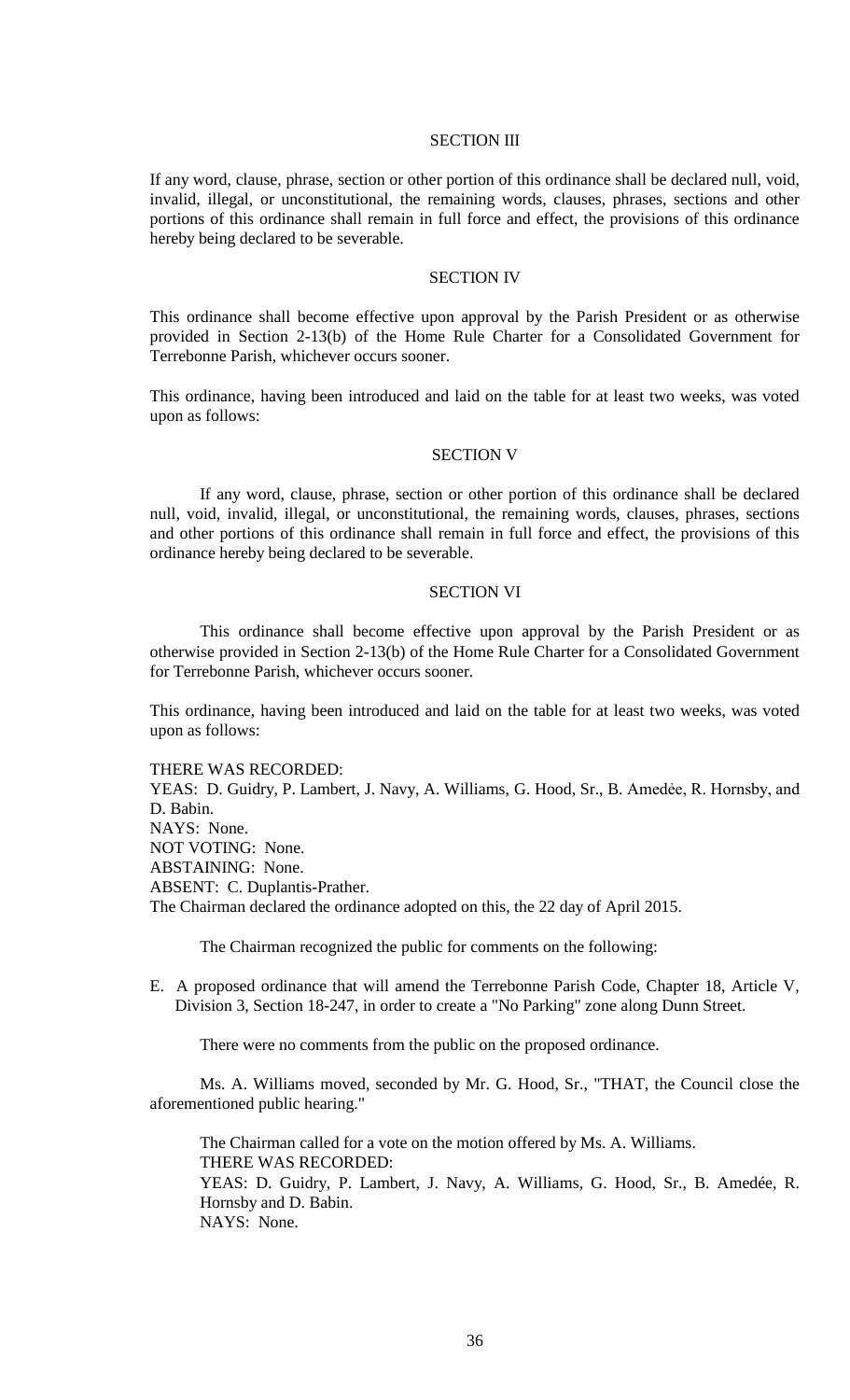ABSENT: C. Duplantis-Prather. The Chairman declared the motion adopted.

OFFERED BY: Ms. A. Williams SECONDED BY: Mr. G. Hood, Sr.

ORDINANCE NO. 8539

AN ORDINANCE AMENDING THE TERREBONNE PARISH CODE, CHAPTER 18, ARTICLE V, DIVISION 3, SECTION 18-247 IN ORDER TO CREATE A "NO PARKING" ZONE ALONG DUNN STREET; AND PROVIDING FOR OTHER MATTERS RELATIVE THERETO.

#### SECTION I

BE IT ORDAINED by the Terrebonne Parish Council, in regular session convened, that Chapter 18, Article V, Division 3, Section 18-247 of the Parish Code be amended to omit and add to the list of locations as follows:

CHAPTER 18. MOTOR VEHICLES AND TRAFFIC ARTICLE V. STOPPING, STANDING AND PARKING DIVISION 3. CITY

- (a) It shall be unlawful for the owner or operator of any vehicle to park any vehicle, or to allow any vehicle under his control to be parked on any neutral ground which is that portion of a street between the roadway and the property line, or between two (2) roadways in boulevards, or on the inside lane of any boulevard, or to park at any time on the designated sides of the following streets:
	- Dunn Street, east side, from its intersection with High Street to its intersection with Main Street
	- Dunn Street, east side, from Main Street to a point one hundred forty-eight (148) feet south thereof; west side, from Main Street to a point one hundred eight (108) feet south thereof
	- Dunn Street, north side, from Bond Street to Bourg Street

Dunn Street, east side, from Main Street to Verret Street

Dunn Street, west side, from Main Street to a point one hundred eight (108) feet south thereof

Dunn Street, west side, from Verret Street to Bourg Street

## SECTION II

If any word, clause, phrase, section or other portion of this ordinance shall be declared null, void, invalid, illegal, or unconstitutional, the remaining words, clauses, phrases, sections and other portions of this ordinance shall remain in full force and effect, the provisions of this ordinance hereby being declared to be severable.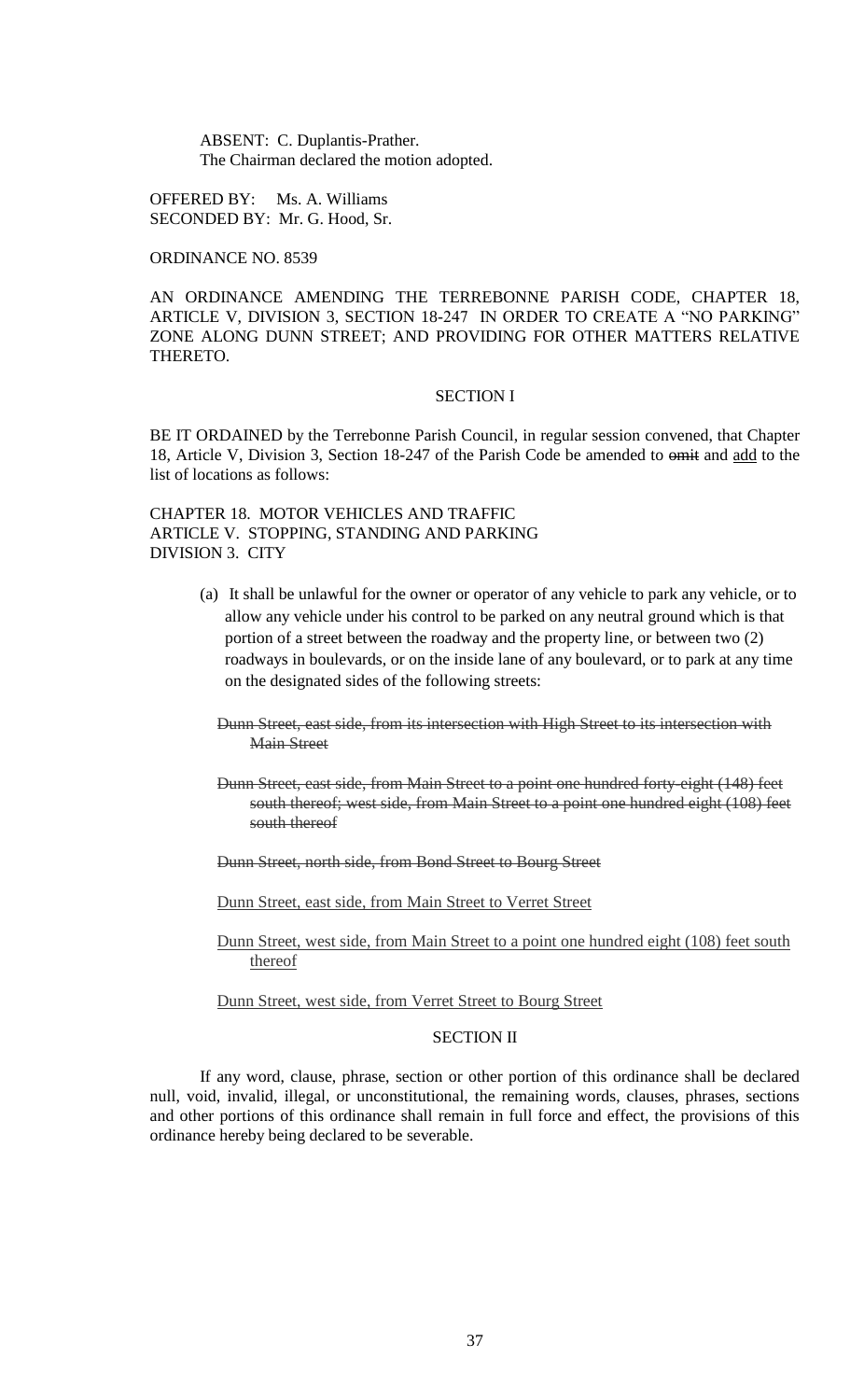### SECTION III

This ordinance shall become effective upon approval by the Parish President or as otherwise provided in Section 2-13(b) of the Home Rule Charter for a Consolidated Government for Terrebonne Parish, whichever occurs sooner.

## SECTION IV

If any word, clause, phrase, section or other portion of this ordinance shall be declared null, void, invalid, illegal, or unconstitutional, the remaining words, clauses, phrases, sections and other portions of this ordinance shall remain in full force and effect, the provisions of this ordinance hereby being declared to be severable.

### SECTION V

This ordinance shall become effective upon approval by the Parish President or as otherwise provided in Section 2-13(b) of the Home Rule Charter for a Consolidated Government for Terrebonne Parish, whichever occurs sooner.

This ordinance, having been introduced and laid on the table for at least two weeks, was voted upon as follows:

THERE WAS RECORDED: YEAS: D. Guidry, P. Lambert, J. Navy, A. Williams, G. Hood, Sr., B. Amedėe, R. Hornsby, and D. Babin. NAYS: None. NOT VOTING: None. ABSTAINING: None. ABSENT: C. Duplantis-Prather. The Chairman declared the ordinance adopted on this, the 22 day of April 2015.

Mr. D. Babin moved, seconded by Mr. G. Hood, Sr., "THAT, the Council continue with the regular order of business."

The Chairman called for a vote on the motion offered by Mr. D. Babin. THERE WAS RECORDED: YEAS: D. Guidry, P. Lambert, J. Navy, A. Williams, G. Hood, Sr., B. Amedée, R. Hornsby and D. Babin. NAYS: None. ABSENT: C. Duplantis-Prather. The Chairman declared the motion adopted.

Under Agenda Item 7B - Announcements, Parish President

- Encouraged the Council to review the annual report that was handed out listing each department's great accomplishments for the year.
- Will find out who has been chosen for the Cleanest City Contest soon.
- Sgt. Lee Lyons has been named State Police Officer of the Year by the Louisiana Association of Chiefs of Police.

Mr. D. Babin moved, seconded by Mr. J. Navy, "THAT, the Council approve the following Monthly Engineering Reports:

A. Milford and Associates, Inc.

- B. Duplantis and Design Group, PC
- C. Providence/GSE Associates, LLC
- D. T. Baker Smith, LLC